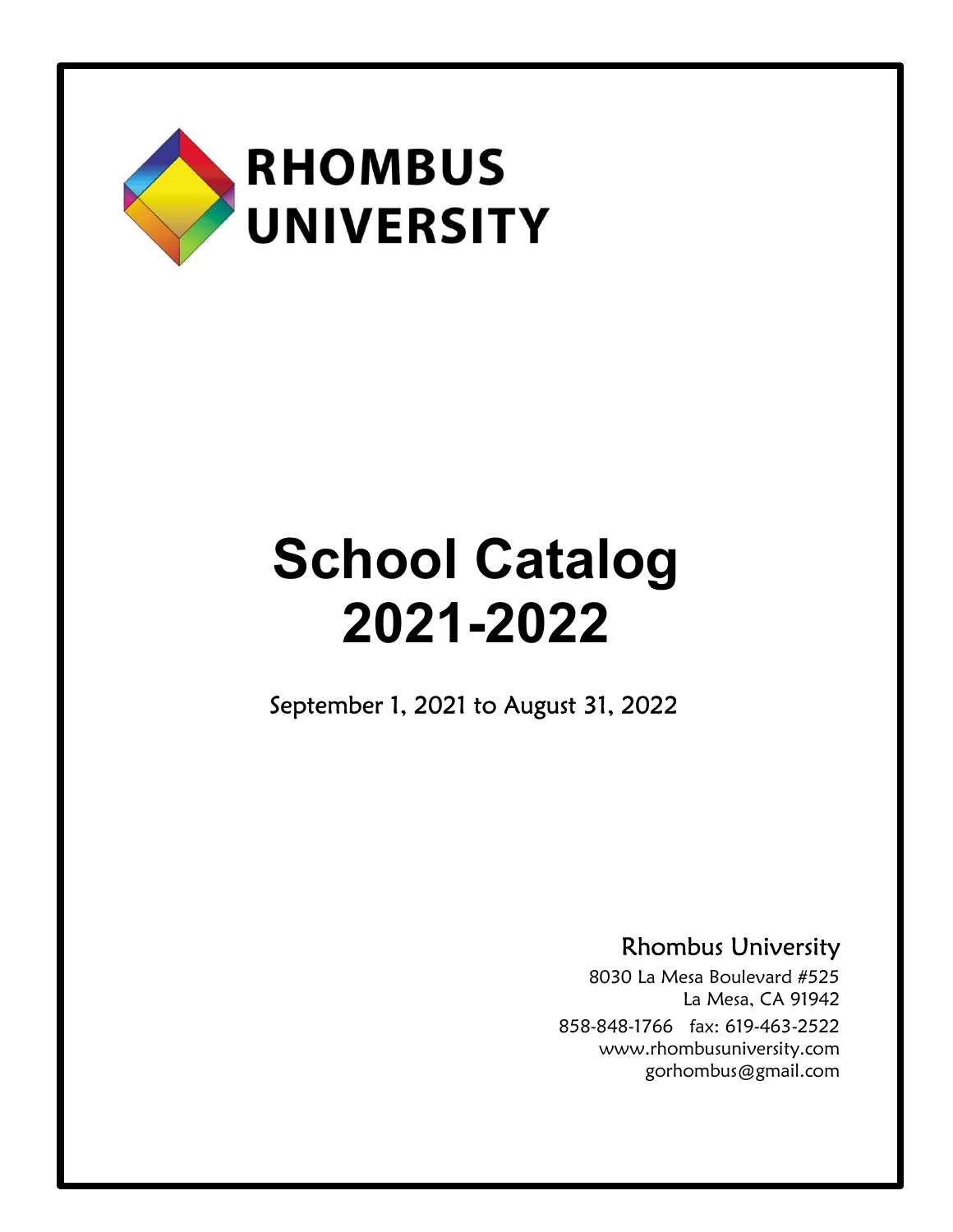

## TABLE OF CONTENTS

| 1.1 Disclaimer Information                                         | 1               |
|--------------------------------------------------------------------|-----------------|
| 1.2 Approvals                                                      | $\overline{2}$  |
| 1.3 Accreditation                                                  | $\overline{2}$  |
| 1.4 Ownership and Governance                                       | 3               |
| 1.5 History                                                        | 3               |
| 1.6 Vision / Mission Statements and Objectives                     | $\overline{4}$  |
|                                                                    |                 |
|                                                                    |                 |
|                                                                    |                 |
| 1.7 Administration & Faculty                                       | $\overline{4}$  |
| 1.8 Disclosure of Language Used in Program Study                   | 5               |
| 1.9 Facilities                                                     | 5               |
|                                                                    |                 |
| 1.10 Degree Programs                                               | $6\phantom{1}6$ |
| 1.11 Licensure                                                     | 6               |
| 1.12 Policy on Record Storing and Retention:                       | 6               |
|                                                                    |                 |
| 2.1 Definition of Academic Year and Fiscal Year                    | $\overline{7}$  |
| 2.2 Academic Calendar/Schedule of Classes                          | $\overline{7}$  |
|                                                                    |                 |
| 2.3 Holidays/Constitution Day Holidays                             | $\overline{7}$  |
|                                                                    |                 |
| 3.1 Eligibility / Admission Criteria                               | 8               |
|                                                                    |                 |
|                                                                    |                 |
| 3.2 Procedures for Enrollment                                      | 9               |
| 3.2.2 Admissions Policy for Applicants with Felony Convictions  10 |                 |
|                                                                    |                 |
|                                                                    |                 |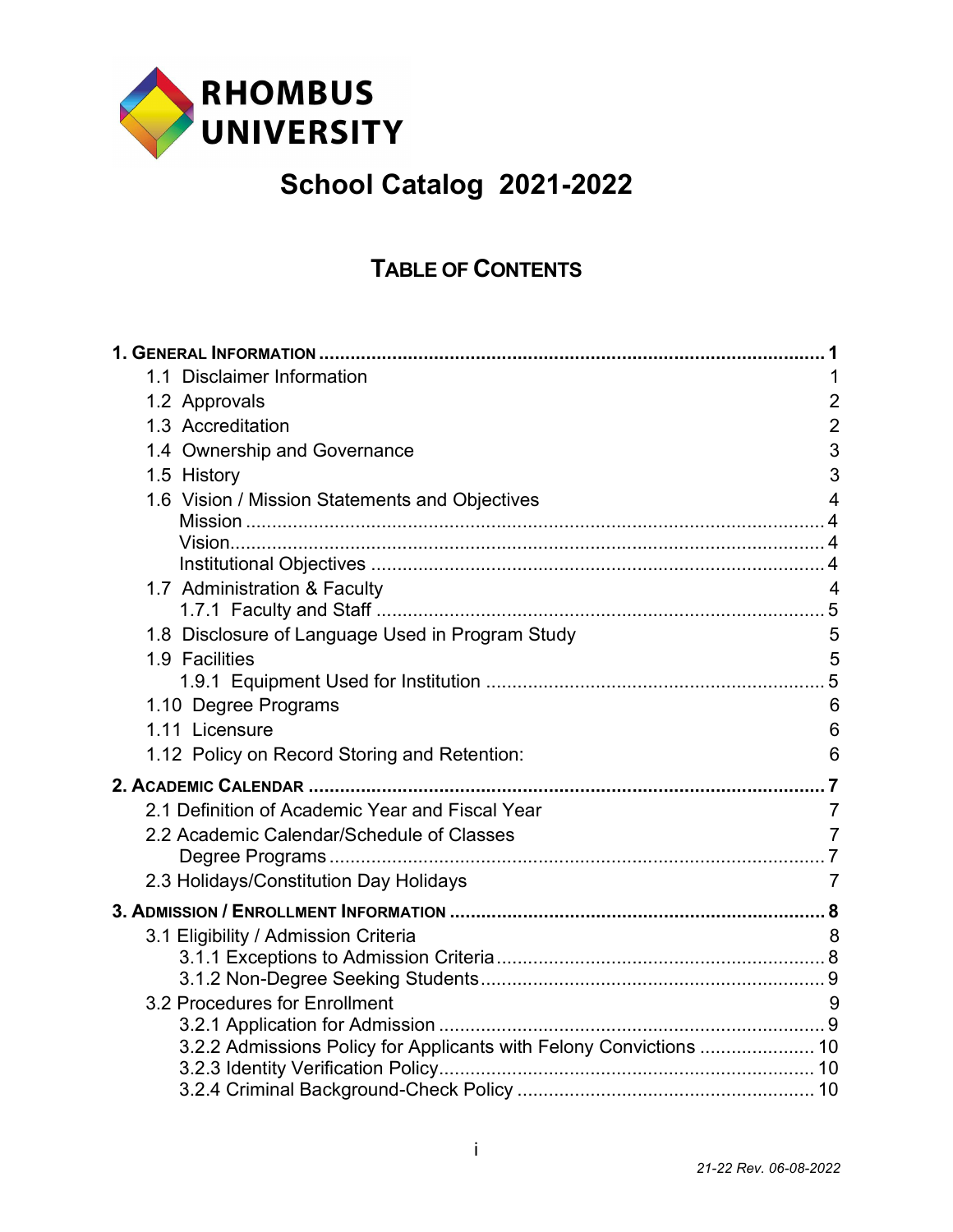

| 3.3 International Students and Visas                                | 12 |
|---------------------------------------------------------------------|----|
| 3.4 Orientation                                                     | 12 |
| 3.5 Withdrawal/Drop Policy                                          | 13 |
| 3.6 Re-enrollment                                                   | 13 |
| 3.7 Reinstatement Policy                                            | 13 |
|                                                                     | 14 |
| 4.1 Tuition and Other Fees                                          | 14 |
|                                                                     |    |
| 4.2 Student Tuition Recovery Fund (STRF)                            | 15 |
| 4.3 Tuition Payment Policy                                          | 16 |
| 4.4 Processing Fees & Late Fees                                     | 16 |
| 4.5 Tuition Collection Policy                                       | 16 |
| 4.6 Refund Policy                                                   | 18 |
| 4.7 Refund Proration                                                | 18 |
| 4.8 Financial Aid                                                   | 19 |
|                                                                     |    |
|                                                                     |    |
|                                                                     |    |
|                                                                     |    |
| 5.1 Grading Policy                                                  | 21 |
| 5.2 Grading Standards - Degree Program                              | 21 |
|                                                                     |    |
|                                                                     |    |
| 5.3 Satisfactory Academic Progress (SAP) and Good Academic Standing | 26 |
| 5.4 Non-Punitive (credit/no credit) grades                          | 28 |
| 5.5 Auditing a Class, Non-Credit Courses and Repeating a Class      | 28 |
| 5.6 Failure to Complete the Program                                 | 28 |
|                                                                     | 28 |
|                                                                     |    |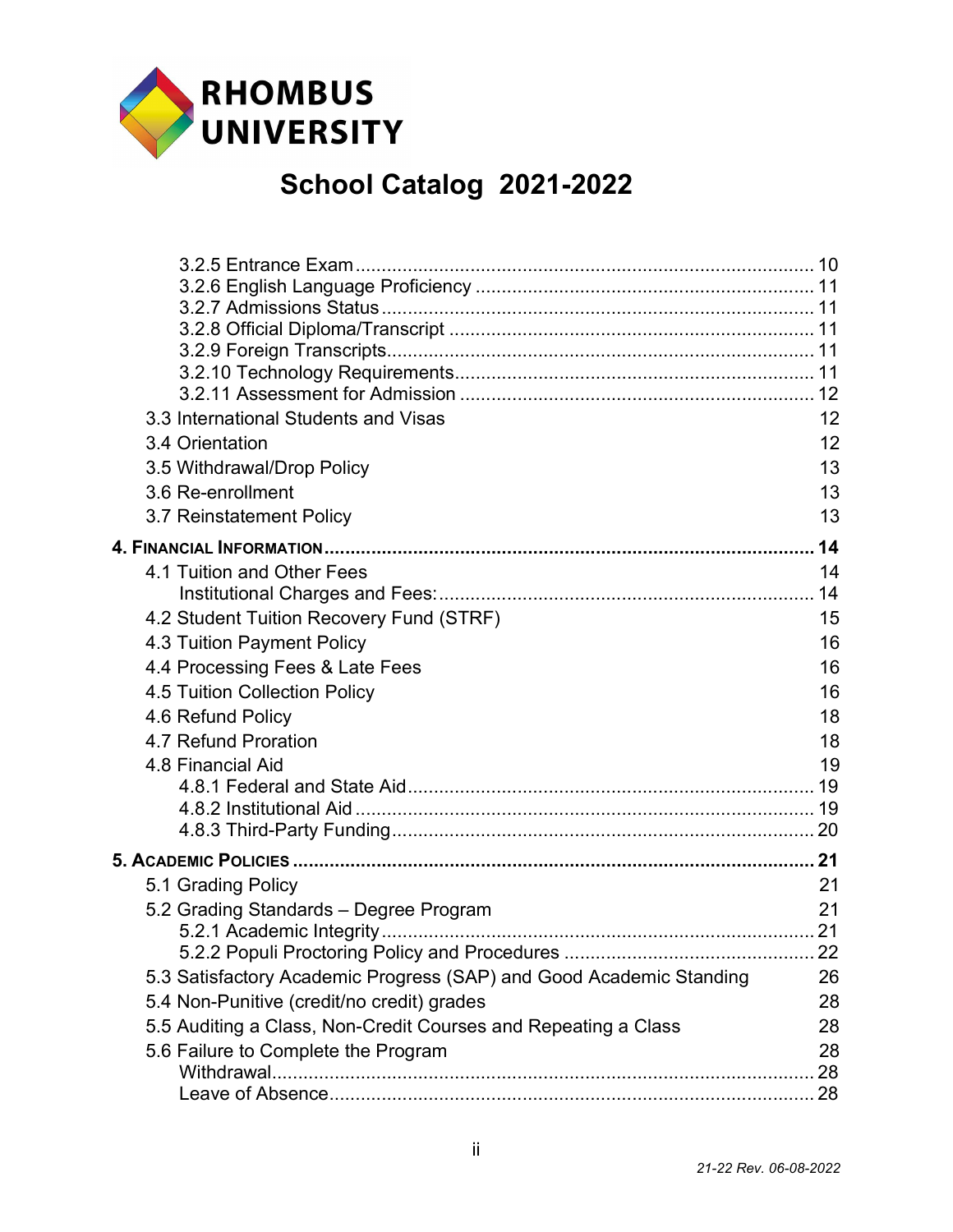

| 5.7 Withdrawal from Program                       | 29 |
|---------------------------------------------------|----|
|                                                   |    |
|                                                   |    |
|                                                   |    |
| 5.8 Transfer of Credits Policy to Other Schools   | 30 |
|                                                   |    |
| 5.9 Transfer of Credits Policy from Other Schools | 30 |
|                                                   |    |
| 5.10 Experiential Learning                        | 31 |
| 5.11 Attendance Policy                            | 31 |
| 5.12 Expulsion Policy                             | 32 |
| 5.13 Leave of Absence (LOA) Policy                | 32 |
|                                                   |    |
|                                                   |    |
|                                                   |    |
| 5.14 Graduation Requirement                       | 33 |
| 5.15 Licensure Process                            | 33 |
| 5.16 Transcript Requests                          | 33 |
|                                                   | 34 |
| 6.1 Notice of Student's Right to Cancel           | 34 |
| 6.2 Student's Right to Privacy (FERPA)            | 34 |
| 6.3 Non-Discrimination Policy                     | 35 |
| 6.4 Americans with Disability Act (ADA)           | 35 |
| 6.5 Equal Opportunity                             | 35 |
| 6.6 Student Grievance Policy                      | 36 |
| 6.7 Right to Appeal                               | 36 |
|                                                   | 38 |
| 7.1 Student Conduct                               | 38 |
| 7.2 Drug and Alcohol Policy                       | 38 |
| 7.3 Standards of Student Conduct                  | 38 |
| 7.4 Discipline Procedures                         | 39 |
|                                                   | 40 |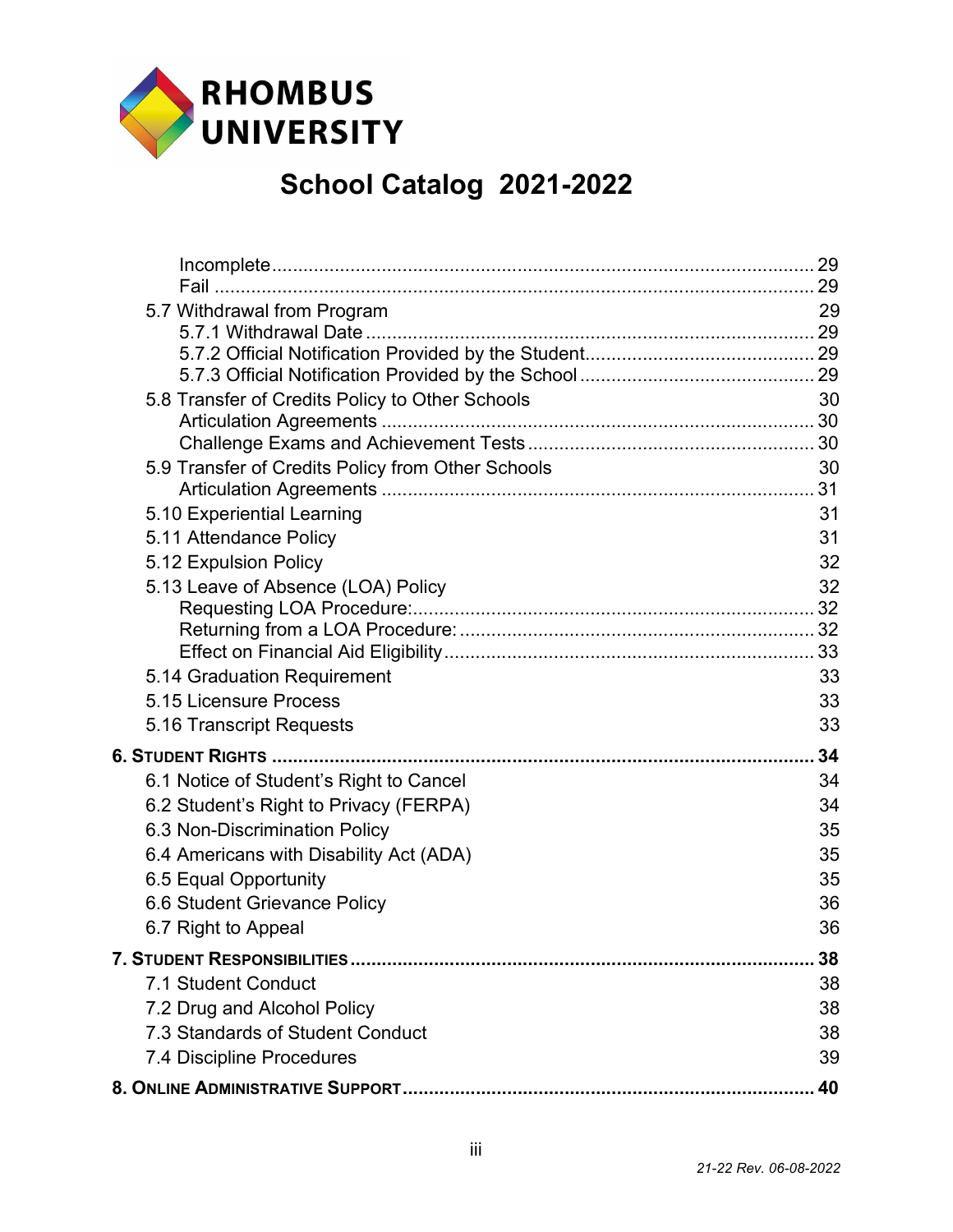

| 8.1 Geography: Location                                 | 40 |
|---------------------------------------------------------|----|
|                                                         | 41 |
| 9.1 New Student Orientation                             | 41 |
| 9.2 Career Counseling and Placement Assistance Services | 41 |
| 9.3 Library Resources                                   | 41 |
| 9.4 Advising/Counseling                                 | 42 |
| 9.5 Housing                                             | 42 |
|                                                         | 43 |
| 10.1 Master of Arts in Counseling Psychology            | 43 |
|                                                         | 43 |
|                                                         |    |
|                                                         | 43 |
| 10.2 Program Description                                | 44 |
| 10.3 MACP Program Goals                                 | 44 |
| 10.4 Program Outcomes                                   | 44 |
| 10.5 Program Delivery                                   | 44 |
| 10.6 Feedback                                           | 44 |
| 10.7 Completion Requirements                            | 45 |
| 10.8 Courses                                            | 45 |
|                                                         |    |
| 10.9 Instructions for Finding a Practicum               | 50 |
|                                                         |    |
|                                                         |    |
|                                                         |    |
|                                                         |    |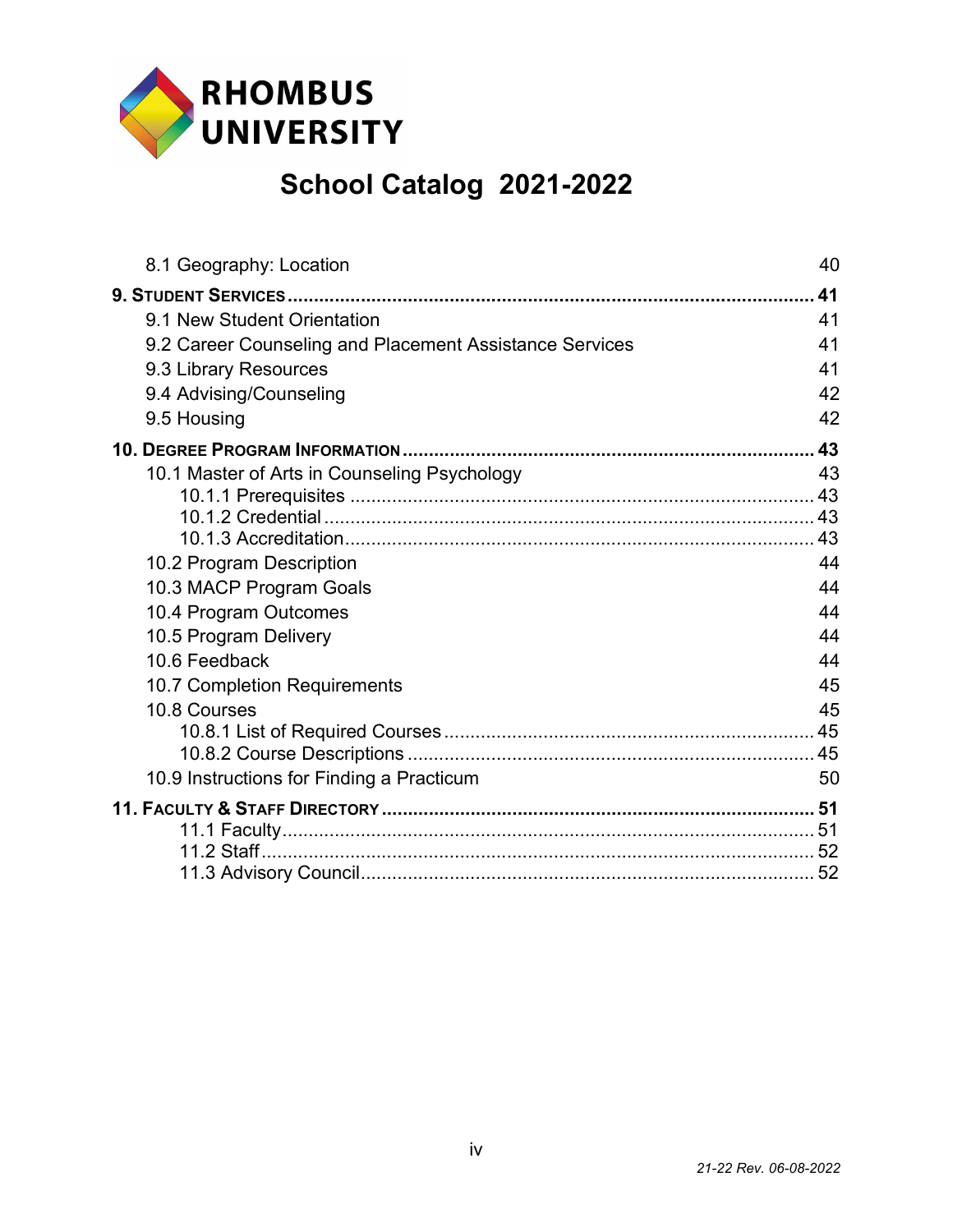

## Rhombus University

8030 La Mesa Boulevard #525 La Mesa, CA 91942 858-848-1766 fax: 619-463-2522 www.rhombusuniversity.com gorhombus@gmail.com

### School Catalog 2021-2022 September 1, 2021 – August 31, 2022

## 1. GENERAL INFORMATION

#### 1.1 Disclaimer Information

This catalog has been published for informational purposes. Every effort has been made to ensure its accuracy. However, the provisions of this catalog are not to be regarded as an irrevocable contract between the student and Rhombus University (hereinafter referred to as RU). RU reserves the right to change any provisions or requirements at any time, while taking precautions that such changes do not cause hardships towards students enrolled. Students should consult the current schedule of classes for supplementary information.

Rhombus University's catalog is updated annually by the end of August and is available electronically on our website or can be sent via email upon request.

As a prospective student, you are encouraged to review this catalog prior to signing an enrollment agreement. You are also encouraged to review the School Performance Fact Sheet, which must be provided to you prior to signing an enrollment agreement.<sup>1</sup>

Please direct any questions you may have regarding this catalog to: Rhombus University, Dr. Julie Hayden, Psy.D., Chief Academic Officer 8030 La Mesa Boulevard #525, La Mesa, CA 91942 (858) 848-1766, gorhombus@gmail.com

Physical Administrative Offices: 8058 and 8050 La Mesa Blvd., La Mesa, CA 91942 Website: www.rhombusuniversity.com Hours of Operation: 24/7 by phone, in-person Monday-Saturday 2pm-5pm.

Any questions a student may have regarding this catalog that have not been satisfactorily answered by the institution may be directed to:<sup>2</sup> The Bureau for Private Postsecondary Education 1747 N. Market Boulevard, Ste 225, Sacramento, CA 95834 P.O. Box 980818, West Sacramento, CA 95798-0818 Toll Free: (888) 370-7589, Fax: (916) 263-1897

<sup>1</sup> CEC 94909(a)(3)(B)

<sup>2</sup> CEC 94909(a)(3)(A)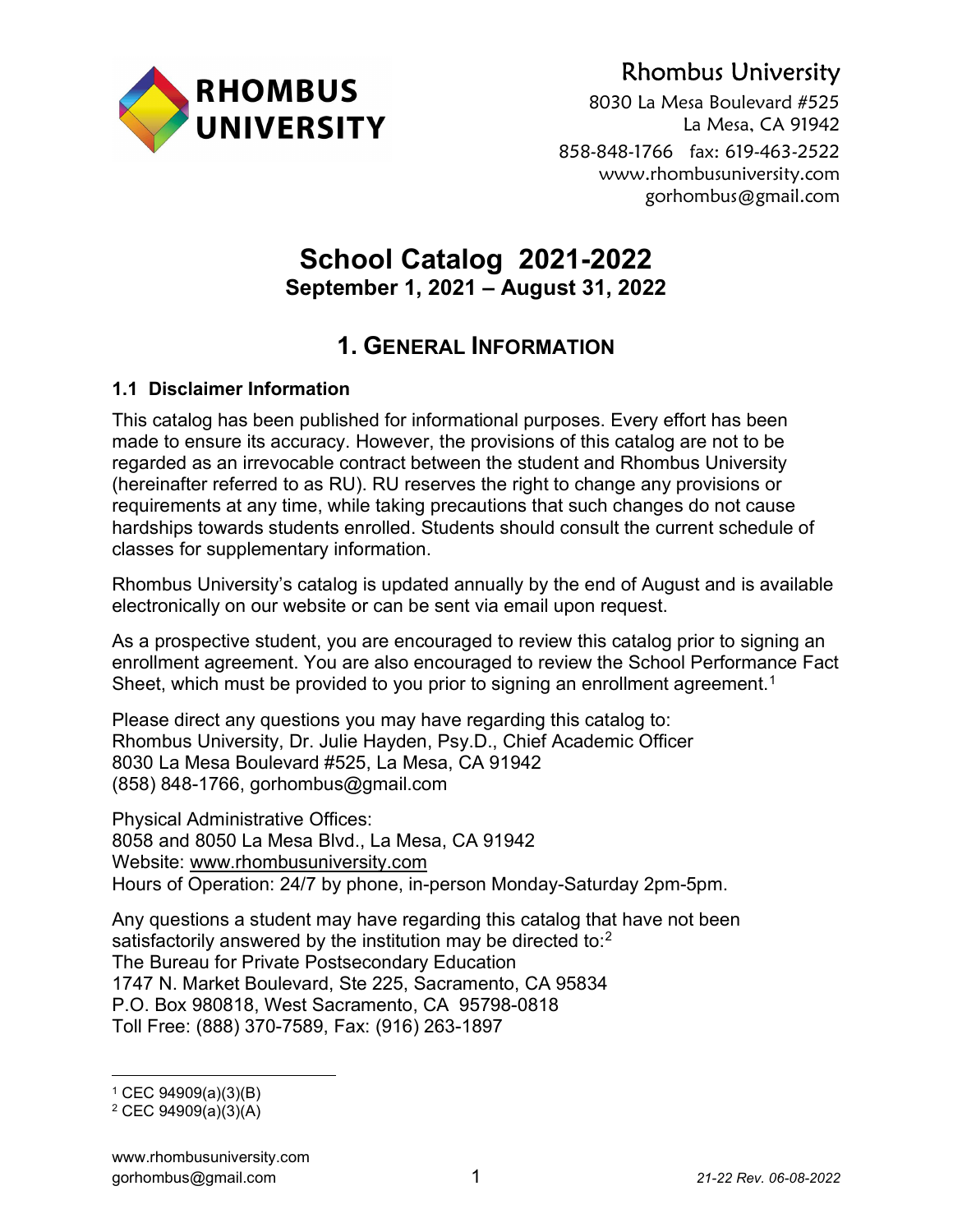Rhombus University does not have a pending petition in bankruptcy, is not operating as a debtor in possession, has not filed a petition within the preceding five years, and has not had a petition in bankruptcy filed against it within the preceding five years that resulted in reorganization under Chapter 11 of the United States Bankruptcy Code.<sup>3</sup>

#### 1.2 Approvals

Rhombus University is a private institution approved by the California Bureau of Private Postsecondary Education (BPPE) to operate in California. Approval to operate means compliance with state standards as set forth in the California Private Postsecondary Act of 2009 and Division 7.5 of Title 5 of the California Code of Regulations.

Institutional Accreditation and Approvals Approval by the Bureau for Private Postsecondary Education (BPPE) 1474 N. Market Blvd, Ste 225, Sacramento, CA 95834 Phone: (888) 370-7589, Fax: (916) 263-1897 Web site: www.bppe.ca.gov E-mail: bppe@dca.ca.gov

The Master of Arts in Counseling Psychology at Rhombus University meets academic requirements for Section 4980.36 and 4980.37 and Section 4999.33 of the State of California Business and Professions Code and is approved by the Board of Behavioral Sciences (BBS) for seeking licensure as a Marriage and Family Therapist and/or Licensed Professional Clinical Counselor. After completing the educational requirements, graduates will still need to refer to the BBS for additional requirements, including, but not limited to 3000 hours of approved supervised hours and passing required licensing exams. Please refer to www.bbs.ca.gov for further clarification on requirements before pursuing your degree.

#### 1.3 Accreditation

Notice to Prospective Degree Program Students<sup>4</sup>

This institution is provisionally approved by the Bureau for Private Postsecondary Education to offer degree programs. To continue to offer this degree program, this institution must meet the following requirements:

- Become institutionally accredited by an accrediting agency recognized by the United States Department of Education, with the scope of the accreditation covering at least one degree program.
- Achieve accreditation candidacy or pre-accreditation, as defined in regulations, by 12/13/2020<sup>5</sup>, and full accreditation by 12/13/2023<sup>6</sup>.

If this institution stops pursuing accreditation, it must:

- Stop all enrollment in its degree programs, and
- Provide a teach-out to finish the educational program or provide a refund.

<sup>3</sup> CEC 94090(a)(12)

<sup>4</sup> 5, CCR 71775

<sup>5</sup> Two years from date of provisional approval – once granted

<sup>6</sup> Five years from date of provisional approval – once granted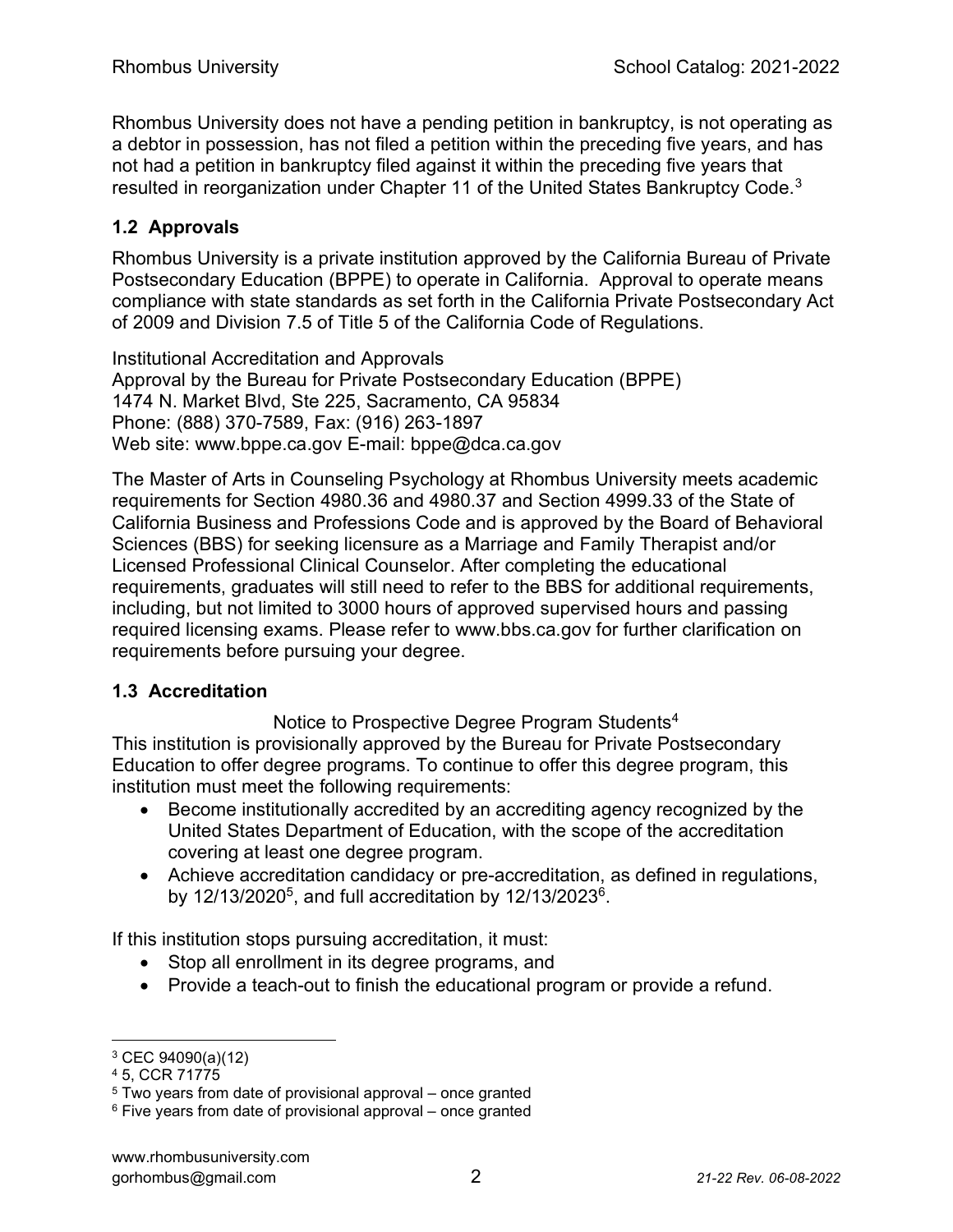An institution that fails to comply with accreditation requirements by the required dates shall have its approval to offer degree programs automatically suspended.

#### 1.4 Ownership and Governance

Rhombus is a privately owned and operated higher education institution incorporated in the state of California as a private proprietary corporation, duly formed and organized under the laws and regulations of the Secretary of State for the State of California. The Articles of Incorporation were filed with the Secretary of State on March 4th, 2017. Rhombus, an S Corporation, has legal control of Rhombus University and the owners are Drs. Ray and Julie Hayden. The Advisory Council is described in this catalog is section 11.3 and the members and their credentials are listed.

Rhombus, DBA Rhombus University is a private, Christian, for-profit institution. The purpose of the for-profit status is to ensure relevancy and sustainability. If people are not willing to pay for the education, it is likely not relevant, and therefore the business will not continue. We believe the education is at Rhombus University is very relevant and needed in society today and will use the platform of a school to impact the world for a positive change.

#### 1.5 History

Rhombus began as the need for informing and strengthening people and families was identified. The struggles of society, such as, domestic violence, addictions, parenting struggles, divorce, human trafficking, and much more are deteriorating family units. Although help is available, the help does not always appear accessible to many populations. Rhombus was started to increase the access to information on mental illness, relationship struggles, emotional difficulties, family problems and other important needs. Rhombus first started as a content development company in an effort to have information available. Next, several platforms were developed to disseminate this content. Rhombus began facilitating Family Conferences to engage families and community members with valuable information by experts. Then, Rhombus became a continuing education provider, with a mission to both advance the skills of Christian counselors and increase information and training to those not seeking higher education. Rhombus has offered certification programs to train people with counseling and coaching skills and information to help others with the many identified struggles in families and communities.

Rhombus University was started as a powerful platform for increasing professionally trained and credentialed Christian counselors who could also increase the training and education is many cultures and languages. Our goal is to train, mentor, and equip people who can then inform and equip others in their families, churches, and communities.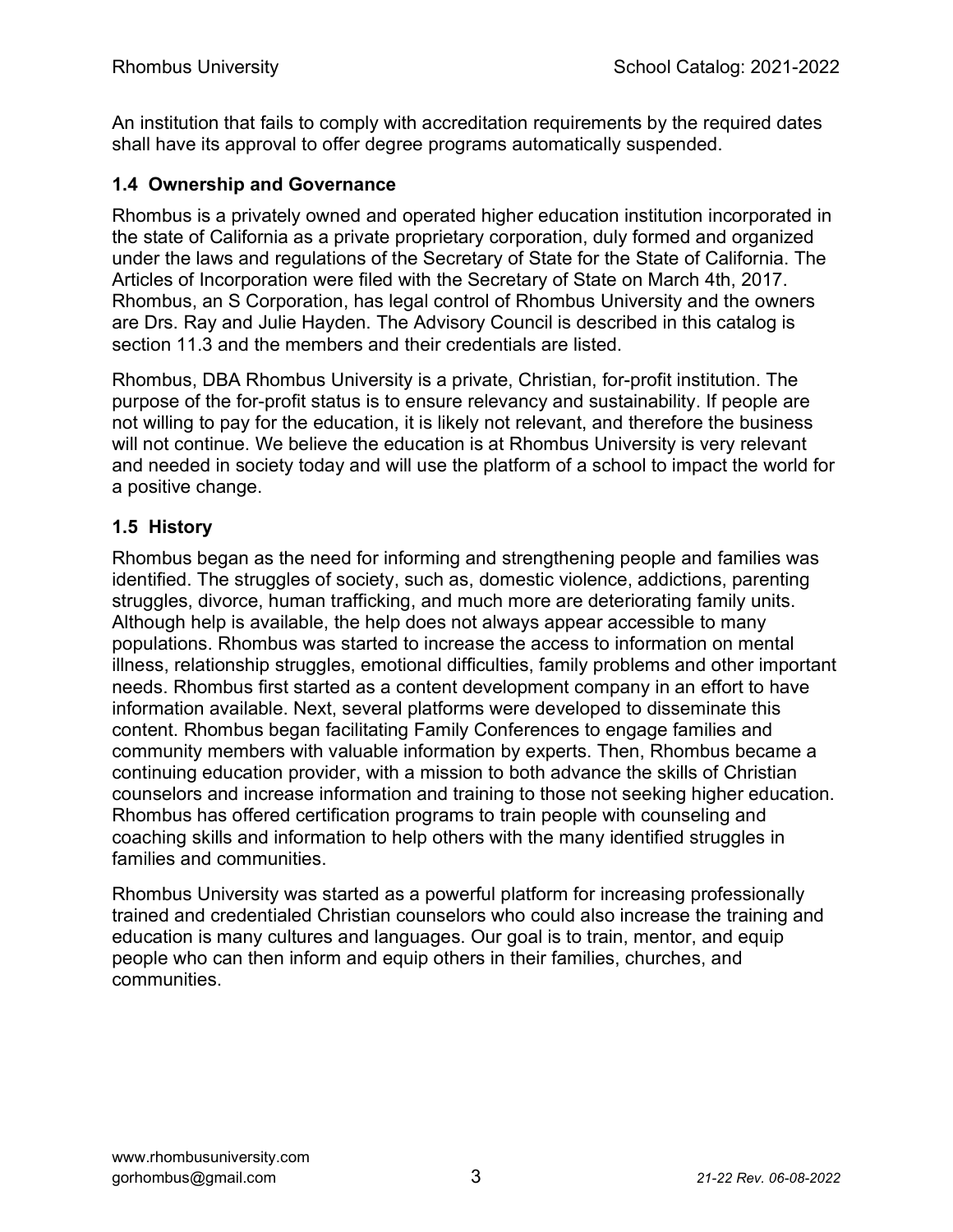#### 1.6 Vision / Mission Statements and Objectives

#### Mission

Rhombus University seeks to develop biblically-minded professionals to strengthen and equip individuals, families, and communities through an affordable, high-quality, online education.

#### Vision

The vision of Rhombus University is to increase the number of effective counselors, psychologists, and leaders ready to help the needs of their communities through increased accessibility to a quality, skill-based, comprehensive, online curriculum in counseling and psychology taught from a biblical philosophy by experienced clinicians utilizing innovative technology. Students and faculty will use the University as a platform and support system for collaborating with local individuals and agencies to develop strategies to meet the needs of their communities.

#### Institutional Objectives

Upon completion of the program at Rhombus University, our graduates will be equipped to implement a biblical philosophy and knowledge of psychology to improve the health of individuals, families, and communities. Specifically, the graduate will practice and engage in the following attributes:

- 1. Apply a biblical philosophy and Bible knowledge to understanding people, relationships and healthy living.
- 2. Apply scientific study, knowledge of research, and learned interventions to identify and meet needs in families and communities.
- 3. Address problems in families and communities from many perspectives with many options for effective intervention and help.

#### 1.7 Administration & Faculty

Executive Administration Includes:

- Dr. Ray Hayden, Chief Executive Officer
- Dr. Julie Hayden, Chief Financial Officer, Chief Academic Officer and Chief Operations Officer

Dianna Ely, Executive Administrator

The following provides the minimum qualifications faculty members must have to maintain employment in any/all programs at Rhombus University:

- Graduation with a terminal degree from an accredited university recognized by the U.S. Department of Education, the Council for Higher Education Accreditation, or an international equivalent.
- Two years of occupational experience in the subject field in which they teach.
- Minimum of two years of experience teaching through distance education.

Faculty Equivalency Requirement: A faculty that does not possess a terminal degree but has a graduate degree and a minimum of five (5) years of experience post-licensure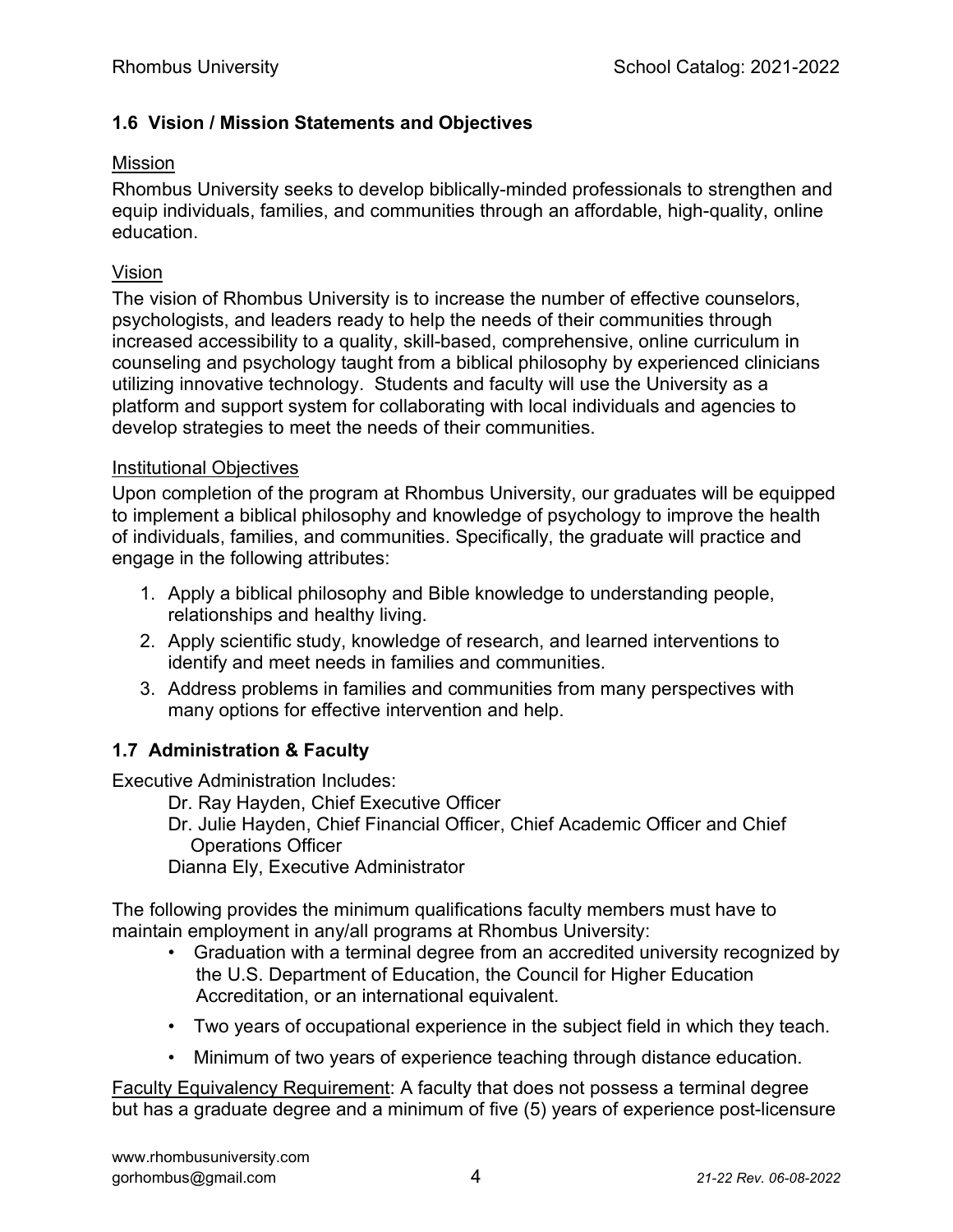in the field as a therapist in their state may be hired and used for no more than 10% of the faculty positions.

#### 1.7.1 Faculty and Staff

Please see 11. Faculty & Staff Directory

#### 1.8 Disclosure of Language Used in Program Study

All courses in every RU program are delivered in English. If English is a second language, please see 3. Admission and Enrollment Information.

#### 1.9 Facilities

Rhombus University is an online educational institution using innovative and effective methods of collaborative online learning. Rhombus is contracted with Populi, a cloudbased, all-inclusive college management system. Populi is used for student records, registration, billing, and the online courses taken by students. Populi's learning management system organizes learning for students to be able to access syllabi, recorded lectures, reading and other assignments, web-based learning resources, and asynchronous collaboration with professors and students.

Rhombus University adds a component of live, synchronous video-based collaboration for all students in a flexible manner to account for different time zones and student schedules. The current product used for this is predominantly Zoom and yet others may be used at no additional cost to the student, including GoToMeeting and YouTube Live Streaming. During this live component, students are able to interact with other students and the professor, as well as practice skill-based demonstration, such as counseling skills. Students receive instruction on using the technology required for an improved student learning experience.

The administrative offices of Rhombus University are located at 8058 and 8050 La Mesa Blvd., La Mesa, CA 91942. This location is in a large shopping center on the second level in a counseling center. The front door opens into a waiting area with access to a small kitchen. Administrative offices are to the right and retain a computer, iPad, printer/scanner/fax available for faculty or staff only. If one continues past the waiting area to the left, a large group room holding about 20 people is available for use. This room has a large TV mounted on the wall, connected to an apple TV and highspeed internet. This allows for speakers to show multimedia presentations. There is a laptop and a conference webcam with a mic & speaker to allow for streaming live to online participants. This equipment is only available to faculty and staff. Students are required to bring their own equipment, such as, a laptop, note pad, pens, etc., if desired. There are "pop-up" plastic desks available for students to put their laptop / paper on while watching the presenter in the front of the room. Students will be given access to the internet. There are restrooms directly outside the offices accessed with a key made available to students.

#### 1.9.1 Equipment Used for Institution

There are no identified "significant" equipment. Due to the nature of the coursework, therapy knowledge and skills, no significant equipment is important to a quality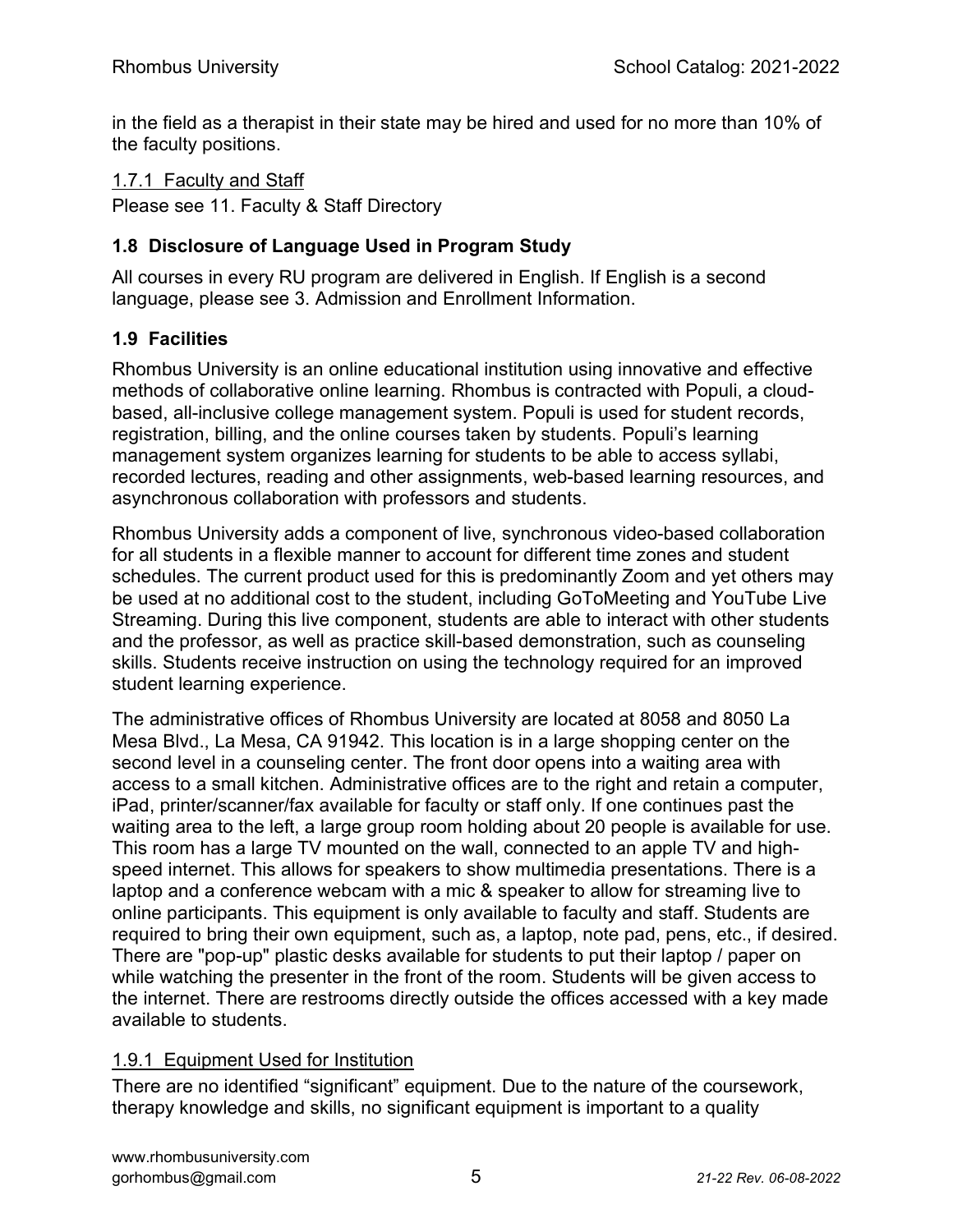educational experience. What is important is to allow students to practice therapy tools and provide a method for faculty to observe and offer evaluations and feedbacks. The student will have a better educational experience if he/she has a computer with highspeed internet, as well as a webcam and headset for the live streaming session. This is not a requirement and Rhombus University will work with each student's needs to facilitate a quality educational experience.

#### 1.10 Degree Programs

Rhombus University offers the following program:

| <b>Program Title</b>                    | . | Semester Units Credential |        |
|-----------------------------------------|---|---------------------------|--------|
| Master of Arts in Counseling Psychology |   | 60 units                  | Degree |

Rhombus University offers Master of Arts in Counseling Psychology degree program to equip our students with information and tools to better impact the needs of people in their communities to work at nonprofit and community organizations, government agencies, religious organizations, and private clinics or institutions.

#### 1.11 Licensure

The Master of Arts in Counseling Psychology at Rhombus University meets academic requirements for Section 4980.36 and 4980.37 and Section 4999.33 of the State of California Business and Professions Code and is approved by the Board of Behavioral Sciences (BBS) for seeking licensure as a Marriage and Family Therapist and/or Licensed Professional Clinical Counselor. After completing the educational requirements, graduates will still need to refer to the BBS for additional requirements, including, but not limited to 3000 hours of approved supervised hours and passing required licensing exams. Please refer to www.bbs.ca.gov for further clarification on requirements before pursuing your degree.

#### 1.12 Policy on Record Storing and Retention:

It is the policy of Rhombus University to maintain the majority of all paperwork electronically on a secure computer that is password protected and includes firewalls and normal computer safety or in a secured, cloud-based storing system. If a document must be maintained in physical form, it will remain in a locked filing cabinet in a secured location for at least five years. Transcripts shall be maintained indefinitely. For all student and faculty documents, Rhombus University stores documents electronically in Populi, a secured cloud-based, customer management system. As documents arrive on the physical location of the administrative offices, a representative scans the documents, saves them electronically in the Populi system, and then shreds the paper copies. Populi stores information for applications, admissions, enrollment, student accounts, faculty documents, grades, and all other information. Identified executive administration of Rhombus University have access to all documents and give access to those appropriate to be accessing the documents to fulfill their job descriptions. Any computer with access to the student or faculty documents will have normal internet security software, such as fire walls and anti-virus software, as well as the computer and Populi being password-protected.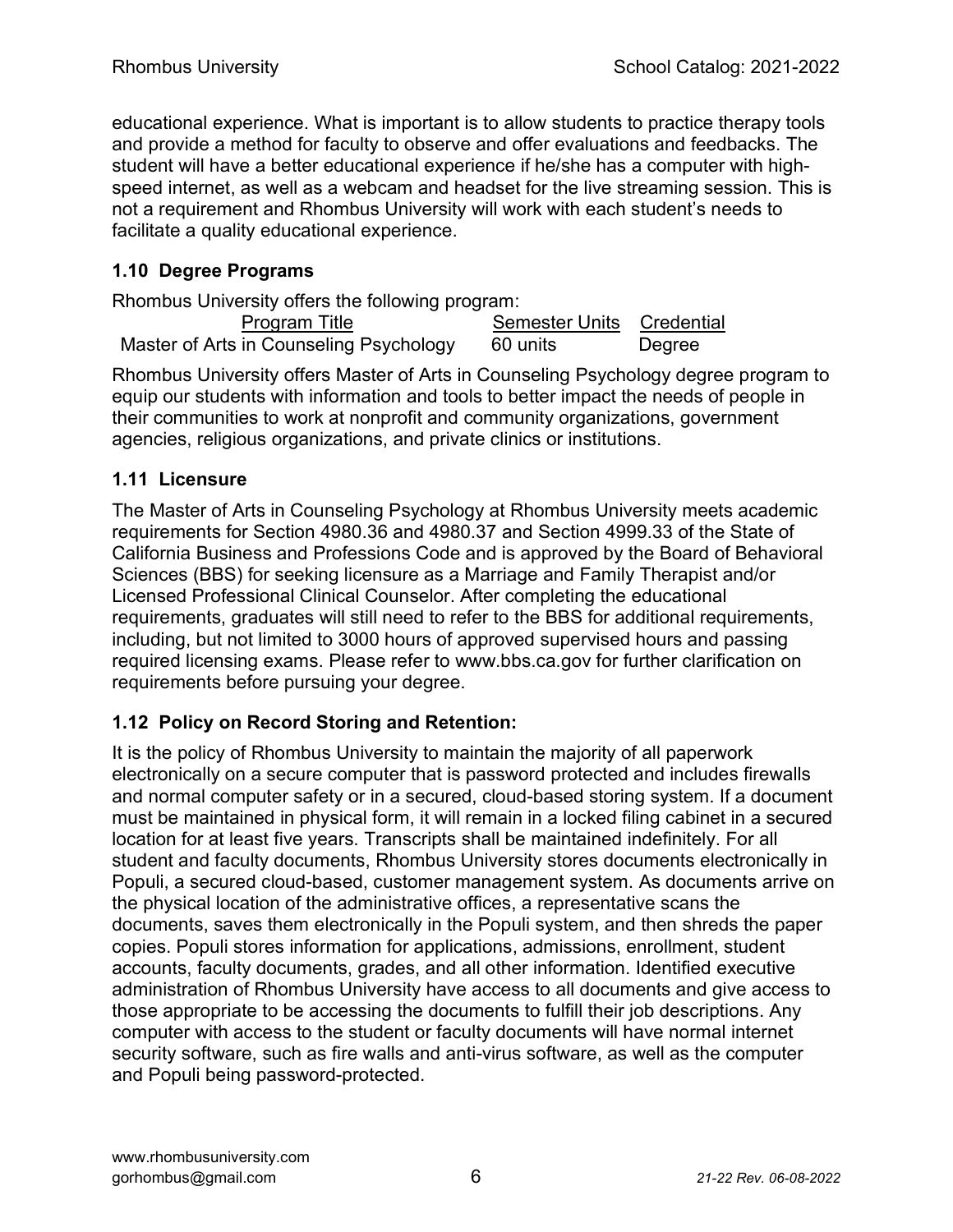## 2. ACADEMIC CALENDAR

#### 2.1 Definition of Academic Year and Fiscal Year

For the purpose of this catalog, the definition of an Academic Year at Rhombus University runs from September 1st to August 31st. The Fiscal Year is July 1<sup>st</sup> to June 30th .

#### 2.2 Academic Calendar/Schedule of Classes

Rhombus University (RU) is a non-traditional term institution and does not operate according to a conventional academic calendar. The academic year is divided into three trimesters and runs all-year. Students may enroll anytime in a trimester. This diverse and often intensive calendar allows students to achieve their educational goals in a more time-efficient manner or allows for longer timeframes for those who need flexibility. RU's low student/faculty ratio and class size, which averages fewer than 15 students per Faculty Mentor, facilitates active learning and collaboration. The below schedule is a suggested time frame and students may go slower and faster with approval from the CAO. All program schedules include national holidays.

#### Degree Programs

| CODE    | <b>MACP</b>                                                |
|---------|------------------------------------------------------------|
| Program | Master of Arts in Counseling Psychology                    |
|         | Pre-requisite Bachelor's Degree                            |
|         | Hours / Days Live Streaming Thursday nights from 6-8pm PST |
| Length  | 3 years (9 Trimesters)                                     |

RU reserves the right to modify this schedule. Students will be notified of any changes.

#### 2.3 Holidays/Constitution Day Holidays

No particular holiday is observed for students as the online format allows for work to be completed in the midst of holidays. For office hours, RU observes the following holidays:

New Year's Day Thanksgiving Day Christmas Day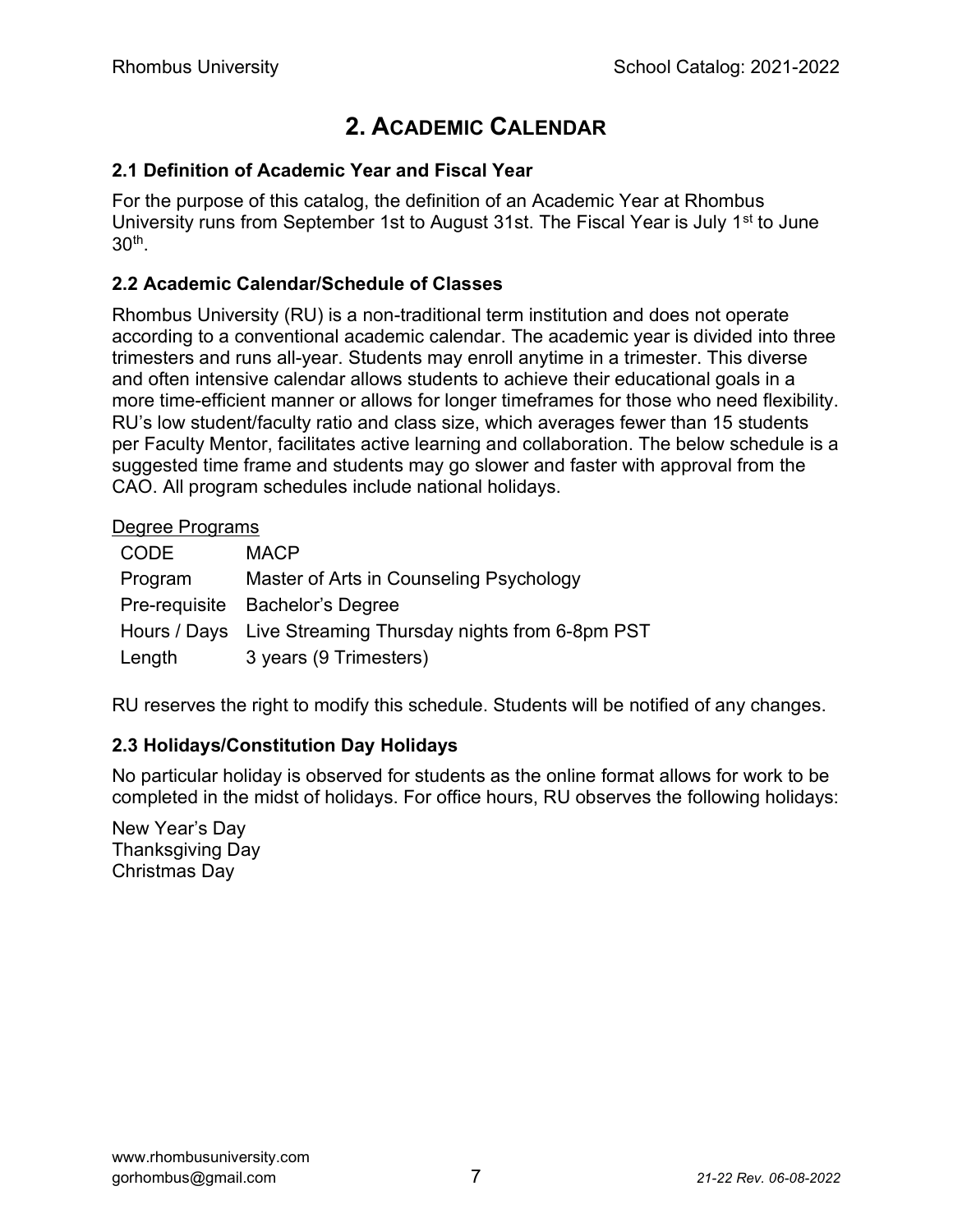## 3. ADMISSION / ENROLLMENT INFORMATION

#### 3.1 Eligibility / Admission Criteria

All applicants must meet the following qualifications:

- Complete application and application fee
- Qualified Bachelor's Degree with a minimum GPA of 2.5.
- Approved interview with the school official: The applicant must verbally demonstrate that he/she has reasonable expectations of how the program would benefit him/her in terms of skill acquisition, academic gains or job marketability.
- Submit valid photo identification.
- 1-2 page essay on the purpose of seeking the degree and stance on a biblical perspective of psychology.
- Three letters of recommendation.
- Signed acknowledgement of RU's statement of faith.
- Direct transfer credit may be established through evaluation of official academic transcripts.
- Submit to and pass a background check.
- Meet technology requirements and sign acknowledgement.
- Be a resident of the state of California.

#### 3.1.1 Exceptions to Admission Criteria

Rhombus University has a mission to develop biblically-minded professionals to strengthen and equip individuals, families, and communities through an affordable, highquality, online education. The goal is to increase the availability of a high quality degree to people of diverse cultures, languages, and socioeconomic status. To uphold our mission and vision, we hold the right to make an exception on admission criteria to allow for a student who is likely to uphold the vision and mission of the university, but would not qualify without an exception.

Reasons for consideration of the exception to set policies include:

- A prospective student who has evidence of exceptional skill or ability to meet the mental health or relational needs of society.
- A prospective student who has evidence of effectively addressing difficult needs in underserved or underrepresented populations.
- A prospective student who has evidence of academic quality that may not be represented through a prerequisite traditional degree.

Exceptions Allowed:

- Exceptions may be made to the requirement of a Bachelor's degree from an accredited college or university.
- Exceptions may be made to the minimum GPA requirement.
- Exceptions may be made to the language proficiency requirement.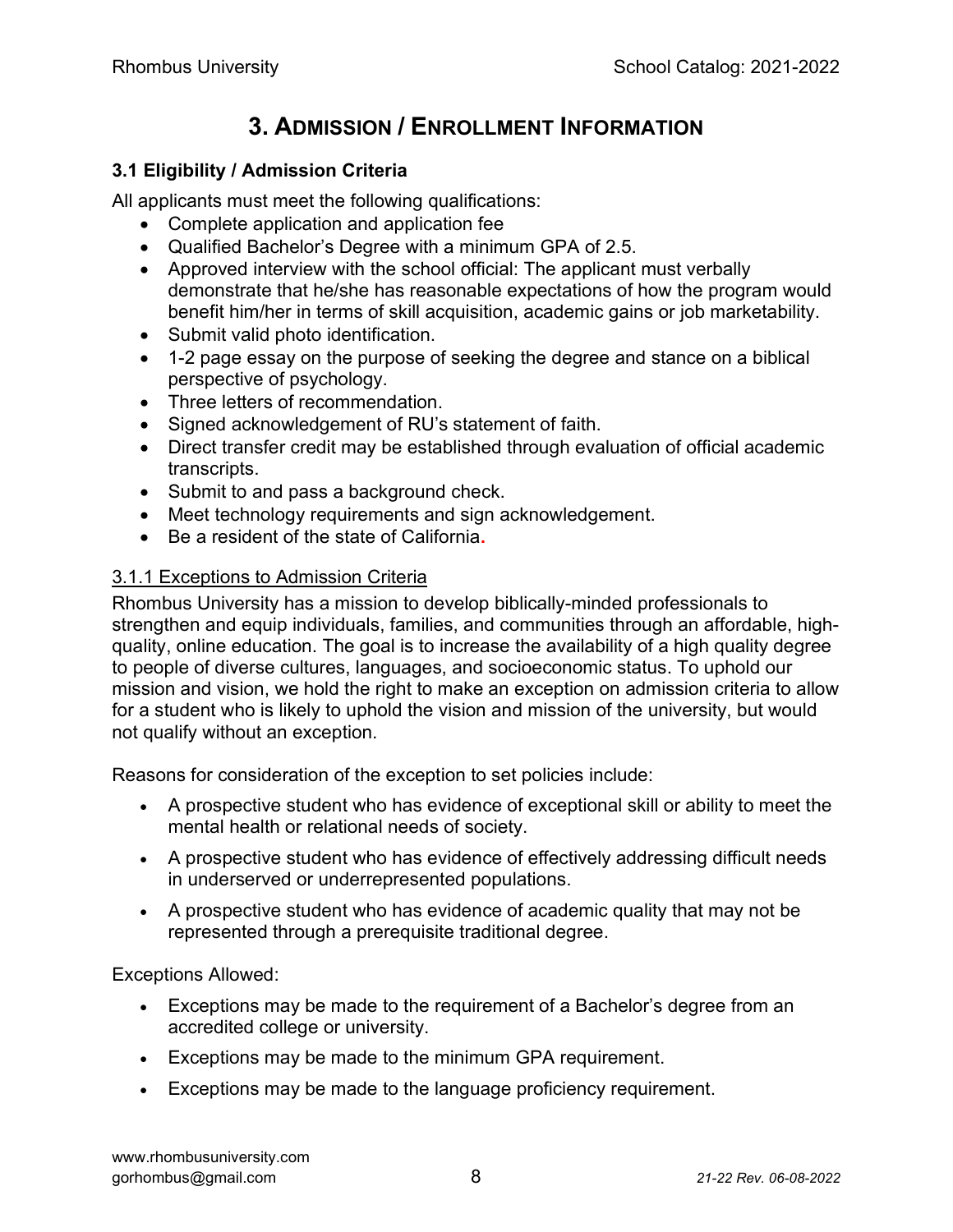Characteristics Considered for Approval or Denial:

- The type and extent of the evidence provided.
- The personal or professional skills and abilities of the prospective student.
- External testimony of the skills or ability of the prospective student.
- The likelihood of the student succeeding in and benefiting from the degree.
- The likelihood of the student utilizing the degree to accomplish the mission and vision of the University.

If an exception is not initially granted, an appeal is allowed for reconsideration by emailing an explanation to the CAO at gorhombus@gmail.com at which time the student may present further evidence.

#### 3.1.2 Non-Degree Seeking Students

Rhombus University allows for students to enroll and take licensure specific courses without seeking the full degree. This is typically for supporting graduates from other states in seeking licensure in California. The application process and admission criteria are very similar, although students taking classes without pursuing a degree, may submit a conferred Master's degree rather than a Bachelor's degree if applicable. In addition, the following admission criteria may be waived: Essay on the purpose of seeking the degree, 3 letters of recommendation, membership of CAMFT for Ebsco access may be waived depending on the courses needed - Background check may be waived if prospective students has documentation of completing a background check with CA BBS.

#### 3.2 Procedures for Enrollment

#### 3.2.1 Application for Admission

Prospective students applying for admission to Rhombus University's (RU) programs begin the admission process by submitting an application along with the application and background check fee.

As a prospective student, you are encouraged to review this catalog as well as the School Performance Fact Sheet, which must be provided to you prior to signing an enrollment agreement. An application which is later verified to contain incomplete, false, or misleading information may be grounds for dismissal. If students are not able to understand the terms and conditions of the enrollment agreement, they may request a separate meeting with a Rhombus representative. During this meeting, the Rhombus representative will email a Zoom link to live stream and discuss the difficulty further, to discover and mitigate the confusion.

RU's admissions representative will advise students regarding the documents required in order to be accepted and begin a program of study. All required documents must be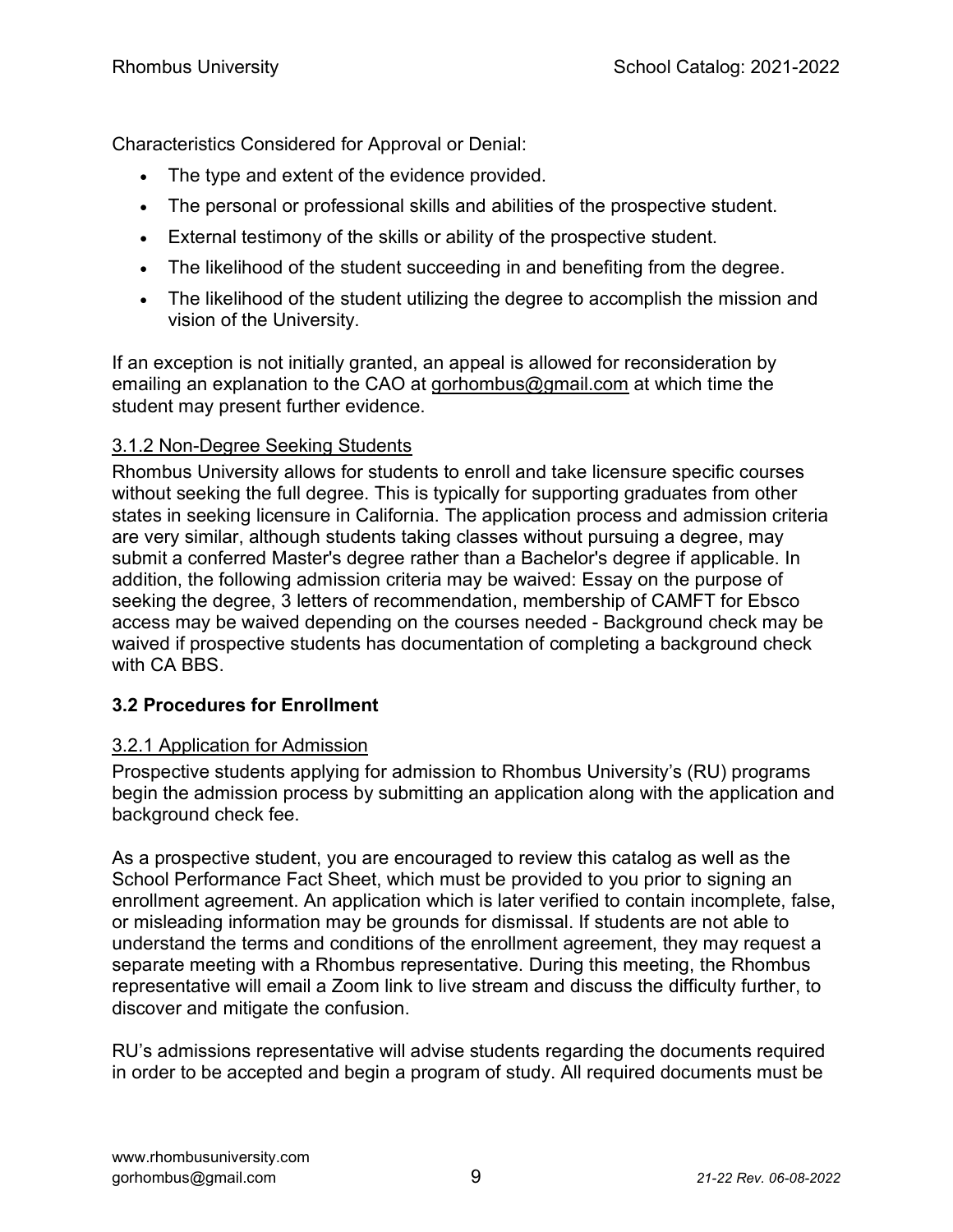submitted to the school prior to the program start date. Students must complete the admissions process and be accepted and enrolled before beginning the first class.

The applicant initially meets with an admissions representative to discuss career opportunities and the process of enrollment. The notification of admission acceptance or denial will be emailed to the prospective student's email on file.

#### 3.2.2 Admissions Policy for Applicants with Felony Convictions

Rhombus University cautions applicants with felony convictions to carefully consider before applying. The University does not believe that students should make a substantial investment of time, money, and potential debt if the ability to secure employment in the field of training is unlikely. The Master of Arts in Counseling Psychology likely leads to counseling jobs and licenses which may have strict regulation on past felonies. It is possible to complete your degree and not be able to be licensed or hired at the discretion of other government and employment agencies. If you have a felony conviction, please disclose that information to your Admissions Counselor for further assistance.

#### 3.2.3 Identity Verification Policy

Applicants submit photo ID to Rhombus University through scanning and emailing it. This will be available for admission staff to use for verification purposes during the live 'Zoom' interview. Populi is used for submission of all assignments and monitors IP verification and tracking as an integrated feature of the LMS. RU administration can review all activity of students and verify IP addresses as well as the location of log-in. Rhombus uses the ProctorFree Secure Web Browser to detect and prevent cheating during all exams, ensure the identity of the student completing the assessments, and to protect student privacy. The proctoring software captures the content on the student's ID along with their photo to verify their identity by matching the IP address to photo and identity verification.

#### 3.2.4 Criminal Background-Check Policy

Applicants agree to participate in a volunteer background-check and understand that the results may deter an approval status. Rhombus University reserves the right to disqualify an application due to past convictions and will carefully consider relevant information included by the prospective student. Though many factors are considered during admission, as a policy, the University does not disclose the reason for denial. Background-check fee will be assessed as part of the Admissions interview process.

#### 3.2.5 Entrance Exam

Following acceptance into the program and before courses begin, the student will take an Entrance Exam. The Entrance Exam is used for tracking progress of learning by comparing the entrance exam score with the exit exam score received upon graduation. The entrance exam is a requirement for admission before being enrolled into courses and yet is not used as a factor of approval or denial.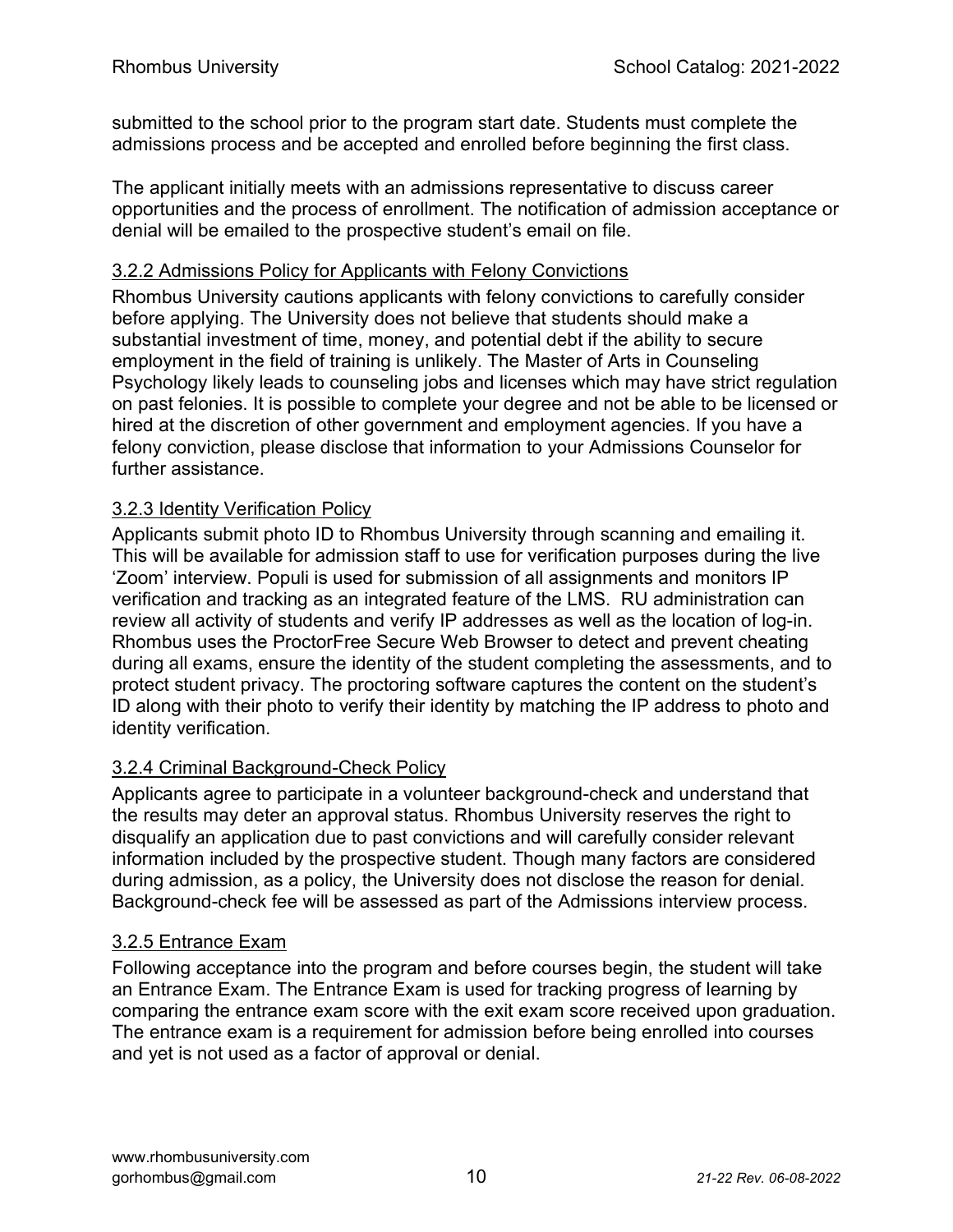#### 3.2.6 English Language Proficiency

English is the primary language of instruction at RU. If English is a second language, the student is required to take and receive a minimum total score of 60 on the paperdelivered Test of English as a Foreign Language (TOEFL PBT), or 71 on the Internet Based Test (iBT); 6.5 on the International English Language Test (IELTS); 50 on the Pearson Test of English Academic Score Report; 100 on the Duolingo English Test; or 55 on the 4-skill Michigan English Test (MET), or 650/LP on the Michigan Examination for the Certificate of Competency in English (ECCE), or 650/LP on the Michigan Examination for the Certificate of Proficiency in English (ECPE). One of these exams must have been taken not more than two years prior to the date of the application in order to determine a student's eligibility and success in the program.

Applicants are exempt from English language proficiency assessment when any one of the following is true:

• The applicant holds an undergraduate or graduate degree from an American college or university deemed acceptable by RU.

Students may also petition to demonstrate their English proficiency by submitting previous academic written work or other forms of documentation, which will be reviewed by admissions. RU reserves the right to make the final determination in such cases. RU does not have English language services but may refer students to outside agencies for help if needed.

#### 3.2.7 Admissions Status

A student is granted Admitted status by RU after all documents have been received, the applicant's admission file has been reviewed and approved, all admission requirements have been met, and the student has been officially notified by letter or email.

#### 3.2.8 Official Diploma/Transcript

An applicant must submit an official Bachelor's transcript with degree posted and (if applicable) all other official transcripts reflecting postsecondary work taken at other institutions.

#### 3.2.9 Foreign Transcripts

RU recommends that all academic records from countries other than the United States be evaluated by a nationally-acknowledged evaluation service approved by RU. Please see an admissions representative for a list of approved services.

#### 3.2.10 Technology Requirements

- Electronic Device with audio and camera capabilities, and internet accessibility
- High Speed Internet
- Software: PowerPoint, Word (or similar product)

Rhombus University is an online university and therefore a minimum level of available technology is required to be successful. Before admission, students are required to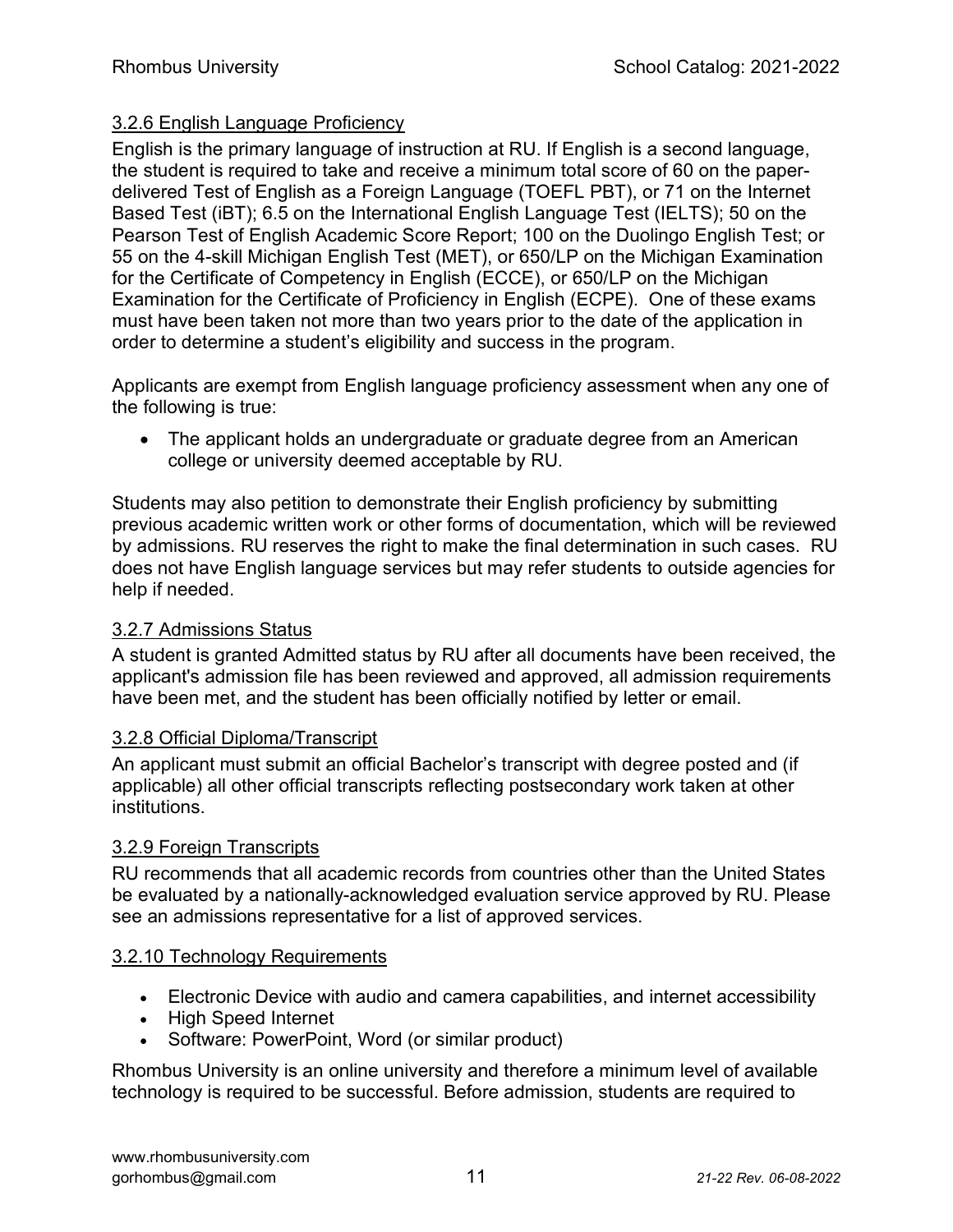have an electronic device that allows them to access Populi and use mainstream software such as, Zoom, PowerPoint, Word, or similar products for turning in written assignments. Students also need to have access to high speed internet, a webcam, and headset or appropriate microphone and speaker system that allows them to interactively participate in weekly live classes. If exceptions are made, a reason for inability to comply and an appropriate alternative must be agreed upon by student and RU administration. Applicants must sign an acknowledgment of agreement and compliance before being admitted.

Each student must go through an online orientation before beginning classes that teaches them to use all necessary technology. An administrative person is always available upon request to meet via Zoom to share screens and teach students to use the products well before beginning classes. The last half of the weekly live class is also a time in which students can ask questions concerning accessing and using technology and completing assignments.

#### 3.2.11 Assessment for Admission

The school retains the right to accept or reject an applicant based on the applicant's character reference, scholastic status and/or financial status. Rhombus University has a policy to not disclose the reason for rejection. Presuming all requirements and standards of admissions are met and the applicant is motivated and prepared to make the financial and personal commitment toward his/her chosen training program, an enrollment agreement between the school and the applicant may be signed, the first payment may be made (prior to the first day of class, unless other arrangements are made, the student is required to pay in full: the registration fee, cost of books & equipment, and the first tuition payment) and a start date may be set.

#### 3.3 International Students and Visas

RU is not approved to grant international student visas at this time. Students may choose to complete the degree online from another country.

#### 3.4 Orientation

Each new student must complete the online student orientation before enrolling in the first courses. The purpose of orientation will be to review and explain:

- The vision of Rhombus University
- The learning management system and typical process for attendance and submitting assignments
- Student's responsibilities during the academic process
- The services provided by the school
- Road to licensure and/or other alternative certifications
- The conduct expected of RU students and graduates in their fields of study
- Procedures for grievances and contact options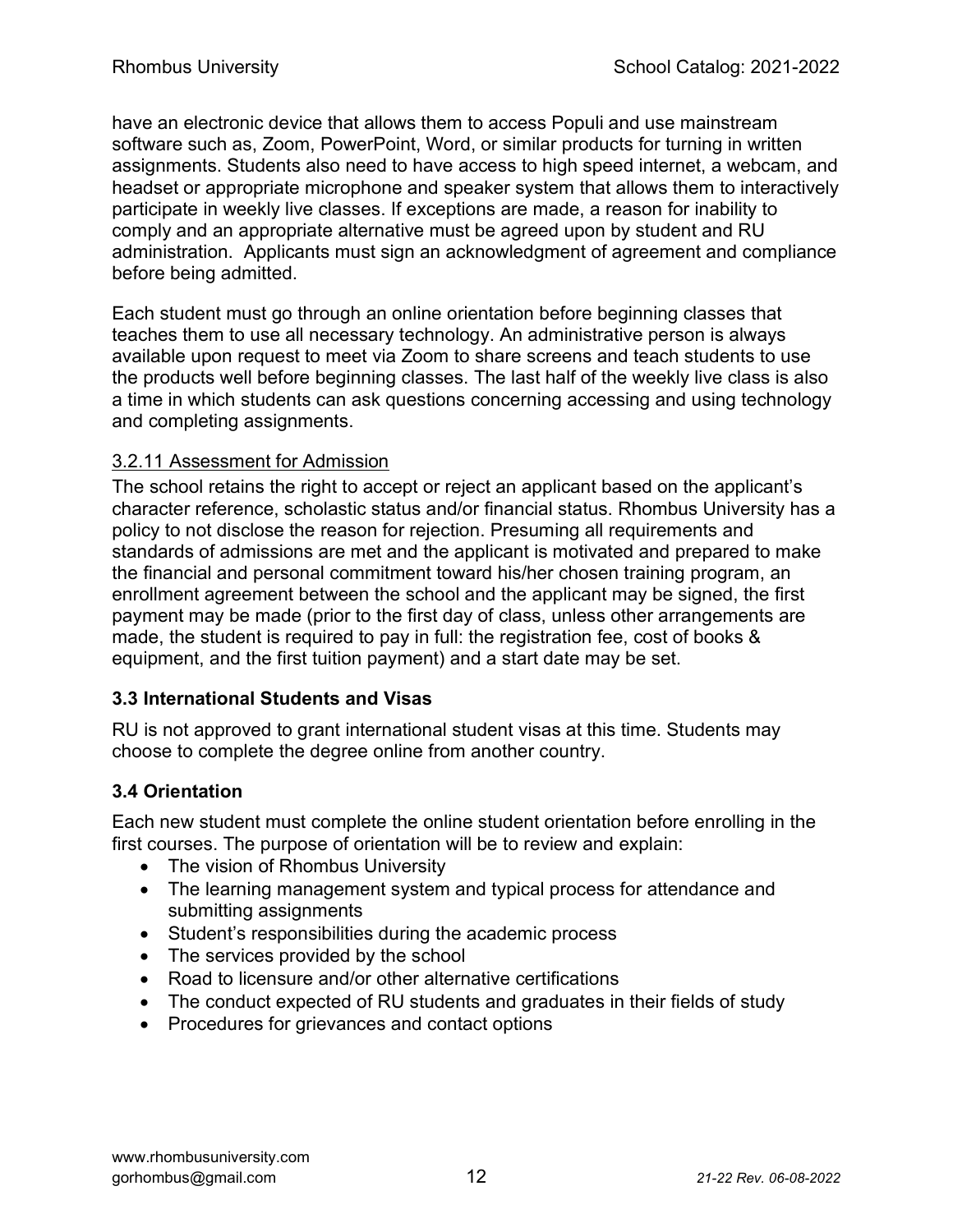#### 3.5 Withdrawal/Drop Policy

Any student who wishes to withdraw from the program should first submit in writing a letter to RU, noting the reason for withdrawal. Any student who does not enroll for two consecutive trimesters will be automatically dropped from the degree program and will need to re-enroll if later wishing to continue the degree program.

#### 3.6 Re-enrollment

Any student who wishes to re-enroll in the same program should first submit in writing a letter to RU, noting the reason for initial withdrawal and reasons for desire to re-enroll. Any student who re-enrolls must sign a new enrollment agreement at the current tuition rate and will be governed by the more recent academic catalog.

Re-enrollment is appropriate if a student:

- Withdrew from the University
- Interrupted continuous program enrollment during class
- Was dismissed or suspended for nonacademic reasons
- Invalidated a leave of absence
- Plans to return for graduation

Students who left in good standing and who are re-enrolling in their previous major will likely be approved to re-enroll. Every re-enrollment request will be reviewed, and a status report will be returned to the student.

#### 3.7 Reinstatement Policy

Whether due to probation, termination, suspension or personal reasons, students who have been in any one of these conditions and did not enroll with RU for more than a year, may be reinstated upon approval of the traditional admissions process. Some paperwork may already on file, but a full admissions process is to be followed to be reinstated as an active student.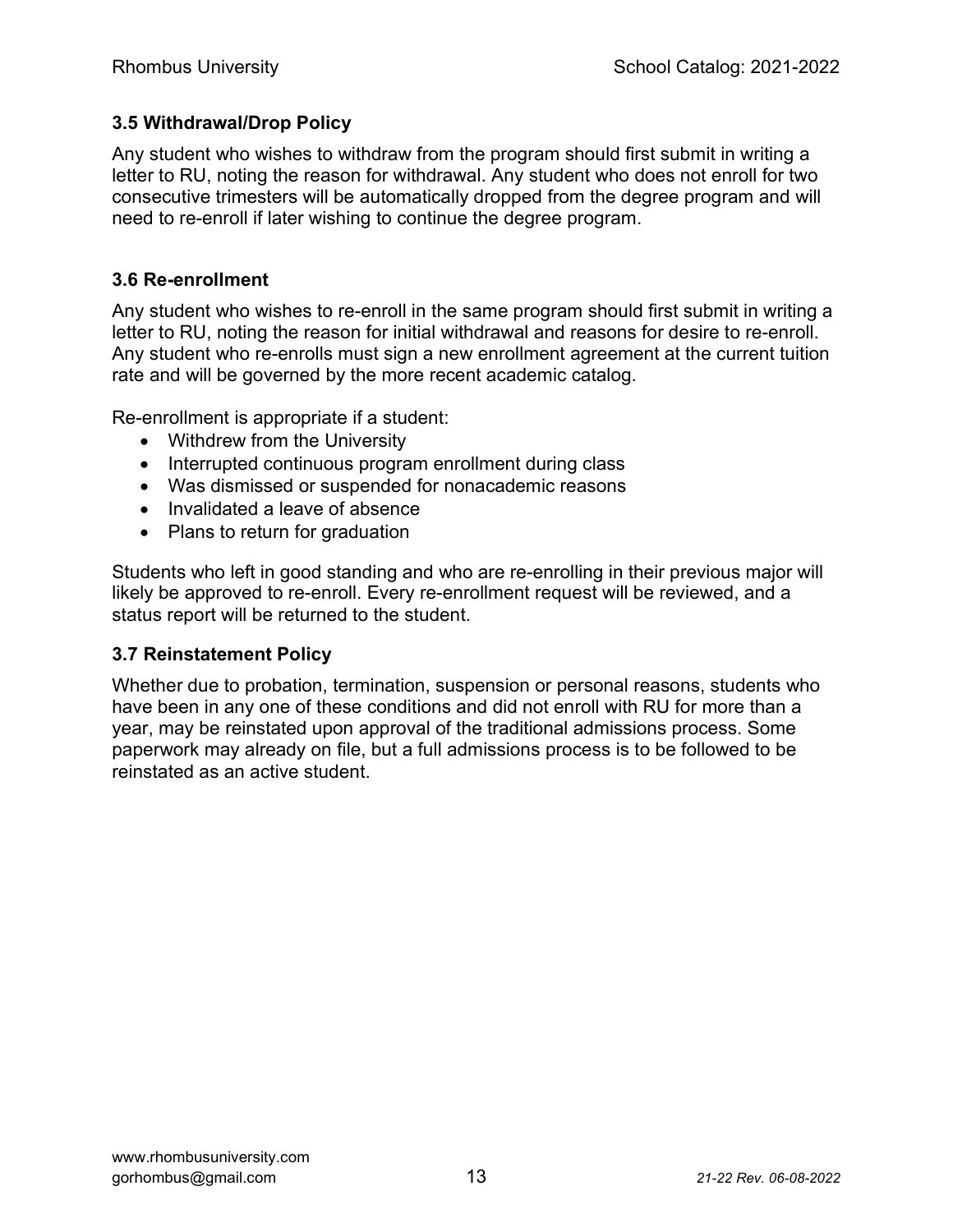## 4. FINANCIAL INFORMATION

Trained staff will be available to assist students with general financial questions, regarding the tuition cost, and policies and procedures.

#### 4.1 Tuition and Other Fees Program: Master of Arts in Counseling Psychology

if student chooses 3-year option

|                              | <b>Trimester</b> | 1-Year               | 3-Years |              |                                                                                                                                                                            |
|------------------------------|------------------|----------------------|---------|--------------|----------------------------------------------------------------------------------------------------------------------------------------------------------------------------|
| <b>Application Fee</b>       | \$<br>40.        | \$<br>40.            | \$      | 40.          | One-time fee, with continuous<br>enrollment; non-refundable                                                                                                                |
| <b>Background Check</b>      | \$<br>50.        | \$<br>50.            | \$      | 50.          | Assessed as part of application.                                                                                                                                           |
| Tuition                      | \$<br>2,250.     | \$<br>5,250.         | \$      | 15,000.      | Total of 20, 3-unit courses @<br>\$750/course; each trimester is 2-<br>3 courses.                                                                                          |
| <b>Enrollment Fee</b>        | \$<br>100.       | \$<br>300.           | \$      | 900.         | \$100/trimester                                                                                                                                                            |
| <b>Re-Enrollment Fee</b>     | \$               | \$                   | \$      |              | \$150 assessed if student drops<br>out and re-enrolls during period<br>of enrollment                                                                                       |
| Memberships                  | \$<br>300.       | \$<br>300.           | \$      | 900.         | CAMFT, Taylor Study Method;<br>assessed once per year                                                                                                                      |
| <b>Equipment &amp; Books</b> | \$<br>0.         | \$<br>0.             | \$      | 0.           | *As needed (not paid to RU)                                                                                                                                                |
| <b>STRF</b>                  | \$               | \$                   | \$      | 1.           | Based on \$0.05 cents per \$1,000<br>of institutional charges rounded<br>to the nearest \$1,000 (subject to<br>change by state of California);<br>non-refundable (see 4.2) |
| Late Fee                     | \$               | \$                   | \$      |              | \$50 assessed for late enrollment                                                                                                                                          |
| <b>Graduation Fee</b>        | \$<br>0.         | \$<br>$\mathbf{0}$ . | \$      | 300.         | One-time fee                                                                                                                                                               |
| Transcript Fee               | \$               | \$                   | \$      | $\mathbf{r}$ | First official transcript is free;<br>subsequent @ \$5. Cost<br>dependent upon the number of<br>transcripts student orders                                                 |
| <b>Total Cost</b>            | \$<br>2,740.     | \$<br>5,940.         | \$      | 17,191.      | Assumes continuous enrollment<br>and consistent completion of<br>courses per program schedule                                                                              |

\*Estimate of costs students may incur, however books /equipment will not be purchased from RU. Student should refer to vendor where books/equipment are purchased for vendors' policies re: refunds, rentals, etc.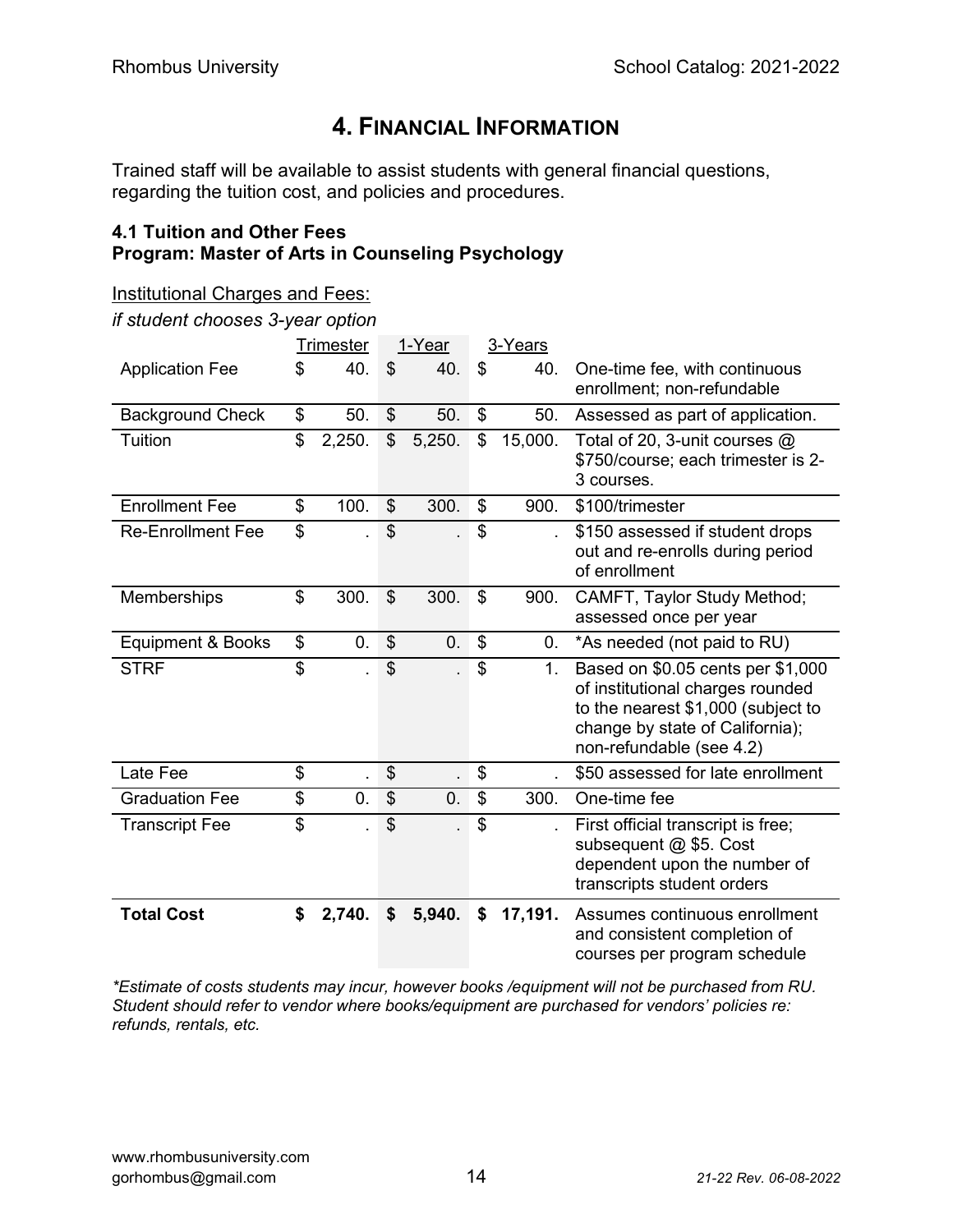#### 4.2 Student Tuition Recovery Fund (STRF)<sup>7</sup>

Student Tuition Recovery Fund Disclosures (California Education Code 949215):

The State of California established the Student Tuition Recovery Fund (STRF) to relieve or mitigate economic loss suffered by a student in an educational program at a qualifying institution, who is or was a California resident while enrolled, or was enrolled in a residency program, if the student enrolled in the institution, prepaid tuition, and suffered an economic loss. Unless relieved of the obligation to do so, you must pay the state-imposed assessment for the STRF, or it must be paid on your behalf, if you are a student in an educational program, who is a California resident, or are enrolled in a residency program, and prepay all or part of your tuition.

You are not eligible for protection from the STRF and you are not required to pay the STRF assessment, if you are not a California resident, or are not enrolled in a residency program.

It is important that you keep copies of your enrollment agreement, financial aid documents, receipts, or any other information that documents the amount paid to the school. Questions regarding the STRF may be directed to the Bureau for Private Postsecondary Education, 1747 N. Market Boulevard, Suite 225, Sacramento, CA 95834, (916) 574-8900 or (888) 370-7589.

To be eligible for STRF, you must be a California resident or enrolled in a residency program, prepaid tuition, paid or deemed to have paid the STRF assessment, and suffered an economic loss as a result of any of the following:

- 1. The institution, a location of the institution or an educational program offered by the institution was closed or discontinued, and you did not choose to participate in a teach- out plan approved by the Bureau or did not complete a chosen teach-out plan approved by the Bureau.
- 2. You were enrolled at an institution or a location of the institution within the 120 day period before the closure of the institution or location of the institution, or were enrolled in an educational program within the 120 day period before the program was discontinued.
- 3. You were enrolled at an institution or a location of the institution more than 120 days before the closure of the institution or location of the institution, in an educational program offered by the institution as to which the Bureau determined there was a significant decline in the quality or value of the program more than 120 days before closure.
- 4. The institution has been ordered to pay a refund by the Bureau but has failed to do so.

<sup>7</sup> 5, CCR 76215 (a),(b)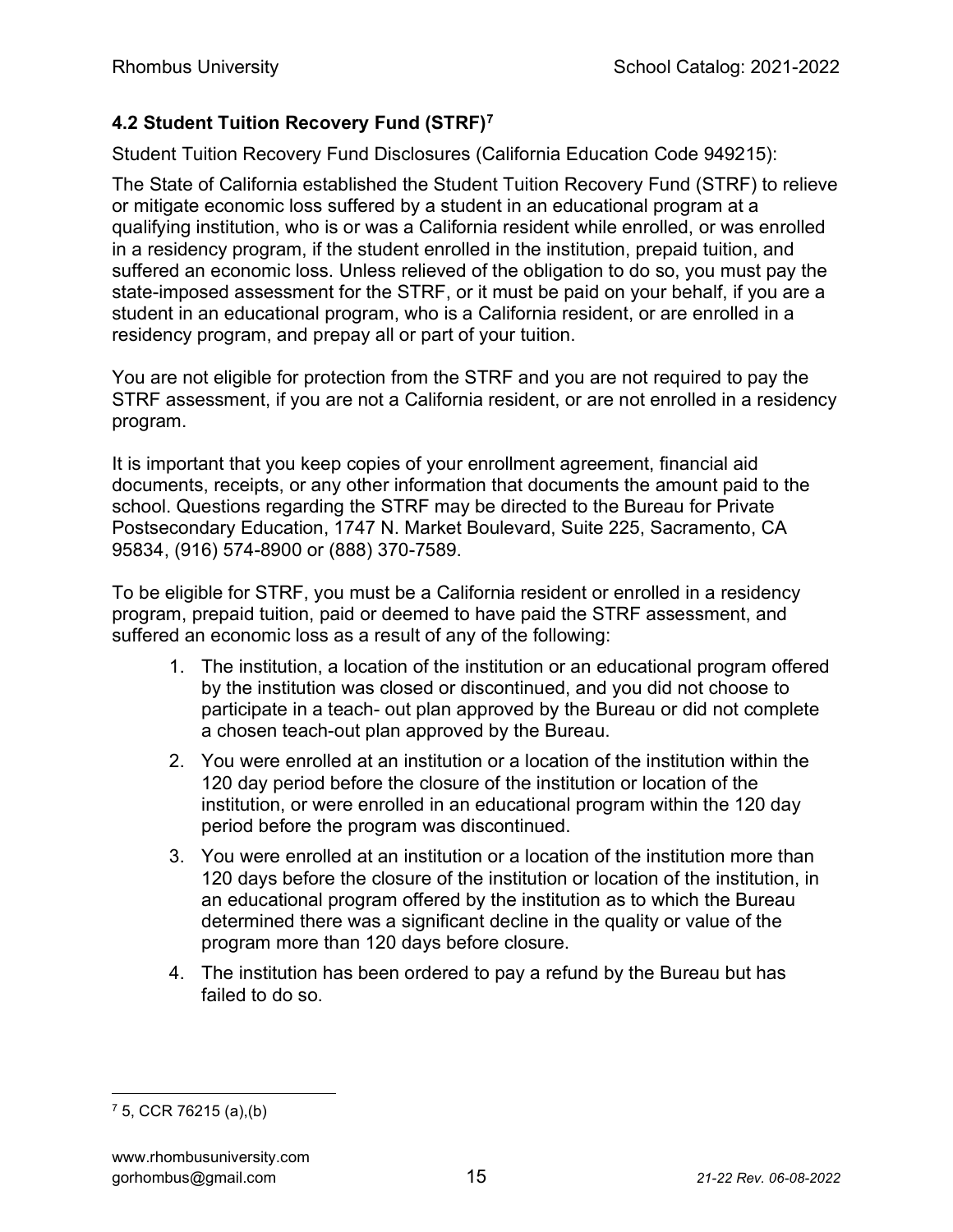- 5. The institution has failed to pay or reimburse loan proceeds under a federal student loan program as required by law, or has failed to pay or reimburse proceeds received by the institution in excess of tuition and other costs.
- 6. You have been awarded restitution, a refund, or other monetary award by an arbitrator or court, based on a violation of this chapter by an institution or representative of an institution, but have been unable to collect the award from the institution.
- 7. You sought legal counsel that resulted in the cancellation of one or more of your student loans and have an invoice for services rendered and evidence of the cancellation of the student loan or loans.

To qualify for STRF reimbursement, the application must be received within four (4) years from the date of the action or event that made the student eligible for recovery from STRF. A student whose loan is revived by a loan holder or debt collector after a period of non-collection may, at any time, file a written application for recovery from STRF for the debt that would have otherwise been eligible for recovery. If it has been more than four (4) years since the action or event that made the student eligible, the student must have filed a written application for recovery within the original four (4) year period, unless the period has been extended by another act of law. However, no claim can be paid to any student without a social security number or a taxpayer identification number.

#### 4.3 Tuition Payment Policy

Rhombus University has a "pay-as-you-go" method to allow ultimate flexibility and more opportunities for people to receive a degree. Tuition is charged to the student's account after the enrollment agreement is signed and before a student enters the identified course. The student must have that particular class paid in full before enrolling in the next class.

The student is solely responsible for payment of all tuition, which must be paid in full in order to graduate. The school can deny a document of completion (including transcripts) to a student who has not fully paid their obligation to the school.

RU is not a lending institution. For any program, tuition should be paid on a prearranged method according to the contract. Should payment not be made per the agreement, the student may be suspended until such time as tuition is current.

#### 4.4 Processing Fees & Late Fees

Due to the "pay-as -you-go" method of payment, there are not processing or late fees. A student must pay fees if full in order to access the next class.

#### 4.5 Tuition Collection Policy

The University's Business Office can provide assistance to you by arranging a partial payment agreement that will allow you to make affordable monthly payments until your balance is paid in full.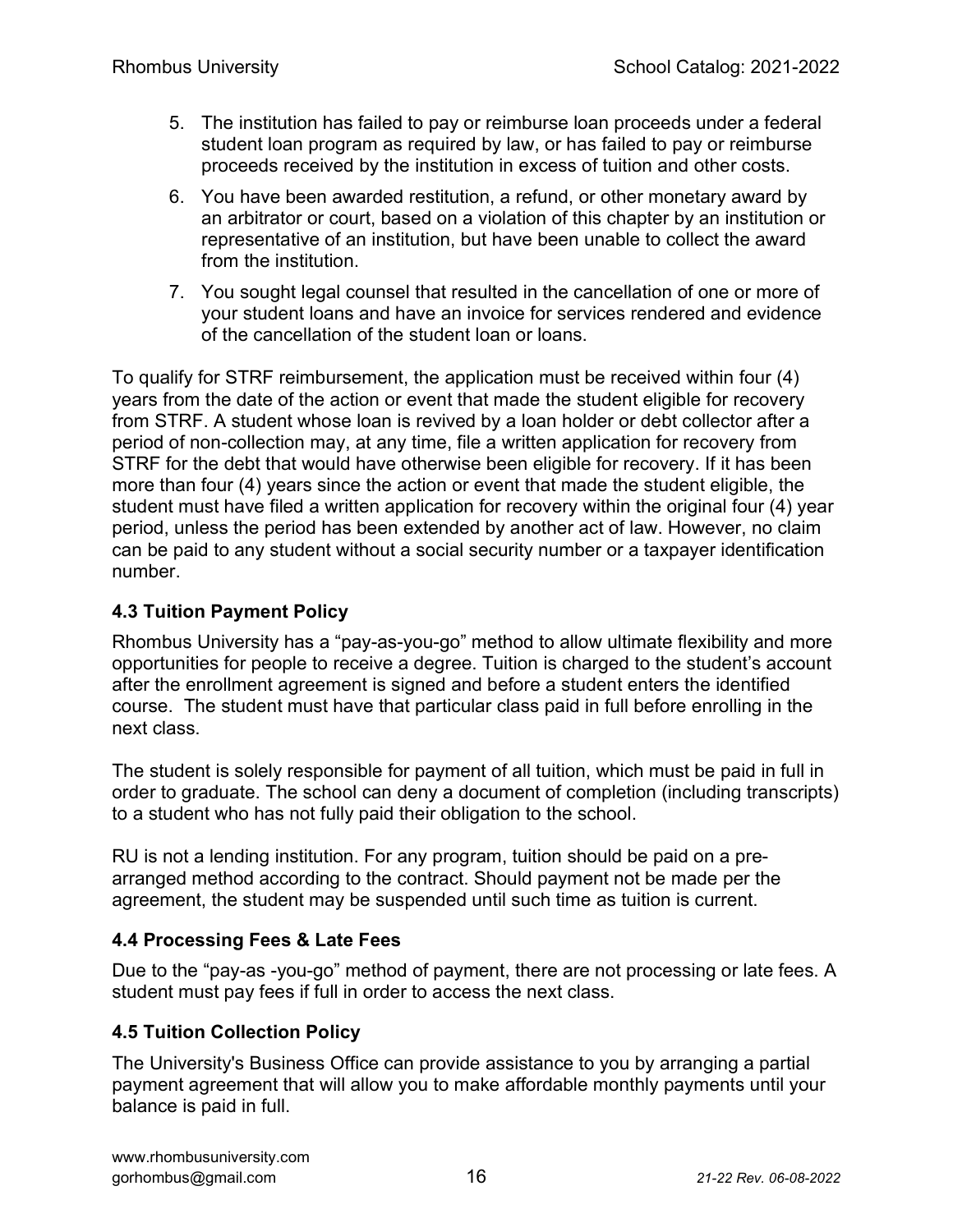If a student thinks there is an error on their bill or if they have an extenuating circumstance, they must file an appeal in writing within one week of the start of any new semester. Students with an outstanding debt who wish to make payment arrangements that would allow a return to school should not request an appeal.

Appeals will be reviewed for extenuating circumstances which resulted in the student not being able to complete an official withdrawal or not being able to comply with the required time frame. Non-attendance in class is not a basis for appeal. A student's lack of awareness of registration, withdrawal, add/drop and other related matters are not subject to appeal.

Extenuating circumstances may include but are not limited to University error, recent unanticipated medical conditions or emergencies, or a recent family emergency. Unanticipated Medical Conditions may include:

- Illness or injury of the student of such severity or duration that competent medical authority has certified that completion of the course is/was precluded;
- An unanticipated medical condition that occurred during or immediately before the eligible semester.
- An illness to which the student had no prior knowledge, or a sudden increase in severity of a known condition.

Recent family emergencies may include:

- Unforeseen medical incapacitation of immediate family;
- Family circumstances of such severity that the student's presence is/was required away from school and precluded completion of the course, such as death of immediate family member (parent, sibling, spouse) or illness;

Required documentation:

Death certificate or obituary notice or; A letter from your relative's physician.

Holds may be placed on student course registration for unpaid balances of tuition and fees. In order to have the holds removed, you are required to bring your delinquent tuition account balance to zero.

Failure to make satisfactory arrangements with the University within ninety (90) days of the start of a new semester may result in your tuition account being placed with a licensed collection agency.

#### Arrangements with a Collection Agency

If your delinquent tuition balance has been placed with a licensed collection agency, payment arrangements must be made with the respective agency. You should have received a letter with the contact information of the collection agency that was selected to service your account. If you do not have the letter, please contact us.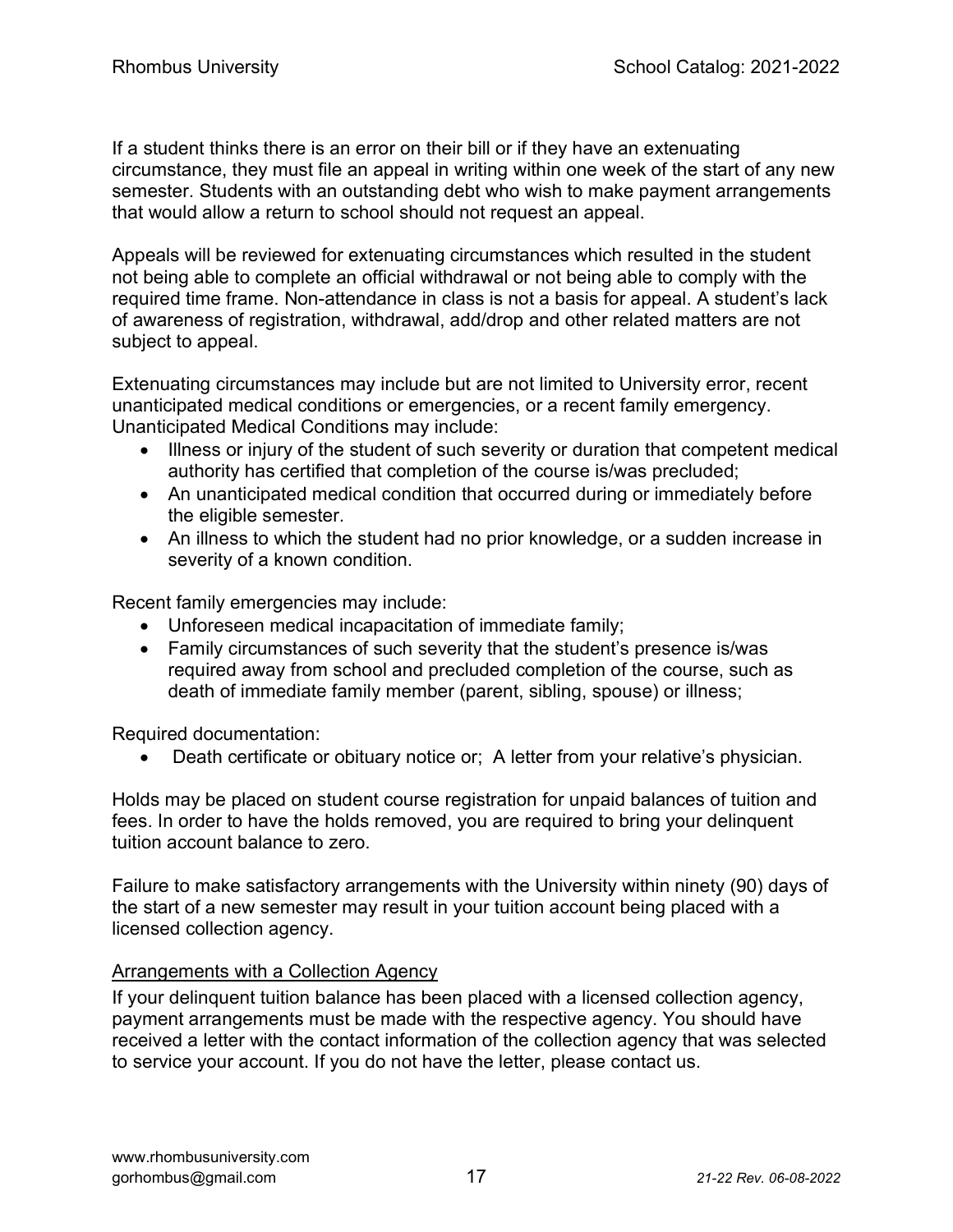The availability and terms of a partial payment agreement will be at the discretion of the collection agency. In order to have the registration holds removed from your account, you are required to bring your delinquent tuition account balance to zero.

#### 4.6 Refund Policy

Students have a right to cancel an enrollment agreement and obtain a refund of charges paid through the first week of attendance or the 7th day after enrollment, whichever is later. Per California Education Code 94920, students who cancel their enrollment on or before the first-class session (or on the 7th day after enrollment) will receive a full tuition refund, excluding fees not to exceed \$250.

For students withdrawing after the first week of attendance and before completing 60% of the course, the prorated refund amount will be refunded to the student within no more than 30 days from when a school representative receives a signed request by the student to cancel a class. Students who wish to withdraw from the school should fill out the proper form and email the registrar's office. The prorated amount will be refunded according to the number of weeks completed by the student as described in the Refund Proration section below.

Rhombus University is not responsible for books, materials or equipment purchased by the student. Students need to be aware of refund policies from companies from which they purchase such items.

#### 4.7 Refund Proration

Students are charged the full amount of tuition per course under the identified enrollment agreement. The tuition charge per course is for 7 lessons of curriculum (or 14 lessons for practicum courses) which the student is required to complete within their Course Completion Plan (CCP) of either 7-weeks or 14-weeks (please refer to the Attendance Policy

https://docs.google.com/document/d/1uOrdVxAp2kZMYNZvllktn7N3ivDXPgSyAk- vaZJfJM/edit?usp=sharing). Withdrawing from a course will allow for possible reimbursement of tuition charges based on the submission of any coursework within each of the lessons. For example, if a student withdraws from a course prior to submitting any coursework AND within seven (7) days of enrollment into the course, the student is entitled to a 100% refund of tuition paid, not including the enrollment fee and other non-refundable and/or one-time fees. If a student withdraws from a course after submitting 60% coursework (submitting any assignment in 5 or more of 7 lessons (10 of 14 for practicum)), the student will not receive a refund. If a student submits less than 60% coursework (submitting any assignment in 4 or less of 7 lessons (9 or less of 14 for practicum)), the student is eligible to receive a prorated refund. (See Table 1: Eligible Refund for Lessons Completed).

To calculate refunds, Rhombus University uses DEAC's definition of academic units of measurement to determine hours in the program. Semester hours are equivalent to the commonly accepted or traditionally defined units of academic measurement in accredited institutions. Academic degree distance learning courses are measured by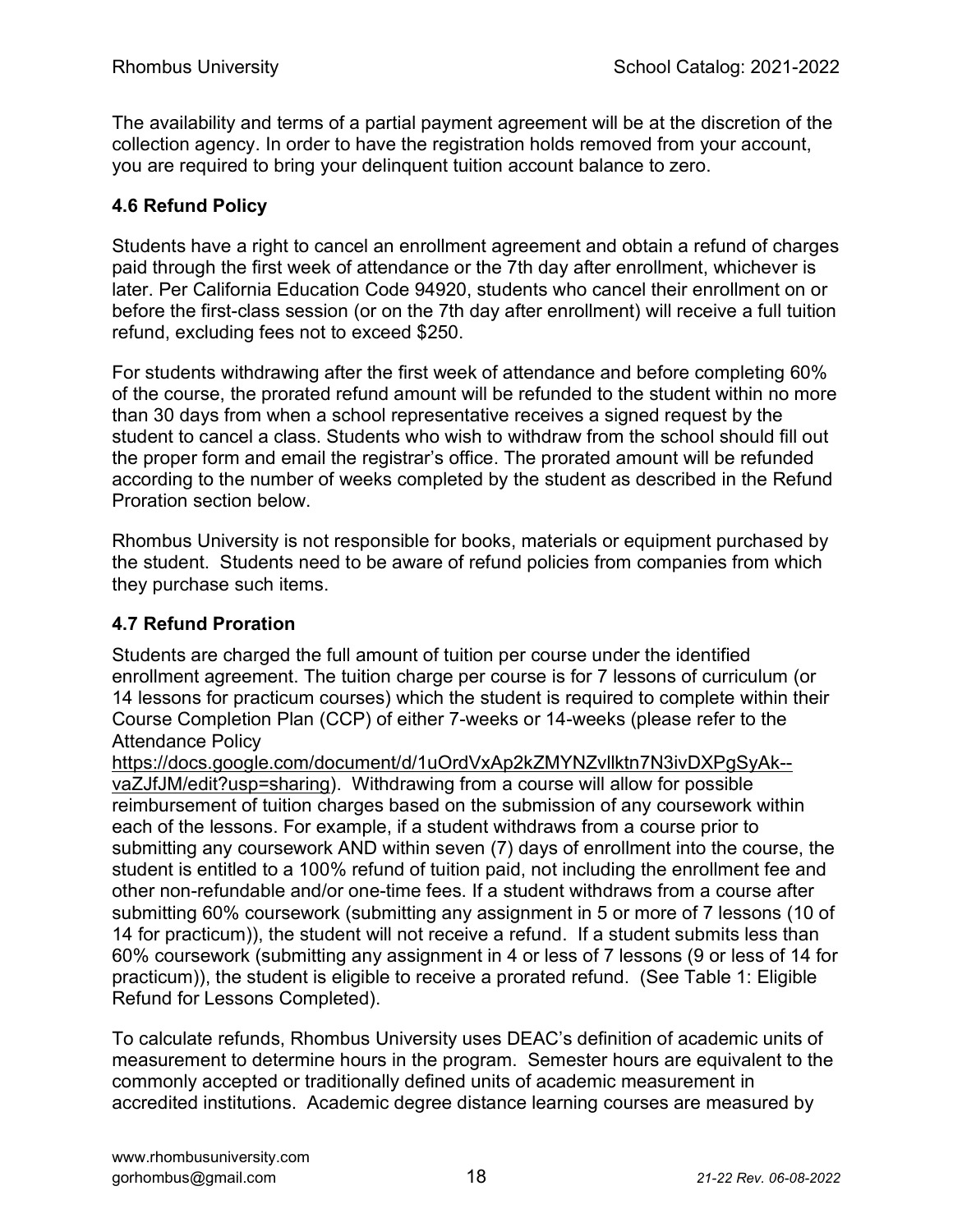the learning outcomes normally achieved through 45 hours of student work for one semester credit. A 3-unit course equals 135 hours of student work. Therefore, the calculation used to determine refunds defines "hours in the program" as 135 hours for a 3-unit class, whereby the 135 hours are divided into 7 lessons, equaling 19.28 hours per lesson (or rounded to 19.3).

If a student withdraws from a course with 4 or less lessons submitted, a refund is granted based on the following calculation: Number of lessons x 193 hrs/lesson ÷ 135 hrs/course = % of course completed. This percentage subtracted from 100 percent, multiplied by the total amount of tuition paid is equal to the eligible refund (percentages are rounded to the nearest whole percentage) as follows:

| Table 1        |                                       |   |                   |          |             |      |                      |  |  |  |  |
|----------------|---------------------------------------|---|-------------------|----------|-------------|------|----------------------|--|--|--|--|
|                | Eligible Refund for Lessons Completed |   |                   |          |             |      |                      |  |  |  |  |
| Lessons        | X 19.3<br>hours                       | ÷ | 135 hr/<br>course | $=$      | % completed | Thus | % eligible<br>refund |  |  |  |  |
| 0              | 0                                     | ÷ | 135               | =        | $0\%$       | Thus | 100%                 |  |  |  |  |
| 1              | 19.3                                  | ÷ | 135               | =        | 14%         | Thus | 86%                  |  |  |  |  |
| $\overline{2}$ | 38.6                                  | ÷ | 135               | $\equiv$ | 29%         | Thus | 71%                  |  |  |  |  |
| 3              | 57.9                                  | ÷ | 135               | =        | 43%         | Thus | 57%                  |  |  |  |  |
| 4              | 77.2                                  | ÷ | 135               | Ξ        | 57%         | Thus | 43%                  |  |  |  |  |
| 5              | $>60\%$                               | ÷ | 135               | =        | $>60\%$     | =    | No refund            |  |  |  |  |
| 6              | $>60\%$                               | ÷ | 135               | =        | $>60\%$     | =    | No refund            |  |  |  |  |
| 7              | $>60\%$                               | ÷ | 135               |          | $>60\%$     |      | No refund            |  |  |  |  |

#### 4.8 Financial Aid

#### 4.8.1 Federal and State Aid

If the student has received federal student financial aid funds, the student is entitled to a refund of moneys not paid from federal student financial aid program funds. RU does not provide state or federal financial aid. Students must use personal resources such as cash or credit to pay for education. It is the pursuit of RU that students conclude their educational accomplishments debt free by paying a monthly fee to account for all tuition and fees. If a student obtains a loan to pay for an educational program, the student will have to repay the full amount of the loan plus interest, less the amount of any refund.

\*Rhombus University is unaccredited and a student enrolled in an unaccredited institution is not eligible for federal financial aid programs.

#### 4.8.2 Institutional Aid

Graduate Assistant Discount: The Graduate Assistant Discount is a tuition discount available for high quality graduate students who have financial need in pursuing their degree. The purpose of this tuition discount is to allow increased diversity of students with various backgrounds to pursue their degree and support the growth and quality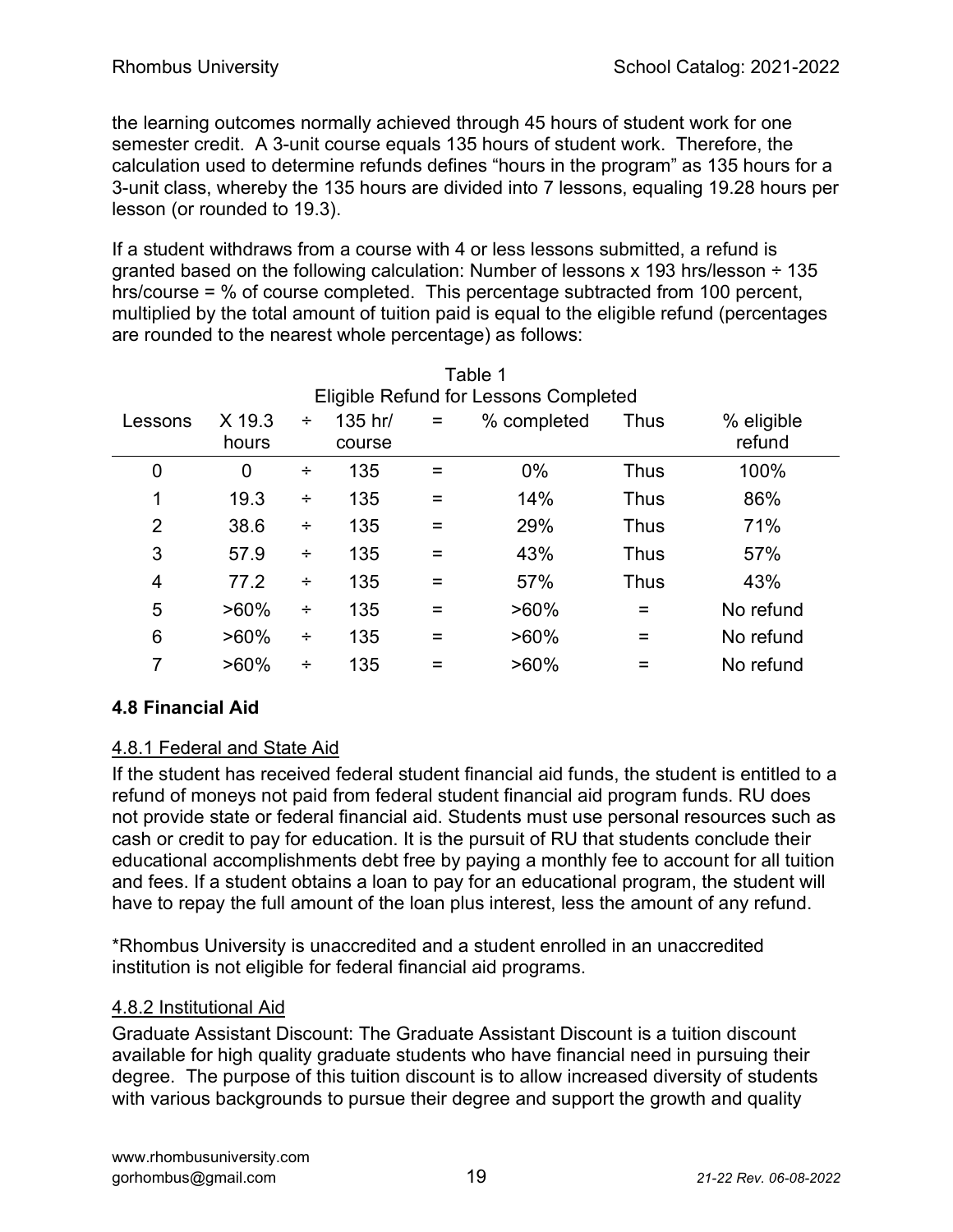improvement of the university and affiliate programs. Students volunteer for a minimum of 10 hours a week and receive their course tuition paid for. Students are responsible for any other fees aside from tuition.

#### 4.8.3 Third-Party Funding

Any funds that a student acquires from a third-party (unrelated to Rhombus) would be applied to the student's account in the same manner as any payment made by the student. The relationship with and requirements of the student imposed by the thirdparty would remain solely with the student. In the even the student withdraws from a course(s) and a refund is due, payment would be made to the student, and it would be the student's responsibility to deal with the third-party.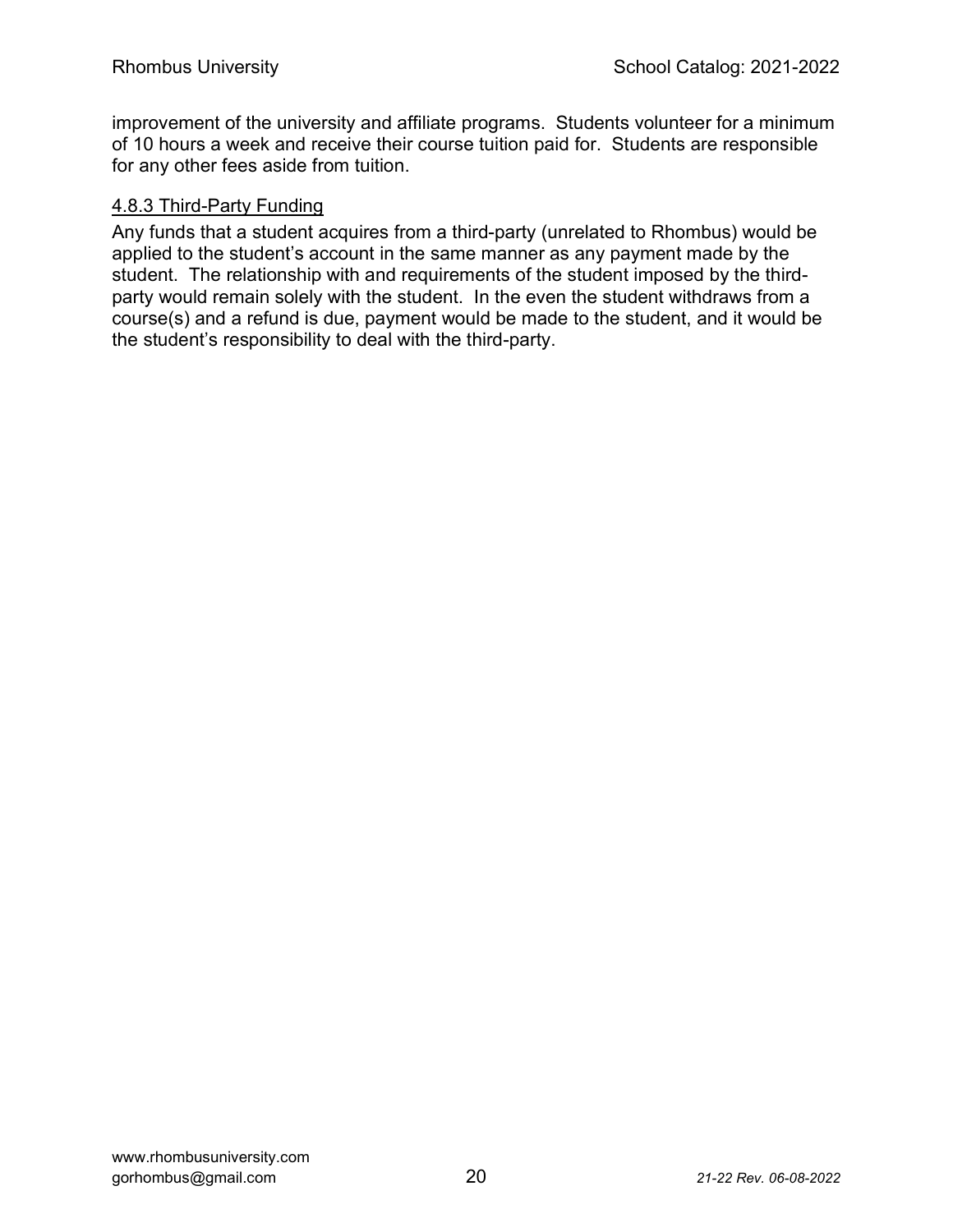## 5. ACADEMIC POLICIES

#### 5.1 Grading Policy

The progress and quality of a student's work in the degree program is measured by a system of letter grades and grade percentages as shown below. Evaluation may be measured by means of written tests, projects, reports, term papers and clinical performance. The final grade is a composite of all evaluation measures taken.

#### 5.2 Grading Standards – Degree Program

The grading standard is according to the following system:

| Theory |           |                          |                    |
|--------|-----------|--------------------------|--------------------|
| Grade  | Score (%) | <b>Grade Explanation</b> | <b>Grade Point</b> |
| A      | 100-96    | Excellent                | 4.00               |
| А-     | 95-92     | <b>Very Good</b>         | 3.85               |
| $B+$   | 91-89     | Good                     | 3.50               |
| B      | 88-86     | Above Average            | 3.15               |
| B-     | 85-83     | Average                  | 3.00               |
| $C+$   | 82-80     | <b>Below Average</b>     | 2.70               |
| С      | 79-77     | Poor                     | 2.30               |
| C-     | 76-74     | Unsatisfactory           | 2.00               |
|        | Below C-  | Failing                  | 0.00               |

All numerical grades are rounded to the nearest whole number (e.g. 69.51 rounded to 70%). "I" may be made up upon arrangement with the instructor.

Faculty Mentors return grades and grading feedback within 7 days of submission. Resubmission of assignments but be approved by Faculty Mentors.

#### Clinical

Grade Score % Grade Explanation Pass 100 to 83 Complete Clinical Objectives & Satisfactory Clinical Evaluation Fail Below 83 Incomplete Clinical Objectives & Unsatisfactory Clinical Evaluation

Additional codes include:

| Code      | <b>Explanation of Code</b> |
|-----------|----------------------------|
| <b>RP</b> | Repeat a Course            |
| AU        | Audit                      |
| R         | Remediation                |

#### 5.2.1 Academic Integrity

Rhombus University expects its students to conduct themselves honestly in their personal and academic lives. If evidence arises of academic dishonesty, the dean of the program will investigate the matter and take appropriate action.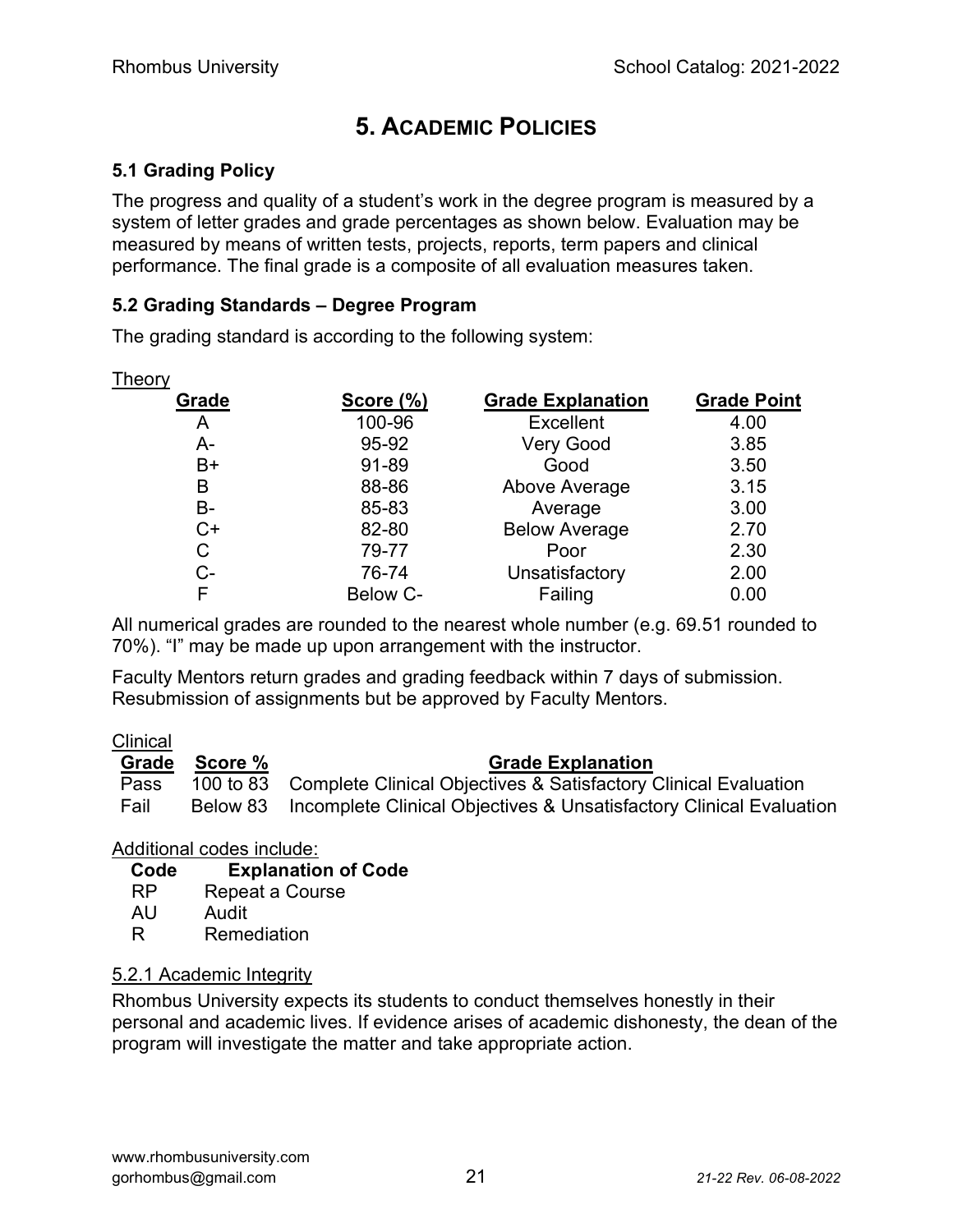#### Offenses Against Academic Integrity:

Cheating: Cheating is never tolerated at RU.

Plagiarism: Plagiarism can occur intentionally or inadvertently. Intentional acts of plagiarism involve knowingly and willingly treating another person's work as one's own original work. It includes copying or imitating the words, sentences, outlines, or ideas of another person. Inadvertent plagiarism can occur when a student fails to properly cite original sources. Plagiarism will not be tolerated at RU. Therefore, all offenses of plagiarism will be reported to the dean of the program in which the offense occurred and an investigation will be made to determine what disciplinary action should be taken.

Aiding or Conspiring in the Commission of Plagiarism. Helping someone commit plagiarism is viewed as equally dishonest as plagiarism, for all participating parties.

Multiple Submissions: This offense occurs when a student submits a paper that was written for another course as if it were an original paper satisfying the requirements of the present course. Attempting to submit such work is deceptive and a form of academic dishonesty. On the occasion that a student's previous work has some potential for expansion, improvement, or to serve as a starting point for another line of thought (as with Doctrinal Summary/Synopsis) the student will be advised by the professor to what extent a particular previous work may be permitted. The professor may require that a copy of the previous work be submitted with the later work.

#### Consequences for Offenses Against Academic Integrity:

As a broad policy, the first attempt of an offense against academic integrity will result in a warning and clarification on plagiarism, or the offense, as well as the student needing to redo the assignment. Any subsequent identified offenses against academic integrity will result in dismissal as a student, unless administrative leadership has a reason for allowing alternative corrective actions. Offenses against academic integrity are evaluated on a case-by-case basis to determine the course of action.

#### 5.2.2 Populi Proctoring Policy and Procedures

All Rhombus University students are required to select a proctor. This person will be approved by the University to proctor the examinations that students take while at the school. This is necessary to preserve the integrity of the examination process because not all exams are open book.

The proctor cannot be a relative of the student and cannot be a student enrolled at Rhombus. Some examples might include a college or university administrator or faculty member, a school superintendent or principal, a school or public librarian, a ministry director, or a pastor. Once the student has identified a proctor, the University will send that person an application form.

- 1. The proctor should complete the proctor application form as soon as possible in the term, no later than two business days before the exam is to be taken.
- 2. If the proctor is approved, they will receive the password for the exam by email.
- 3. The student must arrange with the proctor a time and place for the examination to be administered. The proctor must be present in the room (physical or zoom with webcam and sharing full screen) with the student during the entire time the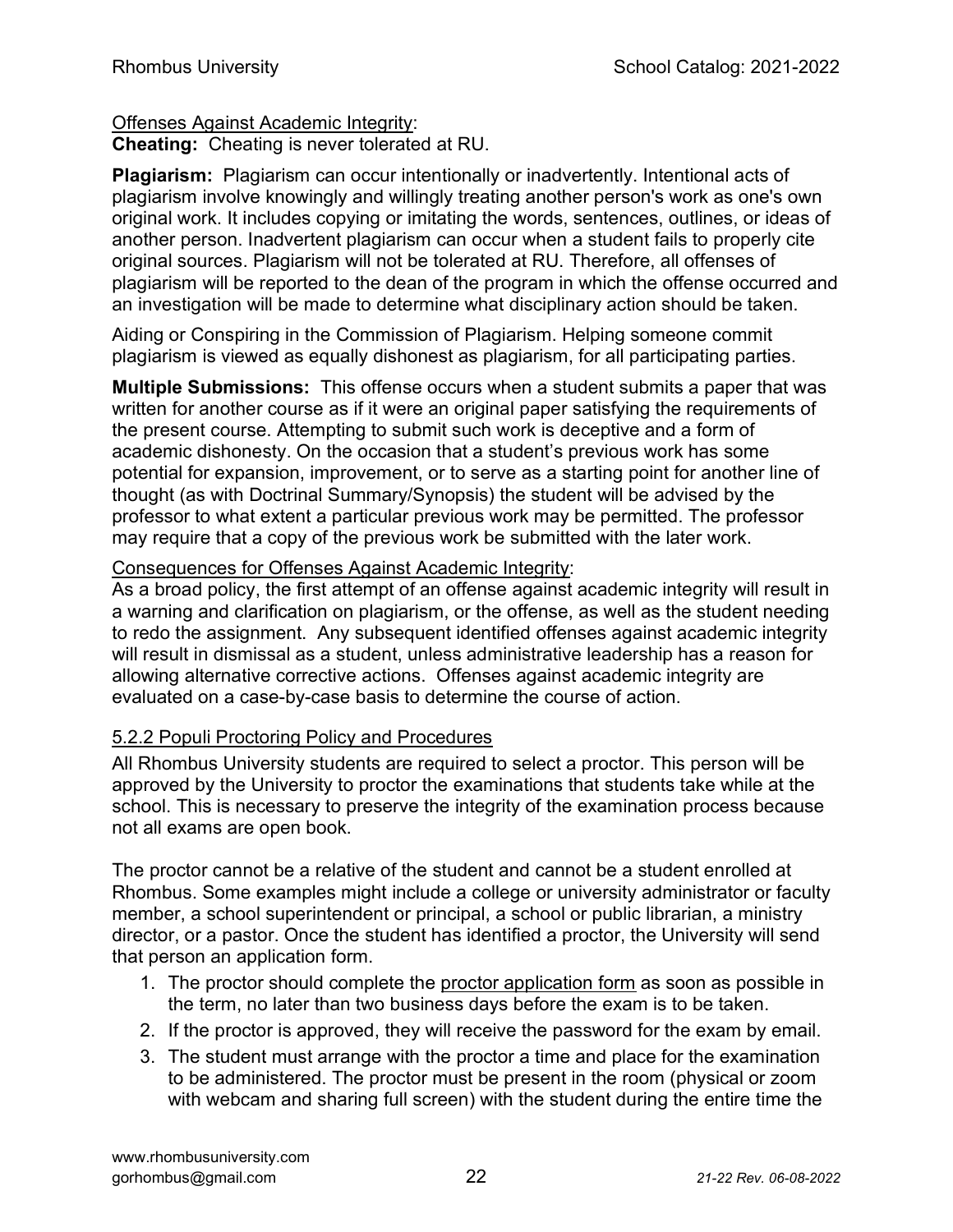examination is being taken. The proctor must ensure that the student does not use textbooks, notes, study guides, or the Internet to look up answers to test questions.

- 4. At the time of the exam, the proctor must ask the student to show a governmentissued ID to verify that the person taking the test is indeed the student whom they had signed up to proctor.
- 5. Then, the student will log into our Populi LMS and click on the link to the exam.
- 6. The proctor will enter the password they received by email in step #2, and the student may begin the exam. The proctor should be sure not to share the password with the student or let them see it. You may watch a detailed video of steps 5 & 6 here.
- 7. The proctor should remain present until the student has finished the exam to ensure the student doesn't cheat on the exam.
- 8. Most exams are automatically graded so the student will see their grade immediately. If the exam has essay or short answer questions, the professor will need to grade those, so the results will not be displayed immediately. The student will receive an email notification when these exams are graded completely.

If you need help with the proctoring process, please email registrar@rhombus.edu

#### Populi Proctoring

Test proctoring lets you require your students to take tests with an observer present as a guard against cheating. Here's how it works:

- 1. You set up your test to require proctoring, or you add an exception to an unproctored test to require proctoring for specific students (see below). Students may also be required by the registrar to be proctored for all online tests.
- 2. When the student takes the test, Populi asks the proctor for contact information, including a mobile phone number.
- 3. Populi sends the proctor a check-in code via SMS. After the proctor enters it, the student can take the test.
- 4. After the student submits the test, Populi sends the proctor a check-out code via SMS. The proctor must enter the code and check to verify that he did not observe any cheating.
- 5. If the proctor doesn't check out, the test is flagged for your review in the test history.
- 6. Proctored tests show you the contact info for the proctor and links it, if possible, to people already entered in Populi. This helps you contact the proctor to verify his identity.

All you need to do is to require proctoring for the test or individual students.

• You can require proctoring for all students by checking the box when setting up the test assignment or by setting Proctored on the test's page to Yes.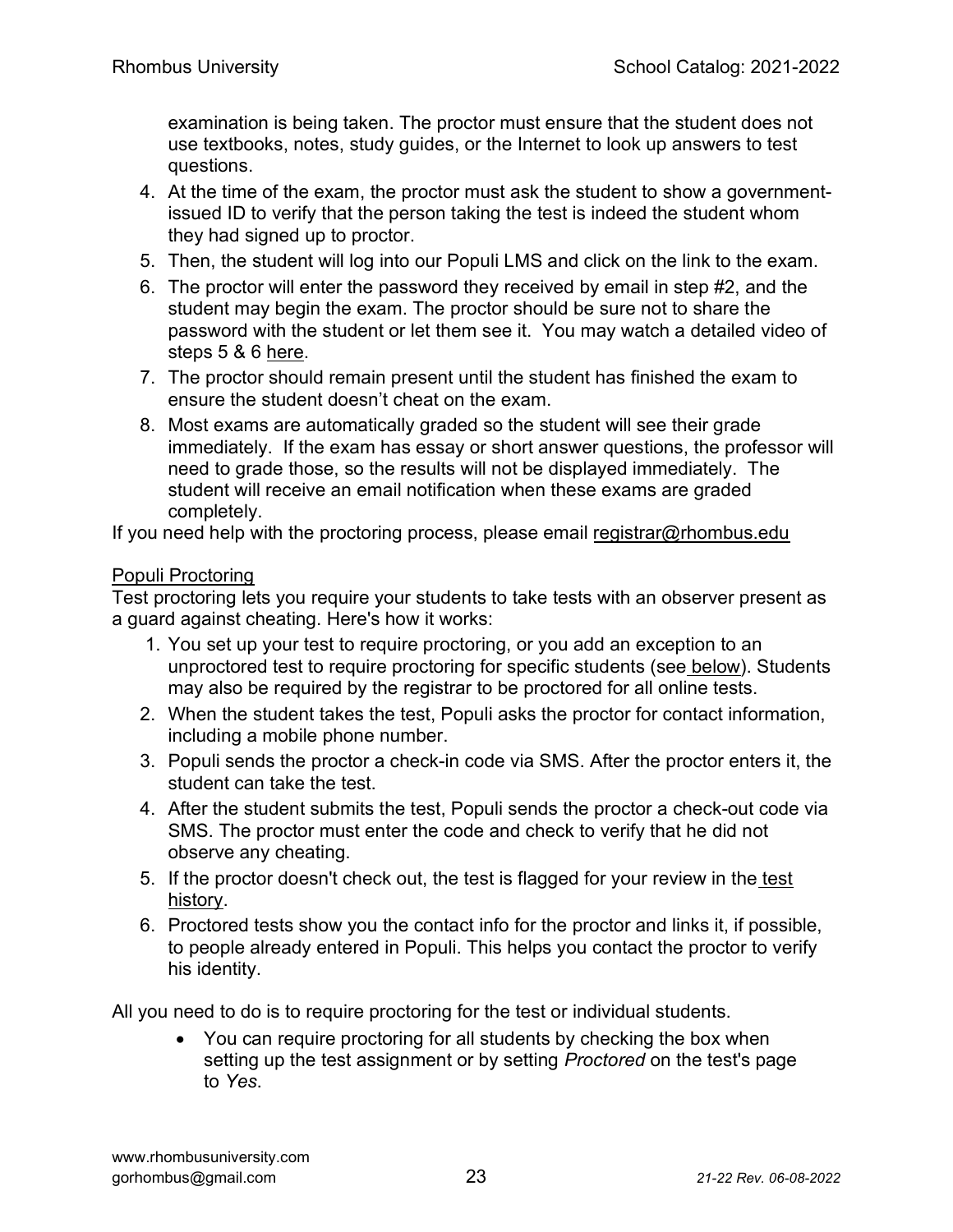To require proctoring for individual students, add a proctoring exception (below).

#### **Exceptions**

You can add exceptions for individual students for test availability, time limit, and proctoring by changing the settings on the right column of the test's page.

#### Availability exceptions

If a student needs to take a test outside the availability window—say, he missed it due to illness—you can open up a time for just him to take the test.

- 1. Under Availability, click Add an exception.
- 2. Select the student from the drop-down.
- 3. Enter the new availability dates/times.
- 4. Repeat the above steps as often as you need.
- 5. Click to remove a student's exception.
- 6. Click Save.
- 7. To edit these exceptions, click manage exceptions.

Once you save, Populi will email the student about the new test window; he'll also see an alert on his dashboard about it when the time comes.

#### Time limit exceptions

If a student needs a different time limit than what you've set up for the test, you can add a time limit exception. You can add exceptions whether or not you've set up a time limit for this test.

- 1. Under Time limit, click Add an exception.
- 2. Select the student from the drop-down.
- 3. Select the new time limit setting from the drop-down.
- 4. Repeat the above steps as often as you need.
- 5. Click to remove a student's exception.
- 6. Click Save.
- 7. To edit these exceptions, click manage exceptions.

Once you save, Populi will email the student about the new time limit.

#### Proctoring Exceptions

If you wish to require proctoring for certain students or would like to excuse other students from being proctored, add a proctoring exception. You can add exceptions whether or not you've required proctoring for this test.

- 1. Under Proctored, click Add an exception.
- 2. Select the student from the drop-down.
- 3. Check Yes to require proctoring for that student or No to excuse him from being proctored.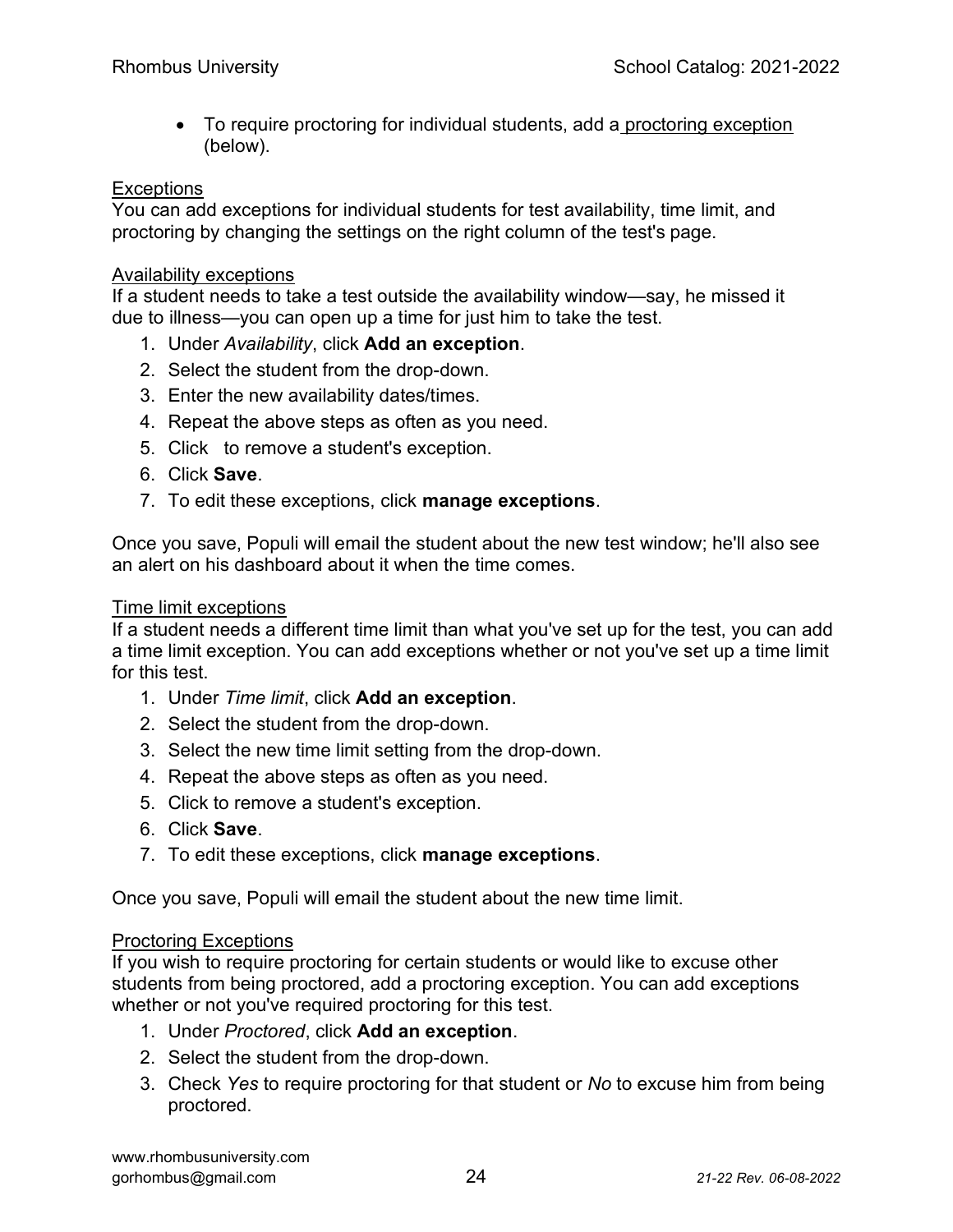- 4. Repeat the above steps as often as you need.
- 5. Click to remove a student's exception.
- 6. Click Save.
- 7. To edit these exceptions, click manage exceptions.

#### Proctor Requirements

Mastery of a course is determined by the successful completion of written work and two examinations: a mid-term and a final. Students should complete all assignments for the fourth class session before attempting to take the mid-term examination. The final examination should not be taken until all projects and assignments for the course have been submitted.

To assure the integrity of the courses, mid-term and final examinations must be taken in the presence of a proctor who has been approved by Rhombus.

The proctor cannot be a relative of the student, and cannot be a student enrolled at Rhombus. Some examples might include a college or university administrator or faculty member, a school superintendent or principal, a school or public librarian, ministry director, or a pastor.

To become an approved proctor, follow the steps below:

- 1. Complete the online application form, providing us with your name, the student's name for which you are proctoring, and your qualifications as proctor.
- 2. You will be notified via email when your proctor application has been approved.
- 3. Once you have been approved, you may follow the instructions linked here to proctor students' exams in our learning management system. You will also receive these instructions by email.

#### Proctor Name and Email:

First Name: Last Name: Email: Student Name: First Name: Last Name:

How do you know the student and what is your relationship with him or her? Are you related to the student? Yes No

The line below constitutes your electronic signature. By signing, you certify that all the information on the form is accurate, and that you will follow all the duties of the proctor, as listed above and here. Signed by: \_\_\_\_\_\_\_\_\_\_\_\_\_\_\_\_\_\_\_\_\_\_\_\_\_\_ Date: \_\_\_\_\_\_\_\_\_\_\_\_\_\_\_\_\_\_\_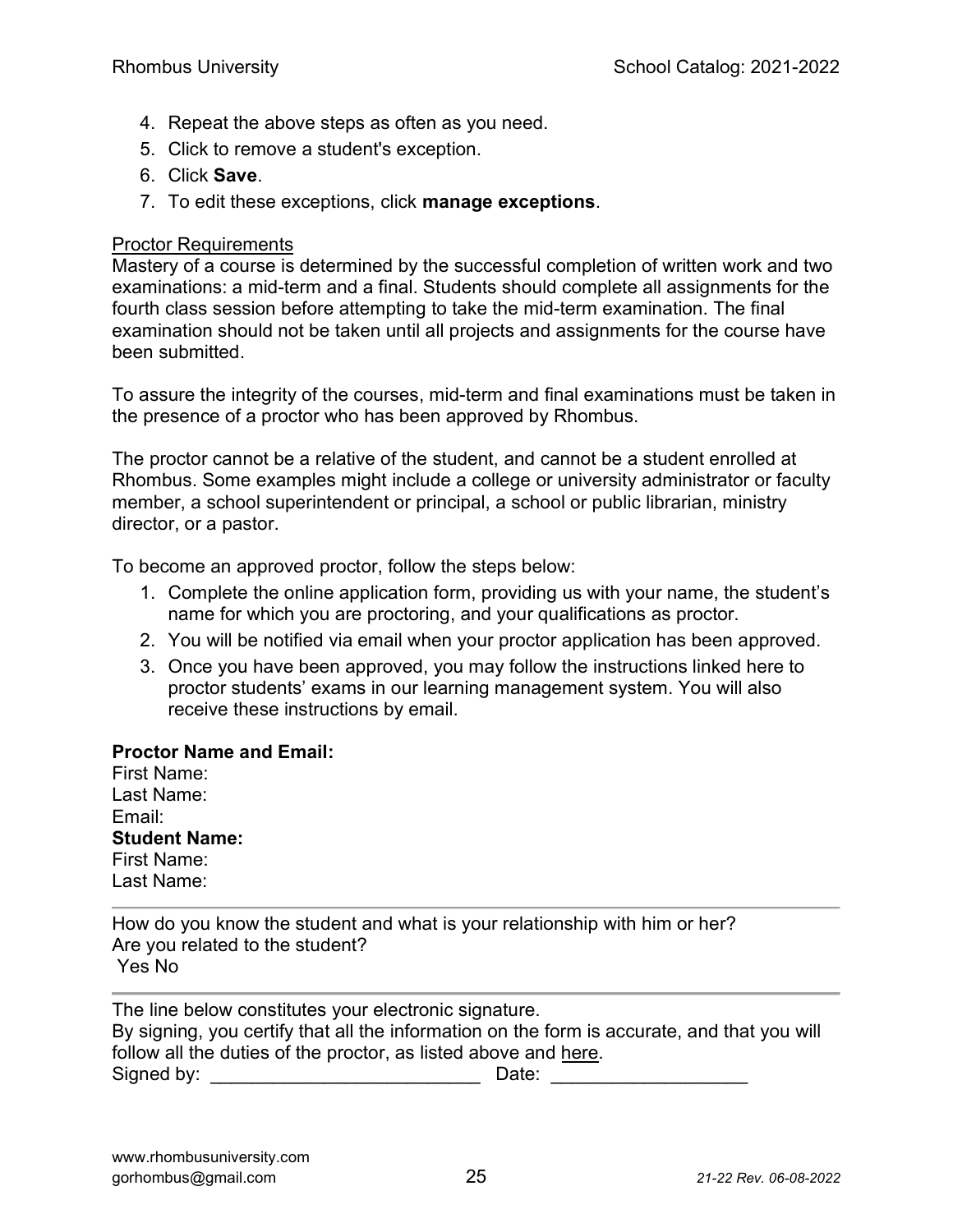#### 5.3 Satisfactory Academic Progress (SAP) and Good Academic Standing

Rhombus University is responsible for measuring and enforcing satisfactory academic progress to ensure student progress towards graduation. To be eligible for ongoing enrollment, a student must be in good academic standing and must be making satisfactory progress towards the completion of a degree within a maximum timeframe. All enrolled students are evaluated after each semester to ensure that the minimum requirements are being met. Students who do not meet the minimum requirement will face expulsion from the program.

#### Maximum Time to Complete a Degree

Rhombus students are required to complete all degree requirements within a percentage of the minimum credits required to degree completion. The maximum timeframe allowance is 150% of the published program length of the student's currently enrolled program of study. If a graduate degree requires completion of 36 credit hours, the reasonable length of time will be 36 hours  $X$  150% = 54. The student would be within their reasonable length of time during their first 54 hours of attempted course work but not beyond that. Students who exceed their maximum allowable time to completion face expulsion from the program.

#### Quantitative Standard: Academic Completion Rate

Students are required to maintain a minimum quantitative Completion Rate, based on their degree program to remain eligible for ongoing enrollment. The Completion Rate is calculated by dividing a student's total earned credit hours by the student's total attempted credit hours. An attempted credit hour is defined as any credit hour the student remains enrolled in after the Census Date, including units that the student withdraws from. All students must successfully complete at least 67% of all credits attempted. Course grades of I, F, UF, PR and W represent credits attempted, but do not count towards the measure of credits satisfactorily completed.

Example A: If a student attempted 32 credits and successfully completed 26 of those credits (dropped 3 credits and failed 3 credits) the completion rate will be 26 credits earned divided by 32 attempted credits = 81.2% completion rate, therefore meeting the measurable progress component of this requirement.

Example B: If a student attempted 32 credits and successfully completed 20 of those credits, and dropped, failed, had an incomplete in, or withdrew from the other 12 credits, the completion rate would be 20 divided by 32 = 62.5% completion rate, and therefore does not meet the completion rate requirement and would not be eligible for ongoing enrollment or financial aid assistance.

#### Qualitative Standard: Academic Standing

Students are required to maintain a fixed qualitative Grade Point Average (GPA) of 3.00 to remain eligible for both ongoing enrollment and Financial Aid. University policy requires that students maintain a cumulative 3.00 GPA throughout all course work. Repeated Courses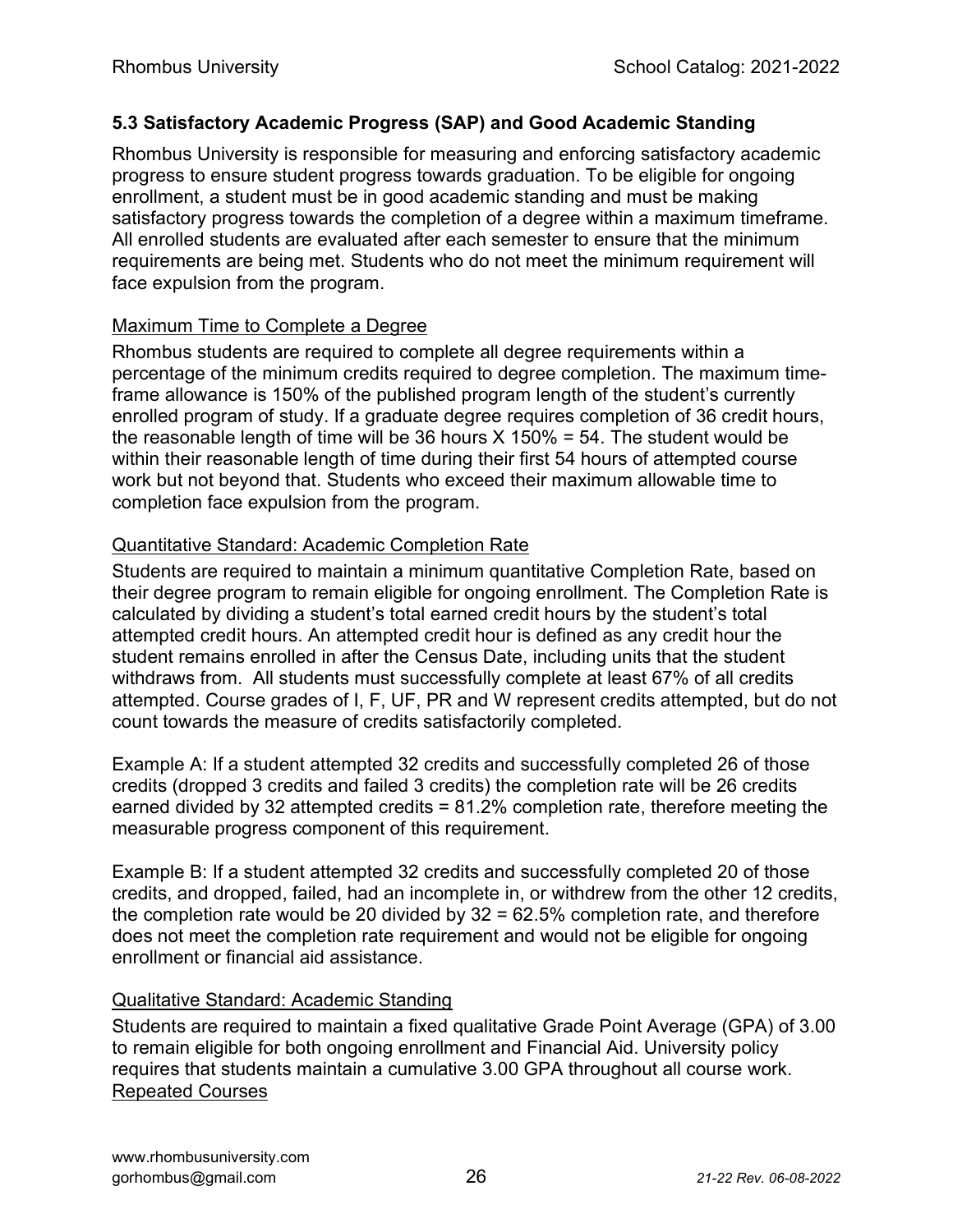Repeated courses will be counted as credit hours attempted but not earned when calculating the percentage of courses completed.

Repeated courses will affect the qualitative, quantitative, and time-frame measurements used to determine ongoing enrollment status.

#### Appeals

Students who are dismissed from the program for failure to meet any of the requirements above may present an Extenuating Circumstances appeal to the Office of the Dean within one (1) week of notification. Appeals must be based on Extenuating Circumstances that seriously affected the student's academic performance.

Examples of Extenuating Circumstances include, but are not limited to:

- Death in the family.
- Disabling illness or injury to the student or immediate family member (that required the student's care).
- Emotional or mental health issue of the student that required professional care.
- Other extenuating circumstances that were beyond the student's control

Examples of supporting documentation includes, but is not limited to:

- Obituary/Death Certificate
- Documentation from the student's (or family member's) medical provider
- Statement from a third-party that is familiar with the circumstances (preferably in a professional capacity)

Appeals will not be accepted for any of the following reasons:

- Lack of knowledge/understanding of the SAP Policy at Rhombus
- Medical appeals for illness/injury/hospitalization that do not coincide with the semester(s) of sub-standard progress
- Work/Scheduling conflicts (including voluntary overtime)
- Acclimation issues with regard to being in a university setting
- Student has submitted a previous Extenuating Circumstances appeal, regardless of reason, and the student is still not meeting academic progress or good standing requirements
- Student is repeating courses to increase the student's GPA or the student is taking courses for degree requirements outside the student's current program
- Student is taking pre-requisite(s) for a degree program in which the student is not currently enrolled

The Dean will convene an Appeals Committee of two (2) faculty members who will thoroughly review each appeal. If the Appeals Committee needs clarification or additional information, the Dean will contact the student directly. Any requested documentation is to be submitted as soon as possible. Appeal decisions are final and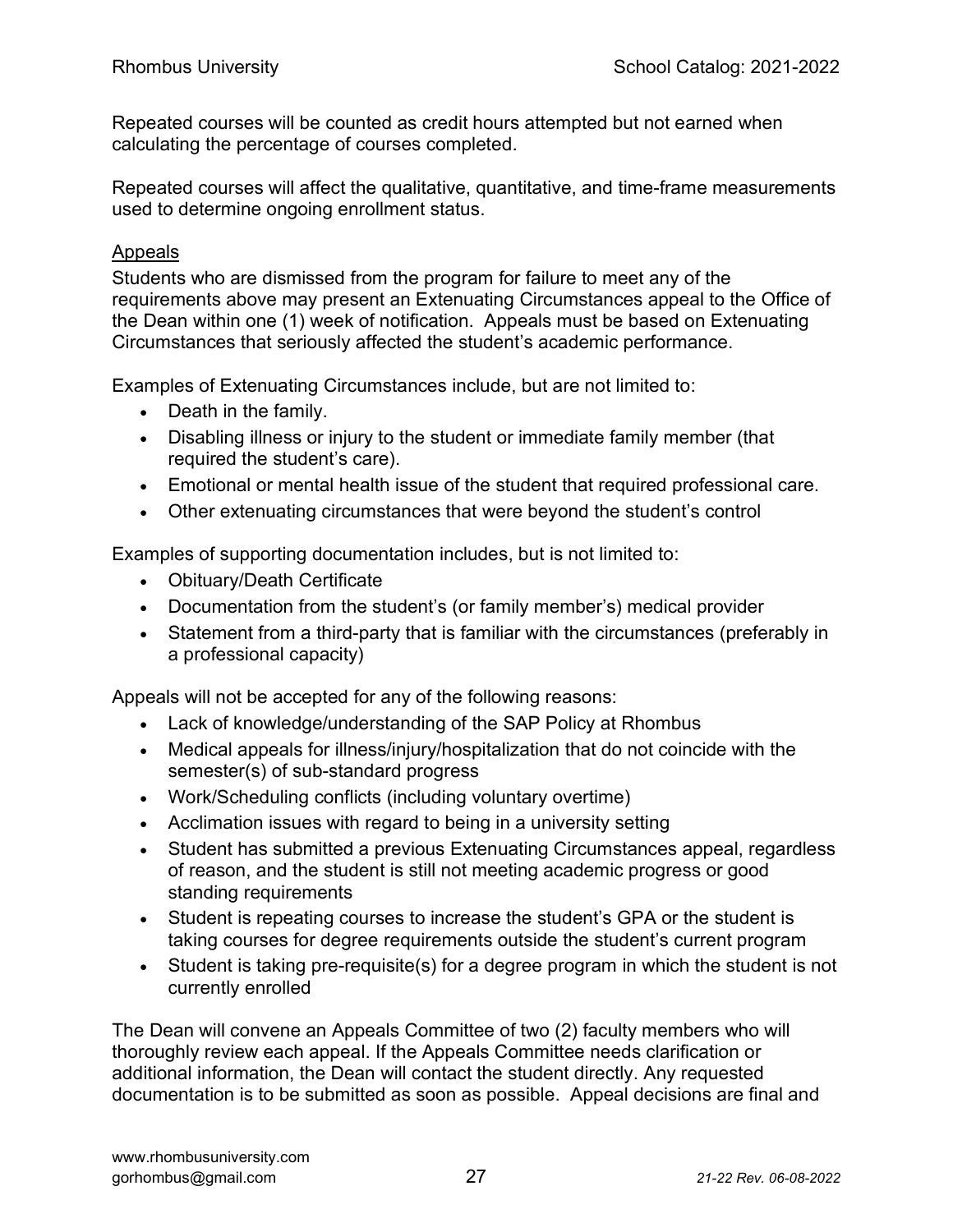will be emailed to the student within two (2) weeks of submission. Students are encouraged to submit their appeals and documentation as early as possible to avoid any further interruption of their studies.

A student who is readmitted on appeal will be placed upon Probation under an Academic Plan which will require monthly monitoring of their ongoing progress by their Academic Advisor. The Academic Plan will consider the student's GPA, faculty or clinical supervisor evaluations, rubrics demonstrating mastery of course competencies, etc., and quantitative measures such as maximum time frame, rate of progress, and/or time remaining to complete the program (see above).

If a student fails to abide by the terms of their Probation and Academic Plan, that student will be permanently dismissed from the program by the Academic Dean.

#### 5.4 Non-Punitive (credit/no credit) grades

Specified clinical courses have a credit/no credit grade and are competency based, measured by a set of criteria communicated to students at the beginning of the course. If a student fails the course, it does not count against the cumulative GPA, but the student may not be able to continue courses until successful completion. More information about these courses are located under the specific degree information.

#### 5.5 Auditing a Class, Non-Credit Courses and Repeating a Class

RU does not charge for auditing a course or for any course in which a grade assigned is not used in computing requirements for graduation. This does not apply to repeats of required courses which the student has failed. The right to audit and the extent of auditing differs from class to class and between instructors. Not all classes may be audited.

#### 5.6 Failure to Complete the Program

There are four possible results if students fail to complete the program as originally enrolled. Failure to take the appropriate steps can lead to an F in the student's permanent records.

#### **Withdrawal**

It is the student's responsibility to process an official withdrawal from class either in person or in writing to be sent to the Registrar. For the official record to identify as class as W for withdrawal, the student must withdraw by the end of the second week of classes.

#### Leave of Absence

A LOA status can be granted once during a student's academic career. The leave cannot exceed a maximum of 180 calendar days. Please refer to the Leave of Absence (LOA) policy (5.13) for further information.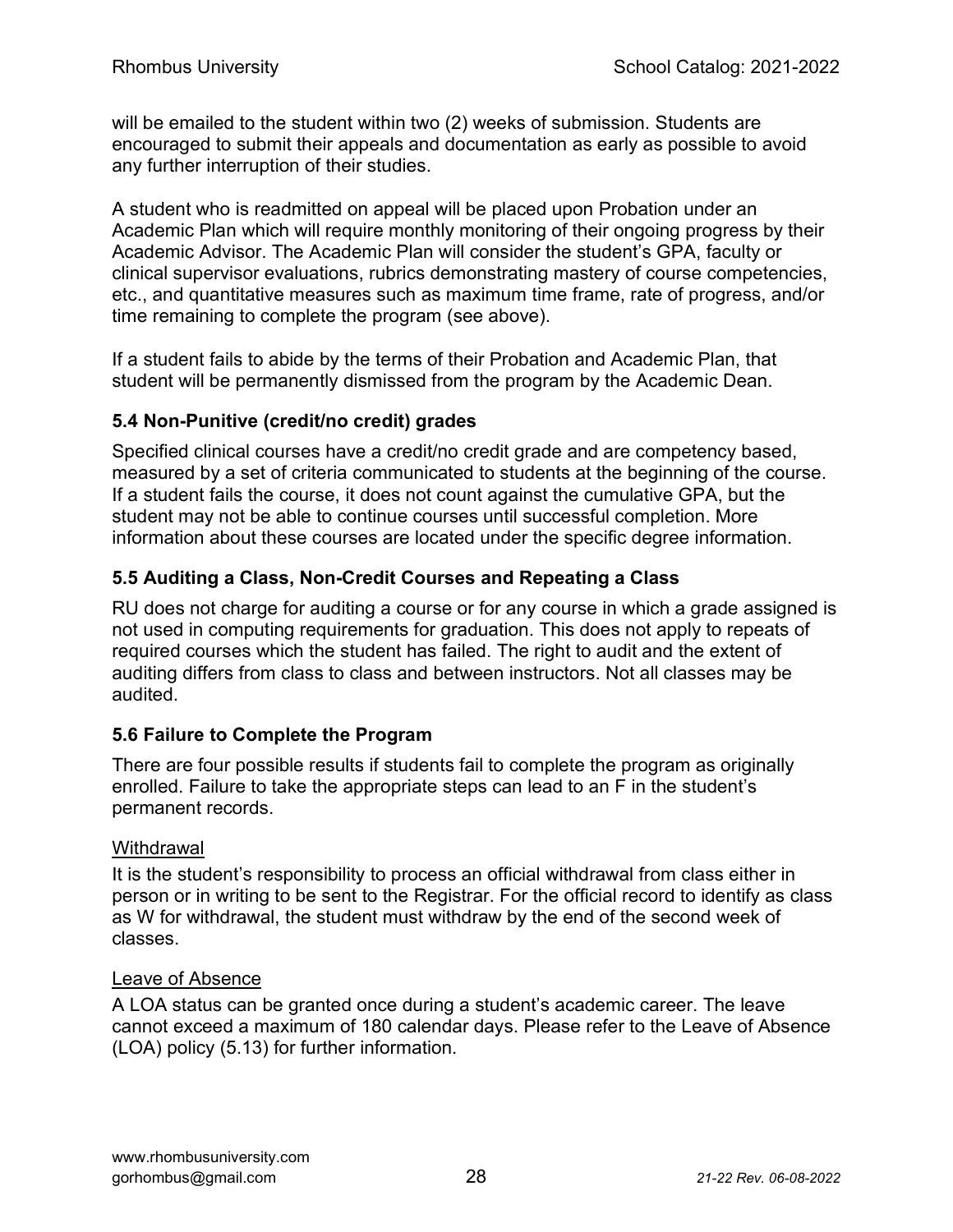#### Incomplete

After the second week of class, a withdrawal from class receives an incomplete grade. Incomplete grades may be made up upon arrangement with the instructor. Students are entitled to a prorated refund (see 4.6 Refund Policy).

#### Fail

A student whose grade is below C fails the course, receiving an F. A student may retake a course for a higher grade and is responsible for all normal tuition and fees for the duplicate course.

#### 5.7 Withdrawal from Program

Any student who finds it necessary to interrupt his/her attendance by withdrawing from RU can complete the official withdrawal process by contacting the registrar representative. The official withdrawal form will assist RU in a timely withdrawal processing so that no additional services are rendered or charges incurred.

#### 5.7.1 Withdrawal Date

A student's withdrawal date varies depending on the type of withdrawal.

At Rhombus University, a student's withdrawal date is:

- 1. the date the student officially notified the Admissions and Registrar's Offices of his/her intent to withdraw, or
- 2. the date the Admissions and Registrar's Office verifies the student's intent if informed from another source.

#### 5.7.2 Official Notification Provided by the Student

A student is considered officially withdrawn only when the Admissions and Registrar's Offices have been notified of the intention to withdraw by the student in writing. If a student sends written notification of intent to withdraw, the withdrawal date is the date the letter is received via fax, electronic mail, or postal mail.

The student will receive a refund based upon the date of withdrawal (see 4.6 Refund Policy).

#### 5.7.3 Official Notification Provided by the School

If a student ceases attendance without providing official notification, the withdrawal date will be the last day of attendance at an academically-related activity, if documented by RU. In cases where an official notification was not provided by the student because of circumstances beyond the student's control (e.g., illness, accident, grievous personal loss or other circumstances), the date related to the onset of that circumstance will be used as the withdrawal date. The date will be determined by the Director of Academic Affairs.

If a refund is warranted, RU shall notify the student in writing of the refund date, the amount of the refund, the method of calculating the refund and the name and address of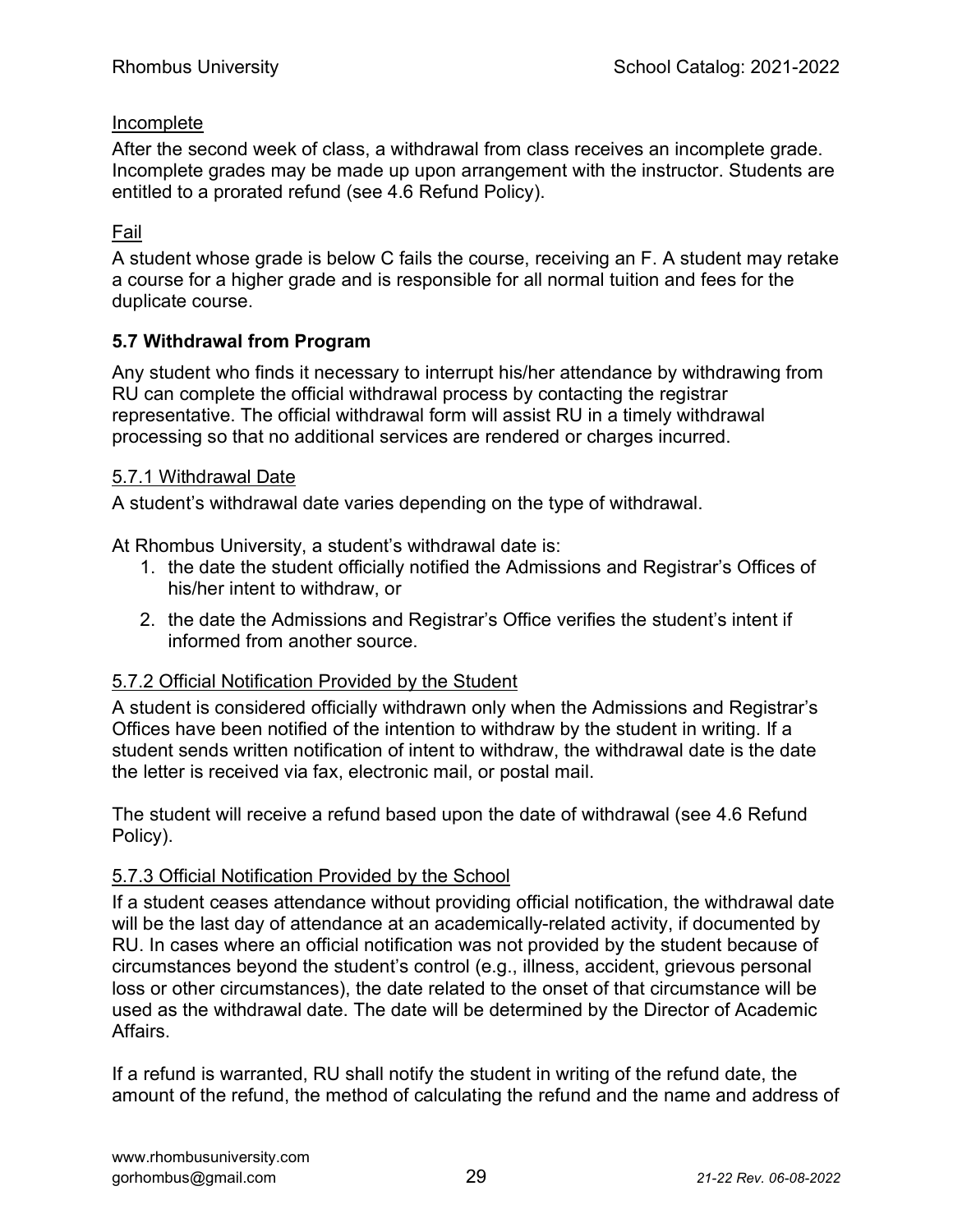the entity to which the refund was sent within 10 days of the date on which the refund is made. Refunds will be made within 30 days of the determined date of withdrawal.

#### 5.8 Transfer of Credits Policy to Other Schools

#### NOTICE CONCERNING TRANSFERABILITY OF CREDITS AND CREDENTIALS EARNED AT OUR INSTITUTION

The transferability of credits you earn at Rhombus University is at the complete discretion of an institution to which you may seek to transfer. Acceptance of the degree you earn in the Master of Arts in Counseling Psychology program is also at the complete discretion of the institution to which you may seek to transfer. If the credits or degree that you earn at this institution are not accepted at the institution to which you seek to transfer, you may be required to repeat some or all of your coursework at that institution. For this reason, you should make certain that your attendance at this institution will meet your educational goals. This may include contacting an institution to which you may seek to transfer after attending Rhombus University to determine if your credits or degree will transfer.<sup>8</sup>

#### Articulation Agreements

Rhombus University has not entered into an articulation or transfer agreement with any other college or university but will notify students if any are put into place in the future.

#### Challenge Exams and Achievement Tests

Rhombus University does not award credit based upon challenge examinations or achievement tests.

#### 5.9 Transfer of Credits Policy from Other Schools

Rhombus University (RU) considers credit from other institutions accredited by an agency recognized by the United States Department of Education (DOE) or the Council for Higher Education Accreditation (CHEA)

Credit toward curriculum requirements may be given to students if the following requirements are met:

- 1. The previous education must have been completed within the last five years and completed with a passing grade of B or better.
- 2. Official transcripts from a previous institution must be submitted before credit is granted.
- 3. Courses accepted for transfer must have evidence of matching a minimum of 75% course content with the RU course it will replace.
- 4. A maximum of 20% of the degree credits can be transferred from other institutions and any credit granted is always at the discretion of school administration.

<sup>8</sup> CEC 94909(a)(15)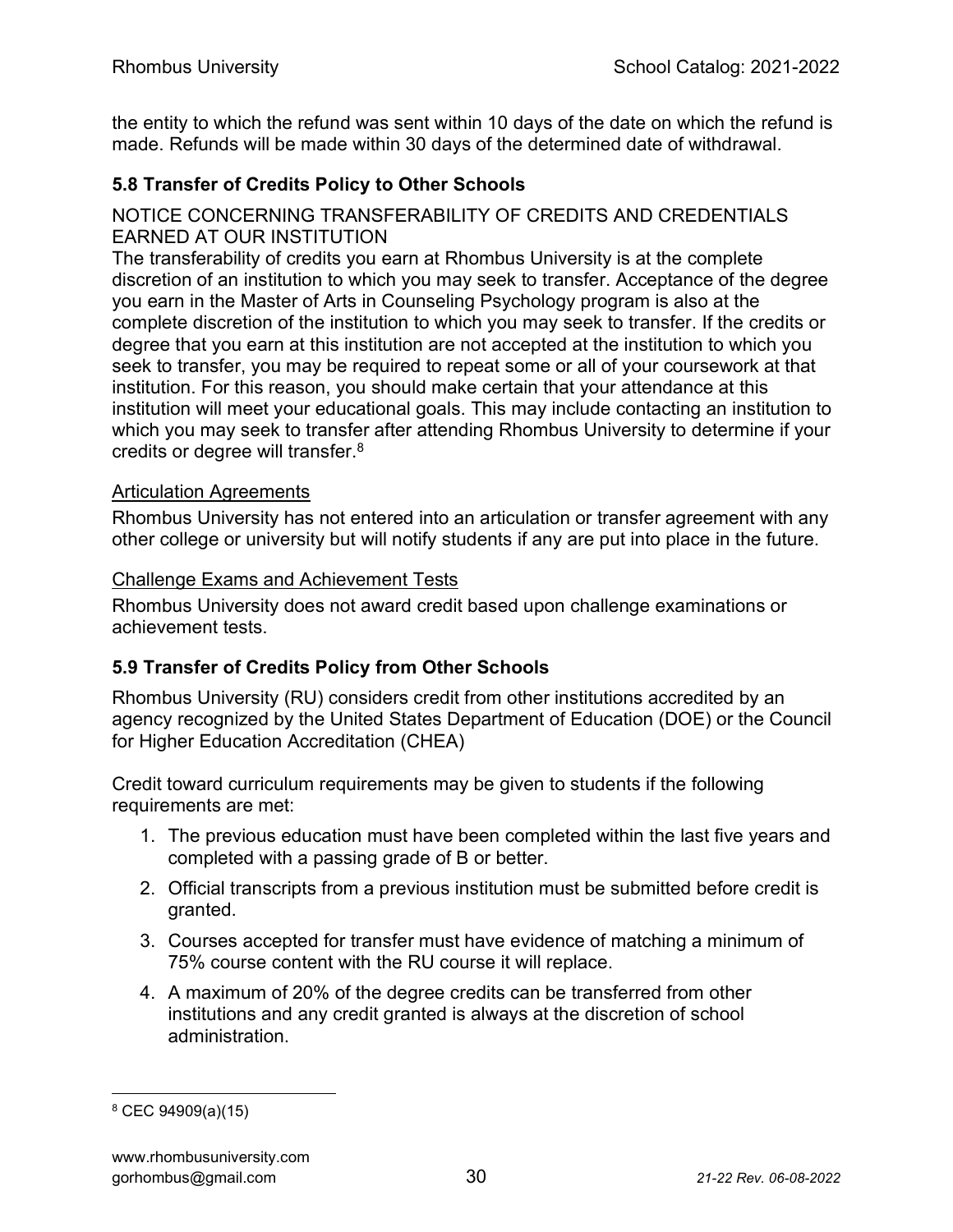#### Articulation Agreements

Rhombus University has not entered into an articulation or transfer agreement with any other college or university but will notify students if any are in put into place in the future.

#### 5.10 Experiential Learning

Rhombus University does not credit prior experiential learning for the graduate courses in the Master of Arts in Counseling Psychology.

#### 5.11 Attendance Policy

Rhombus University is an online educational institution, allowing flexibility and diverse learning platforms. Education consists of a combination of learning platforms, including, but not limited to, live/synchronous video collaboration, recorded video lectures, reading materials, supplemental online learning methods, discussion board activity, interactive applications of learning, and more. Submissions are done in a consecutive manner in which all assignments of the first lesson are submitted before the second lesson is attempted and so forth for each lesson. This means that students must complete lessons in consecutive order within a course. Attendance is evidenced by submission of an assignment in Populi. An absence is recorded when no assignment has been submitted via Populi for a student from Monday to Sunday of a particular week.

There are two options for course completion, which a student will choose at the time of enrollment of each course.

|                           |         | 7-Week Plan 14-Week Plan |
|---------------------------|---------|--------------------------|
| <b>Course Completion:</b> | 7 Weeks | 14 Weeks                 |
| Maximum Absence(s): One   |         | Two                      |

If the maximum absence(s) is exceeded, the result will be an administrative drop from the class. The student may petition to be placed back into the course (re-enrolled), and the situation will be considered by the Academic Affairs Committee before re-enrollment is granted. The \$150 re-enrollment fee will apply and must be paid along with any other outstanding tuition and fees prior to the reinstatement in the course which must take place no more than 30 days from the administrative drop. The number of weeks in the 7-week or 14-week plan will resume to the week where the drop occurred. For example, if the student was dropped on week 4, upon re-enrollment they would resume on week 4. The student must complete the course within the allotted time frame of their course completion plan (e.g., 7-week/14-week). No further absences are allowed after re-enrollment. If the student does not complete within the allotted time frame, a grade of "W" will be applied to the student's transcript and the student will retake the course and pay all applicable fees.

In the event reinstatement does not take place within the 30 days from the administrative drop, a grade of "W" will be applied to the student's transcript and the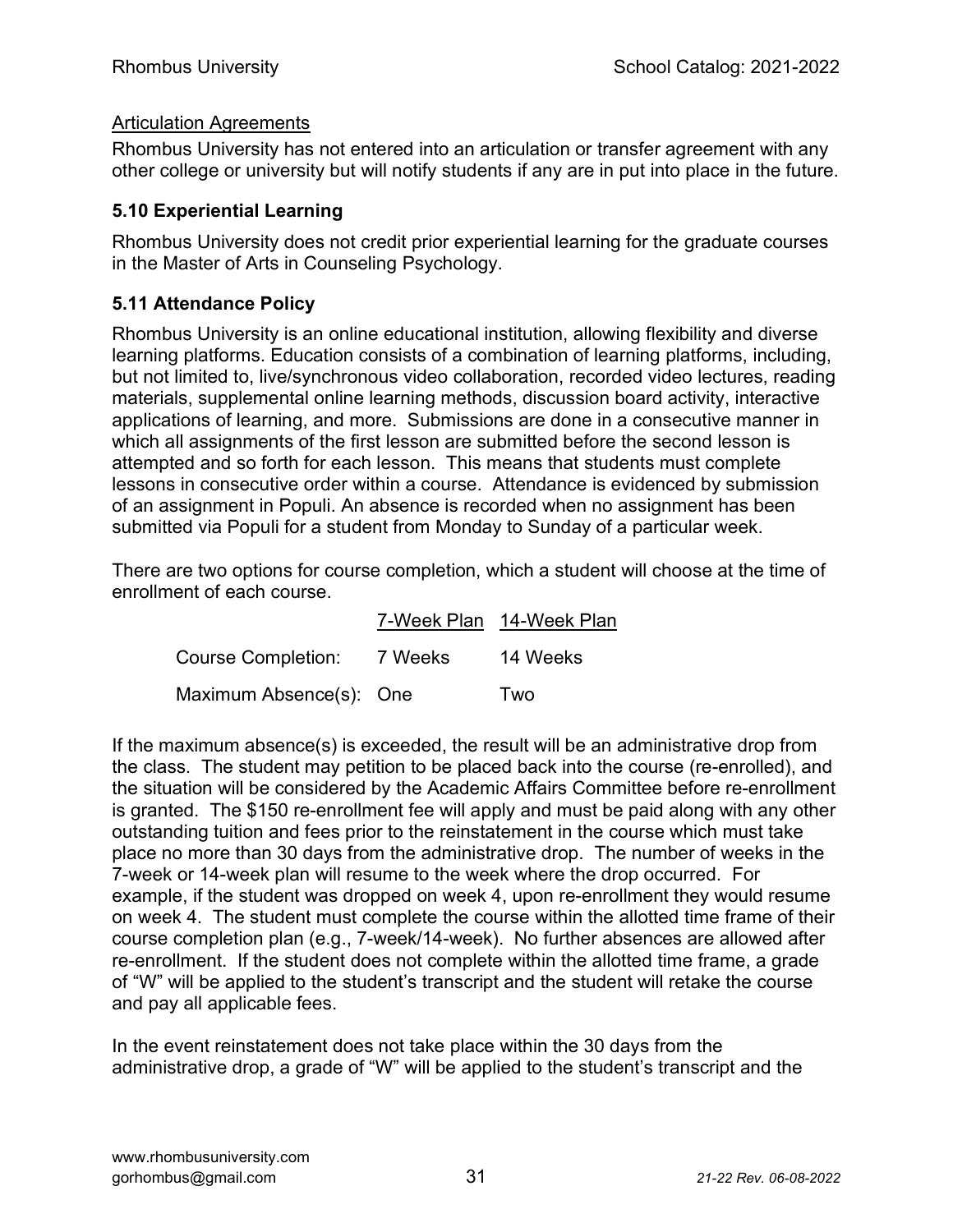student will be responsible for tuition and fees according to the withdrawal policy. The student will retake the course and pay all applicable fees.

#### 5.12 Expulsion Policy

Students may be expelled from the university when their conduct is deemed unacceptable or for the following reasons:

- Failure to maintain satisfactory grades
- Failure to achieve satisfactory clinical performance
- Failure to represent Rhombus University in a professional and ethical way
- Failure to maintain financial responsibility

#### 5.13 Leave of Absence (LOA) Policy

A leave of absence (LOA) is a temporary interruption in a student's program of study. A LOA refers to the specific time period during a program when a student is not in attendance.

A LOA status can be granted once during a student's academic career. The leave cannot exceed a maximum of 180 calendar days within a continuous 12-month period. Students who do not return to full-time status at the end of their leave are considered to have withdrawn from Rhombus University.

- I. One (1) LOA will be allowed for emergency, illness or pregnancy. Students will be required to continue their instruction in the next available class at the point where their studies were interrupted, at the discretion of the academic advisor.
- II. The LOA must not exceed a total of 180 calendar days within a payment period or period of enrollment.
- III. The time taken for a LOA will not be counted against the maximum allowable time for program completion. Hours of the program will resume when the LOA is officially completed.

#### Requesting LOA Procedure:

- 1. Students must outline the reason for their leave in writing and submit it to the registrar representative who will present the request for approval to the academic advisor.
- 2. The Registrar will notify students approved for leave with a letter.

#### Returning from a LOA Procedure:

- 1. Students on personal leave must meet with their academic advisor prior to resuming studies.
- 2. Any conditions set for a return from leave, such as a letter of clearance from the student's physician for medical leave of absence, that are specified in the letter of approval from the academic advisor must be met before the student may resume his/her studies.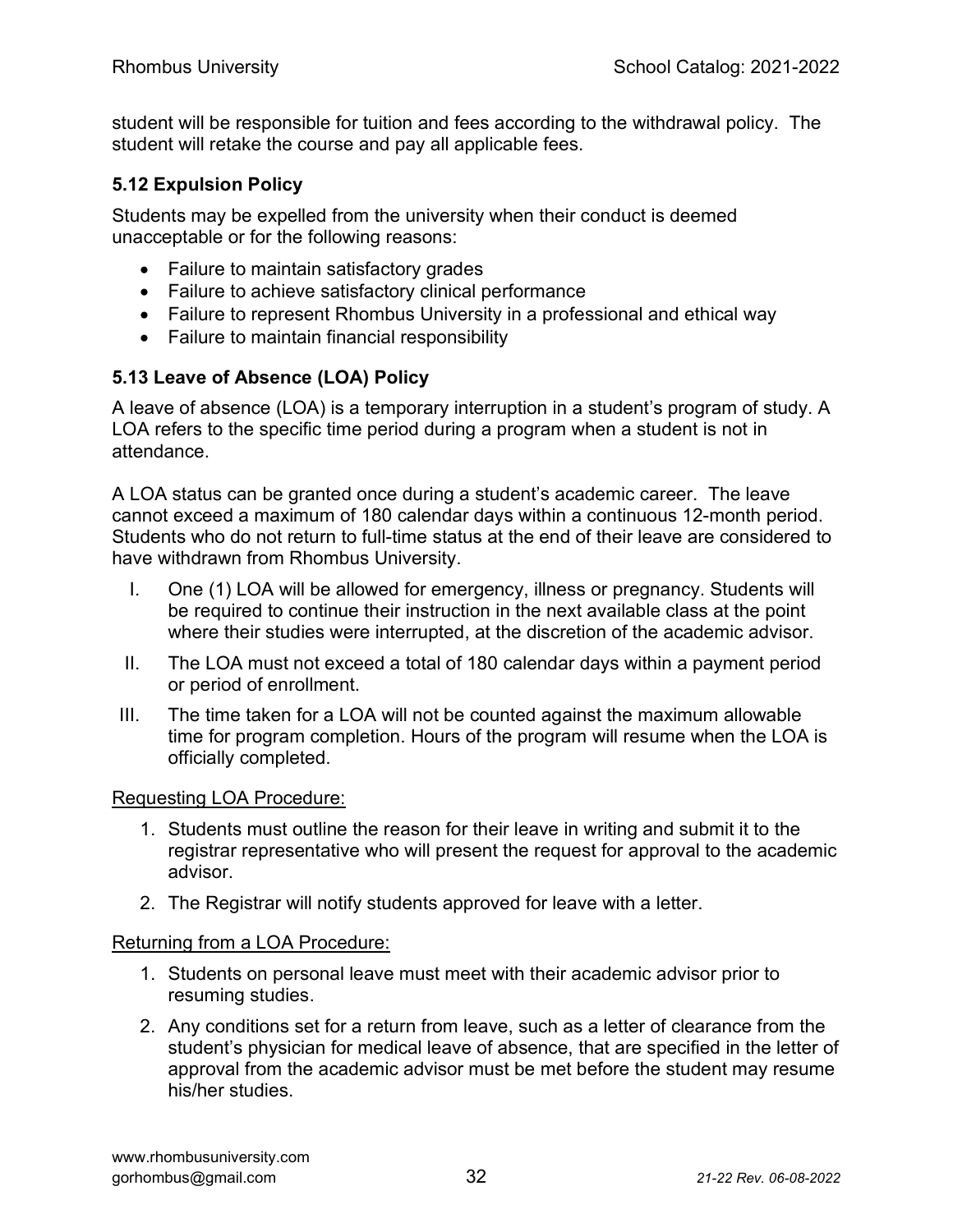3. Copies of said forms must be forwarded to the registrar representative.

#### Effect on Financial Aid Eligibility

Rhombus University does not offer federal financial aid but is important for students with previous and/or current student's loans to clarify the impact a LOA may have on a current loan deference.

#### 5.14 Graduation Requirement

Students enrolled the Master of Arts in Counseling Psychology degree will be considered "graduates" after meeting the following requirements:

- Must maintain satisfactory grade point average, above 3.0.
- Must be in good financial standing with the college.
- Complete all courses required for degree.
- Pass Practicum courses with completion of 280 hours of supervised clinical experience (see Practicum description for further details).
- A Degree will be awarded for graduates of the Degree programs offered.
- Pass a comprehensive exam with a minimum of 70%.

#### 5.15 Licensure Process

The MACP degree at Rhombus University meets educational requirements of the California Board of Behavioral Science toward pursuing the licenses Marriage and Family Therapy and Professional Clinical Counseling. Upon graduation, a student would submit a complete application with the California Board of Behavioral Sciences, including a Program Certification completed by RU and the official transcript to receive an intern number. Before receiving a license, the graduate must demonstrate completion of a total of 3,000 hours of supervised clinical experience, as well as pass two licensing exams, one for Law & Ethics, and a clinical exam. Please note that the licensure requirements may change, and the students and graduates are responsible for reviewing changes and understanding the requirements of licensure. Students are encouraged to verify licensure requirements periodically at www.bbs.ca.gov.

#### 5.16 Transcript Requests

Transcript requests from graduates of Rhombus University should allow up to five business days to process. The first transcript is free, followed by a \$5.00 fee for each additional transcript.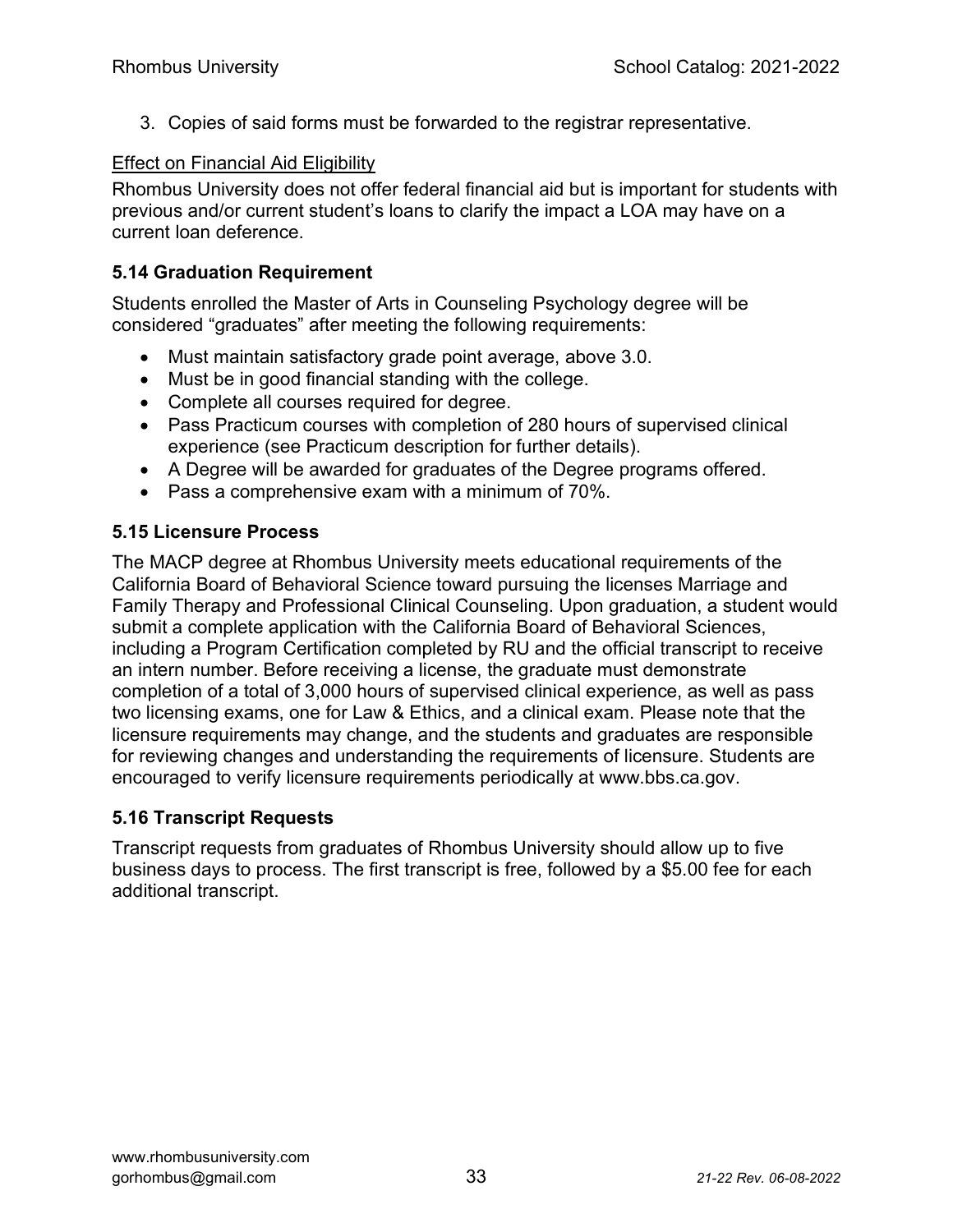## 6. STUDENT RIGHTS

#### 6.1 Notice of Student's Right to Cancel

The student has a right under California Education Code, section 94909(a) to cancel this agreement and obtain a refund of charges paid through attendance at the first class session, or the seventh day after enrollment, whichever is later. The student must complete a withdrawal form expressing the student's desire for withdrawal or leave of absence. The forms may be obtained from the University Registrar. The form should be completed by the student and returned to the Registrar:

 Rhombus University, 8030 La Mesa Boulevard #525, La Mesa, CA 91942 or delivered to: 8058 La Mesa Boulevard, La Mesa, CA 91942 or emailed to: gohombus@gmail.com

#### 6.2 Student's Right to Privacy (FERPA)

Rhombus University (RU) maintains compliance with the Family Educational Rights and Privacy Act of 1974 (FERPA), as amended. FERPA defines requirements which are designed to protect the privacy of student records maintained by RU. The law requires that:

- 1. Students should be provided access to official records directly related to them. Students who wish to see their records must make an appointment or submit a written request through RU's registrar representative.
- 2. Students may not remove any materials, but are entitled, at their expense, to one copy of any materials contained in their file, unless a disclaimer appears on the document indicating that the student is not to be given a copy, or if the student waived the rights to the document.
- 3. Students should be given the opportunity for a hearing to challenge such records on the grounds that they are inaccurate, misleading, or otherwise inappropriate. The right to a hearing under the law does not include any right to challenge the appropriateness of a grade as determined by the faculty member.
- 4. Students' written consent must be received prior to releasing personally identifiable student data from their records to other than a specified list of exceptions. RU is authorized to release public directory information concerning students. Directory information includes the student's name, address, phone number, date and place of birth, major field of study, dates of attendance, certificates and awards received, and the most recent previous educational agency or institution attended by the student. Directory information is subject to release by RU at any time unless the registrar representative has received a prior written request from the student specifying that the information not be released.

RU is authorized to provide access of student records to RU officials and employees who have legitimate educational interests. These are persons who have responsibilities in RU academic, administrative, service or research functions.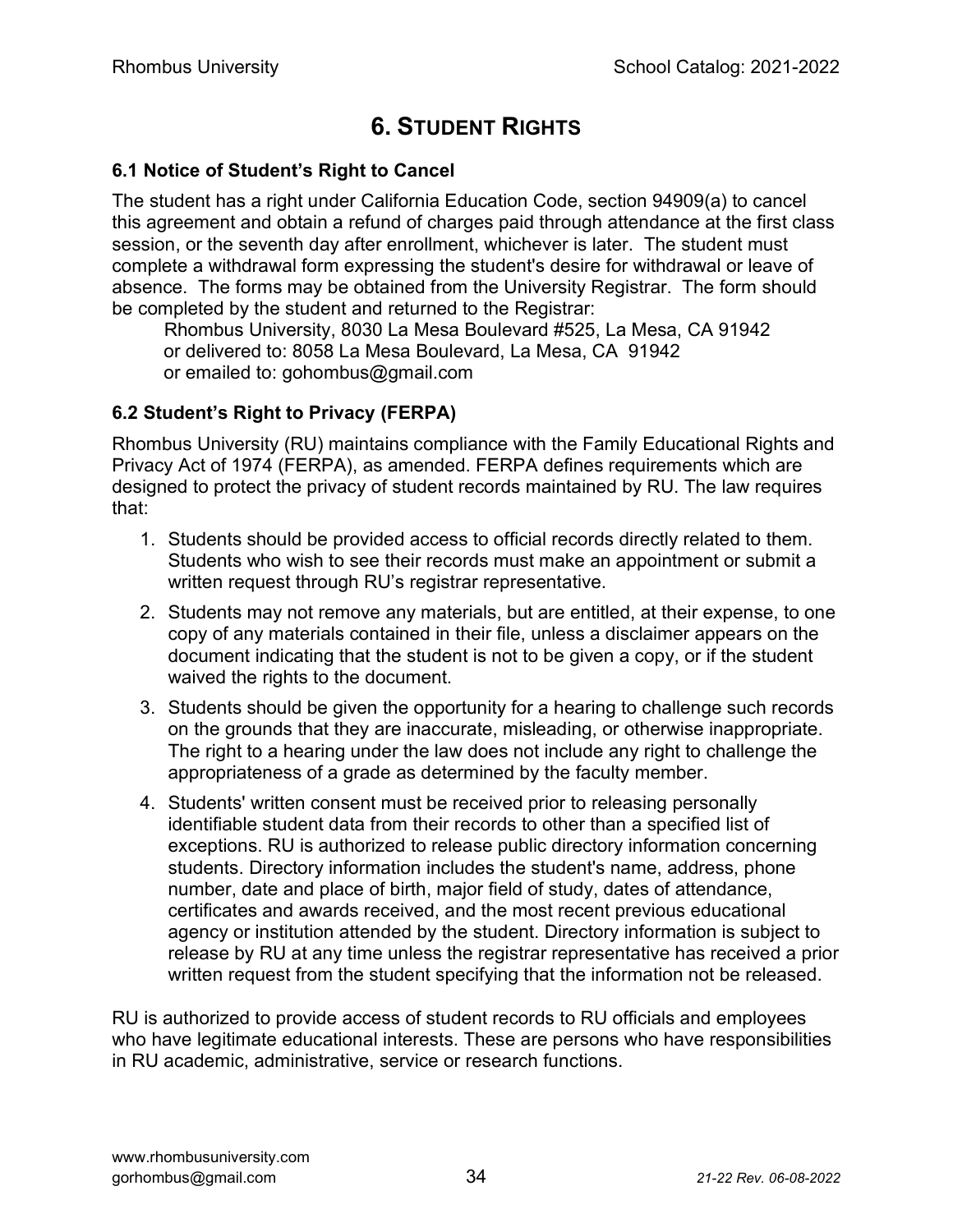A copy of RU's FERPA policy is available to students through the Registrar's Office. Education records will be released pursuant to a judicial order or a lawfully issued subpoena, but only after the student is given reasonable and necessary notification of RU's intent to comply with the subpoena before release of the records.

Students have the right to restrict disclosure of directory information. Written requests for privacy holds should include name, address, specific records to be withheld and/or to whom the privacy hold applies, and the student's signature and date. Requests are valid throughout student's enrollment unless otherwise notified.

Congress has provided the Family Education Rights and Privacy Act in that a student has certain rights of access to his/her education records (available on the website).

#### 6.3 Non-Discrimination Policy

Rhombus University (RU) does not deny admission or discriminate against students currently enrolled on the basis of race, color, religion, sex, age, orientation, disabilities and area of origin or residence from participating in any of the school's activities. The purpose of RU is to increase quality therapists with a biblical philosophy and therefore RU does hold the right to require students sign the statement of faith understanding the education is taught from this perspective. RU will reasonably accommodate applicants and students with disabilities to the extent required by applicable law.

#### 6.4 Americans with Disability Act (ADA)

Rhombus University recognizes and accepts its obligations under the Americans with Disabilities Act (ADA) of 1990 and the Rehabilitation Act of 1973, prohibiting discrimination on the basis of a disability and requiring RU to provide reasonable accommodations to qualified disabled students in all programs and activities. Students have the responsibility to both self-disclose and request accommodation through the school's disability services coordinator. Communication with faculty or other staff members does not constitute in itself fulfilling the ADA accommodation requirements.

Verification through documentation from a health care provider is required prior to accommodations being determined and fulfilled. RU's disability services coordinator will review documentation for accommodation consideration. No student shall be retaliated against for seeking accommodation under this policy or for participating in any complaint procedures brought against RU for its non-compliance with the policy.

#### 6.5 Equal Opportunity

To ensure proper handling of all equal opportunity matters, including the Civil Rights Act and Americans with Disabilities Act, discrimination, accommodation and compliance issues, inquiries should be directed to the following individual:

Chief Operating Officer or Disability Services Coordinator at (858) 848-1766, for the following matters:

• Sexual Harassment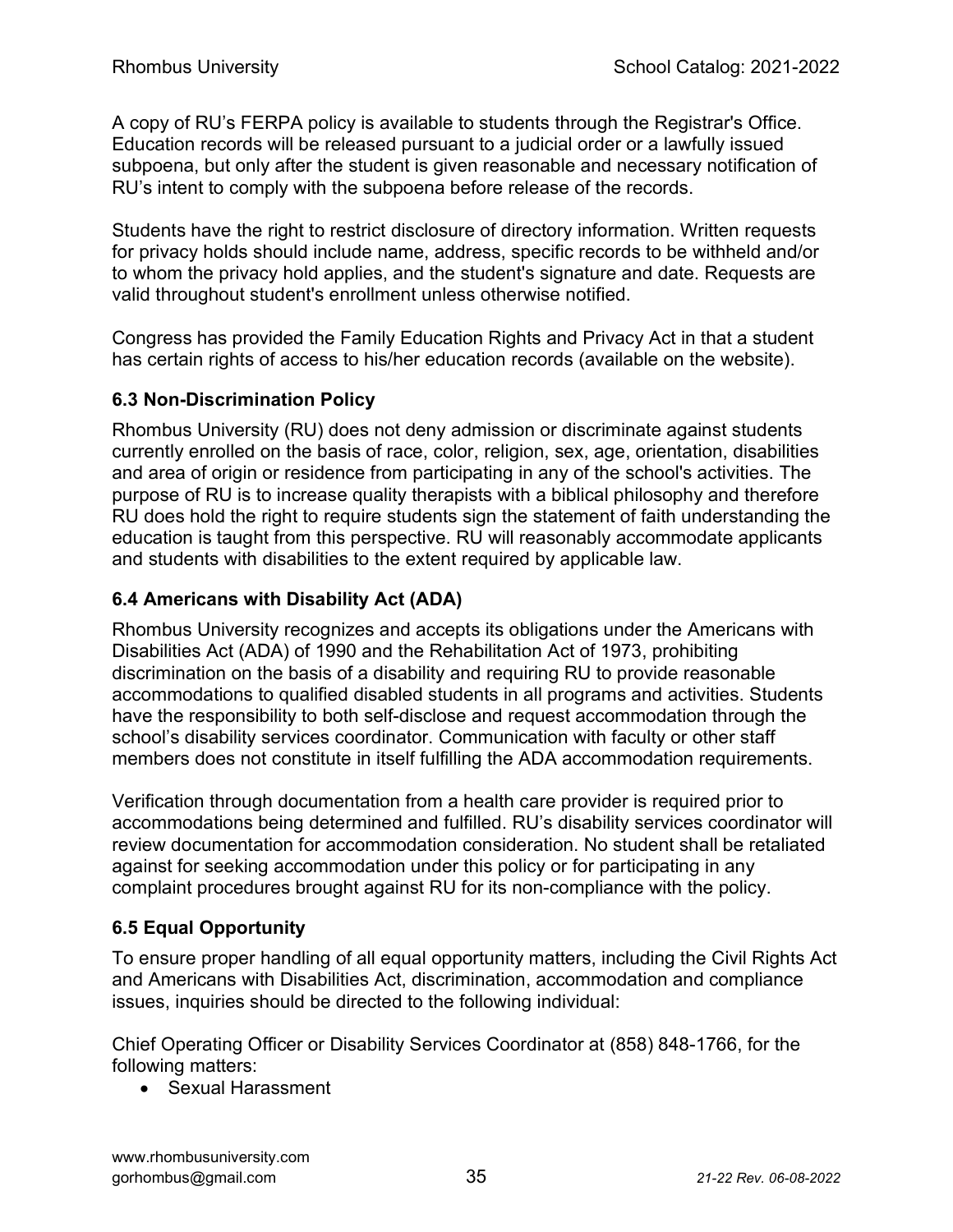- Discrimination Education/Race
- Discrimination Workplace Hiring/Promotion
- Training
- ADA
- EEO Hiring/Promotion
- Gender Equality

#### 6.6 Student Grievance Policy

The grievance procedure may be initiated by a student or group of students who reasonably believe he/she/they have been subjected to unjust action or denied rights that adversely affect his/her/their status, rights or privileges as a student. It is the responsibility of the student(s) to submit proof of alleged unfair or improper action.

The programs offered at Rhombus University are difficult and demanding programs. Students enrolled in these programs may sometimes experience problems. The school will make every effort to help resolve these problems when made aware of them. The following procedure is designed to assist students to resolve any problems they identify.

- 1. First, discuss the problem with your instructor rather than with other students.
- 2. Next, make an appointment to approach the Chief Academic Officer if you and the instructor were unable to resolve the problem. Email gorhombus@gmail.com with the subject heading "Student Grievance" and a description of the occurrence and student request.
- 3. If the problem is still not resolved, the student may petition for the situation to be reviewed by the Academic Affairs Committee. Email gorhombus@gmail.com with the subject heading "Academic Affairs Petition" formally requesting a meeting.
- 4. A student or any member of the public may file a complaint about this institution with the Bureau for Private Postsecondary Education by calling (888) 370-7589 or by completing a complaint form, which can be obtained on the bureau's Internet Web site www.bppe.ca.gov.<sup>9</sup>

### 6.7 Right to Appeal

Students may submit a written appeal for any decisions that negatively affect their ability to complete a course or program, such as failure, suspension, or termination. All such appeals must be submitted within 30 days of notice to the Chief Executive Officer. It is the responsibility of the student to submit all relevant documents or statements of support with their appeal letter. Appeals should be brought or mailed to:

Rhombus University Attn: Chief Executive Officer 8030 La Mesa Boulevard #525 La Mesa, CA 91942

<sup>&</sup>lt;sup>9</sup> CEC 94909(a)(3)(C)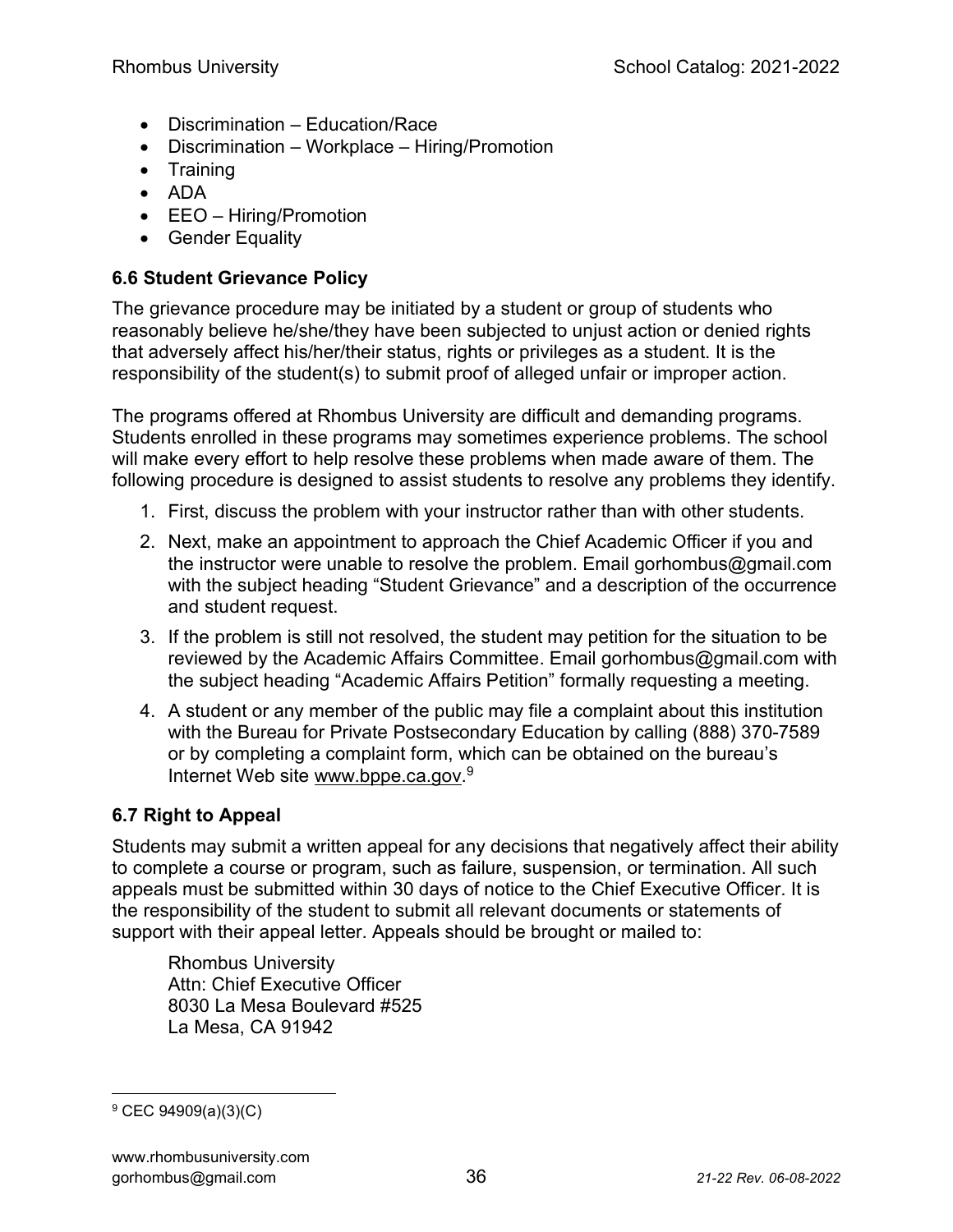In all cases of student grievances, if the complaint cannot be resolved after exhausting the school's procedures, the student may file an external complaint.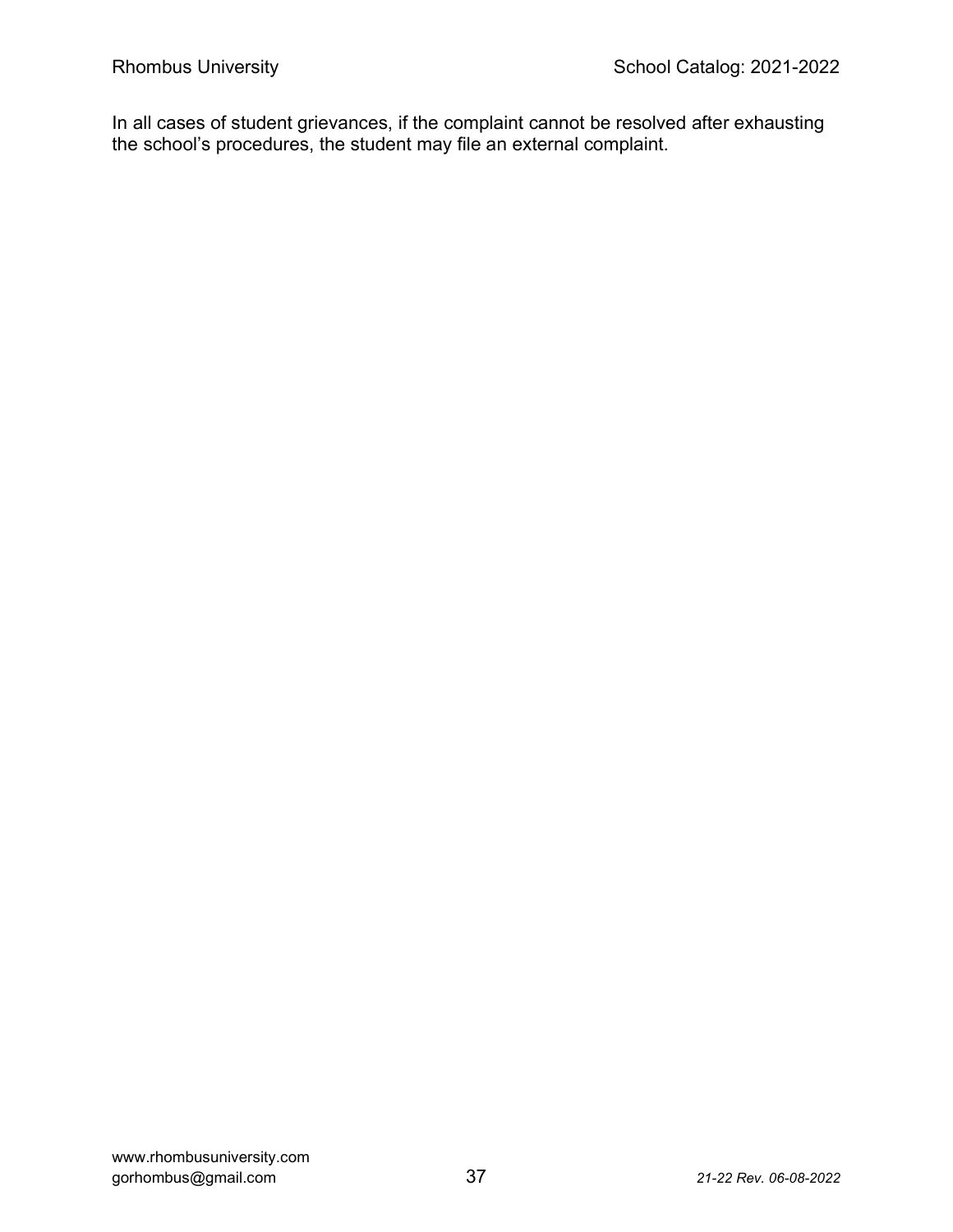## 7. STUDENT RESPONSIBILITIES

#### 7.1 Student Conduct

Students are expected to conduct themselves ethically, honestly and with integrity as responsible members of RU's academic community. This requires the demonstration of mutual respect and civility in academic and professional discourse. Rhombus University reserves the right to suspend or terminate any student whose conduct is deemed unacceptable. Such conduct includes failure to maintain satisfactory academic standing, failure to achieve satisfactory clinical performance, inappropriate behavior toward fellow students, faculty, staff or affiliates, failure to abide by school rules and other conduct deemed inappropriate.

#### 7.2 Drug and Alcohol Policy

It is the policy of Rhombus University to provide a safe and productive environment for all its students and employees. The goal of this policy would be severely compromised by drug or alcohol abuse. Rhombus University requires that every student be free of alcohol, illegal drugs and controlled substances while physically on location of the administrative offices, as well as when live streaming for weekly classes or other academic activities.

#### 7.3 Standards of Student Conduct

Students are responsible for learning all required material. Although it is a student's academic performance that is evaluated in determining grades, student conduct is important in the academic setting. Students shall respect and obey civil and criminal law and shall be subject to legal penalties for violation of laws of the City, County, State and Nation.

Student conduct must conform to RU rules and regulations. Violations of such rules and regulations will subject students to disciplinary action. Such violations include, but are not limited to, the following:

- Harassment of any kind
- Disruptive behavior that hinders or interferes with the educational process
- Any act or statement which threatens or violates the personal safety of any member of the faculty, staff or student body
- Violation of the student Code of Conduct
- Falsification or invention of any information citation or document, lying during a school investigation, or plagiarizing any piece of writing
- Helping another student cheat, fabricate, plagiarize or unlawfully acquire or use copyrighted works
- Violation of any state, federal, or school laws, regulations or rules

Students should conduct themselves in a way and manner that is consistent with their future goals and ambitions to become skilled and respected professionals and leaders influencing their communities. Activities that could interfere with completion of the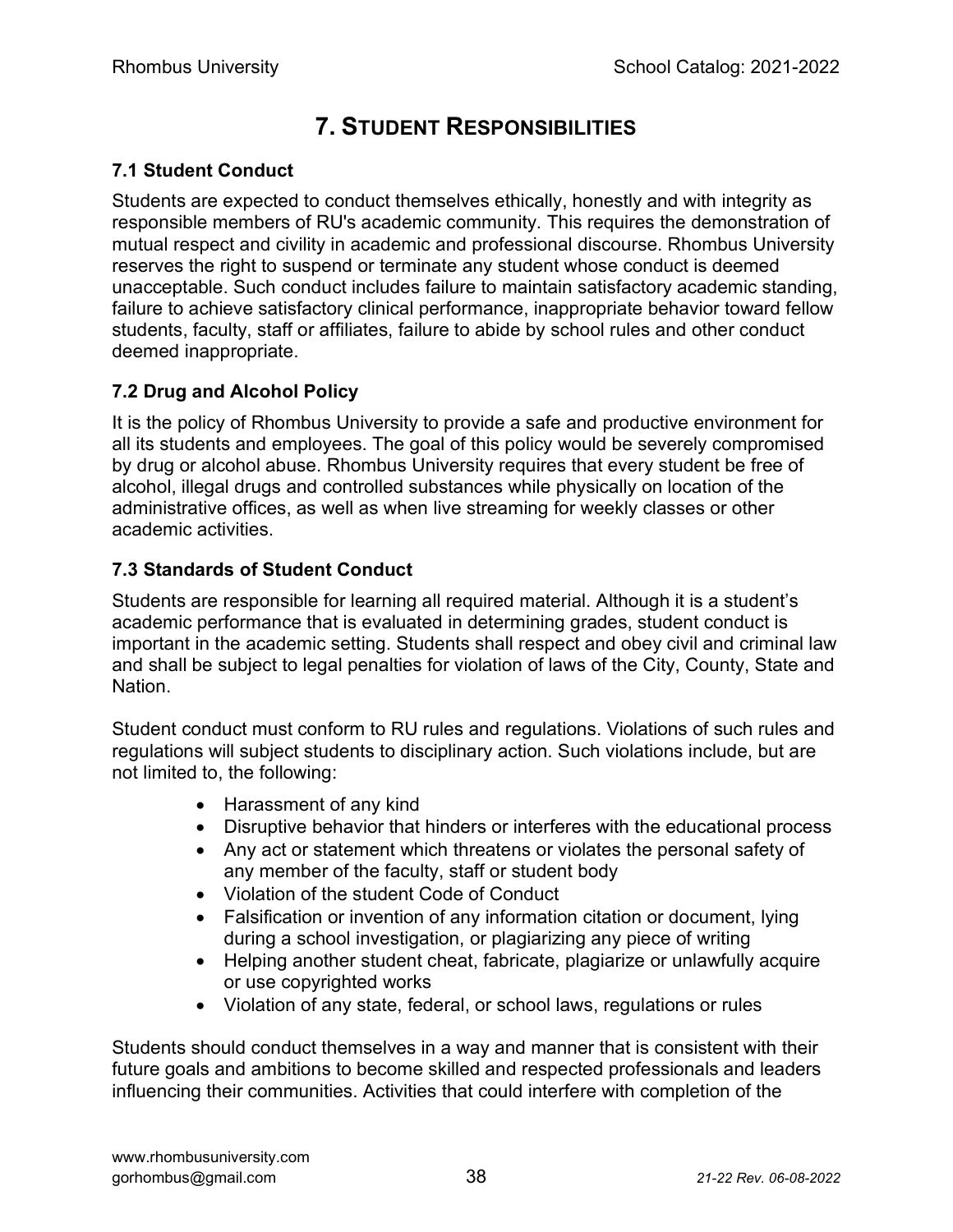degree program or future licensure and success as a professional, may be grounds for dismissal from the institution. Also, infractions against the legal and ethical regulations of the government and licensing boards may be grounds for dismissal.

#### 7.4 Discipline Procedures

If a student is in violation of a rule or regulation, the issue will be investigated immediately. The student will be notified of the issue and investigation through email. Academic Affairs Committee will review the investigation, discuss the findings and make recommendations to the Chief Academic Officer. The student will be afforded the opportunity to address the committee to plead his/her case. If a violation is found, the student will receive sanctions relative to the seriousness of the violation. The sanctioning decision will be made by the Chief Academic Officer, who will report this decision to the student. If the student feels the decision was in error, the student may request an appeal within 10 days of the decision. The student must submit an appeal in writing to the Academic Affairs Committee who will review the appeal and make a decision. The decision of the Academic Affairs Committee is final.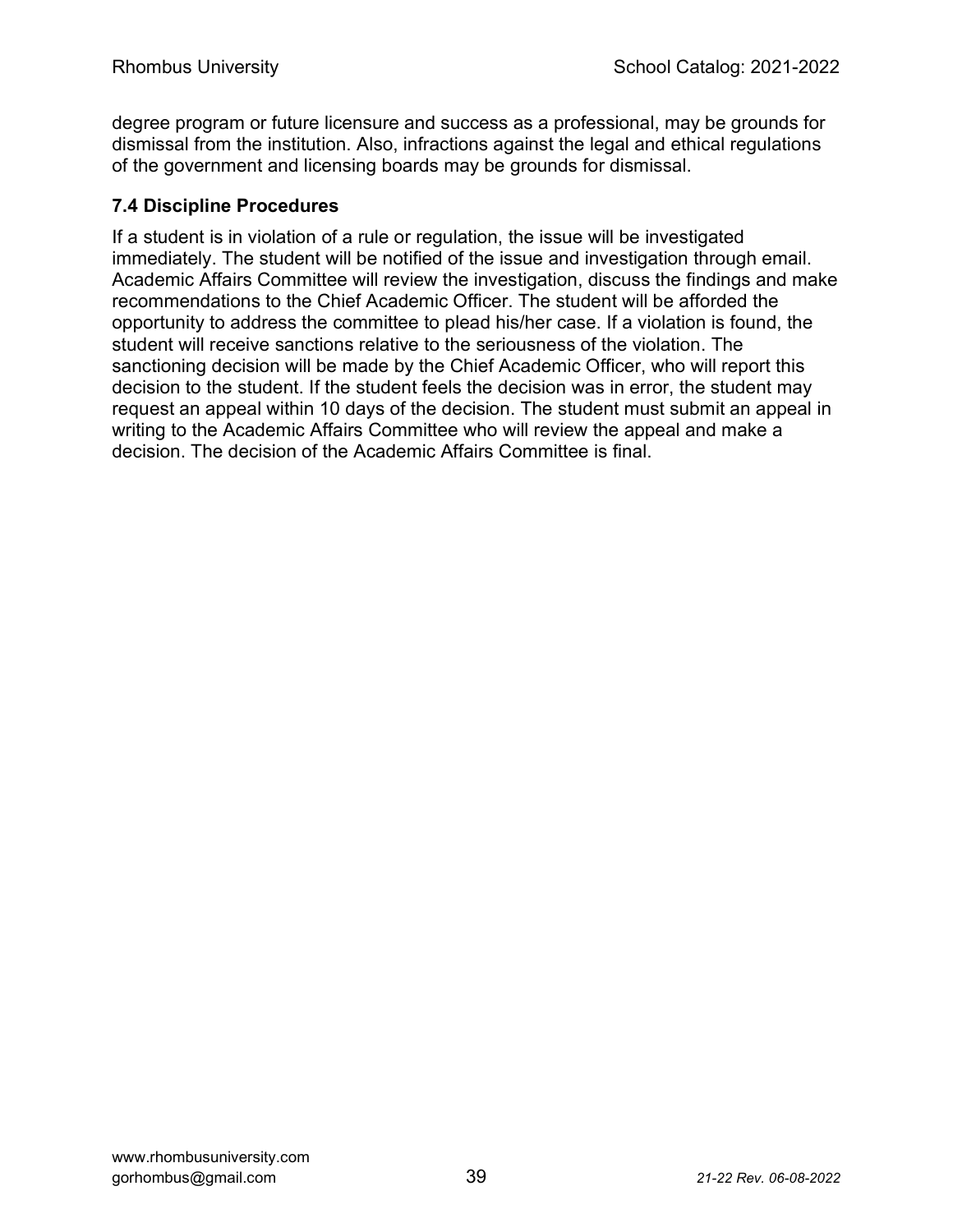### 8. ONLINE ADMINISTRATIVE SUPPORT

Rhombus University is an online university with administrative support available online and at a physical office location in La Mesa, California. Administration is available during normal business hours, Pacific Time, through email, phone, and live video streaming. A representative is also often available at late evening and early morning hours. Our goal is to help you immediately and if we are not available, we will offer several options for meeting soon. RU will communicate clear instructions for using electronic software to use live streaming options in meeting with staff.

#### 8.1 Geography: Location

The Rhombus University administrative offices are located at 8058 and 8050 La Mesa Blvd, La Mesa, CA 91942. Meetings in person are available upon request, although online methods will be suggested first.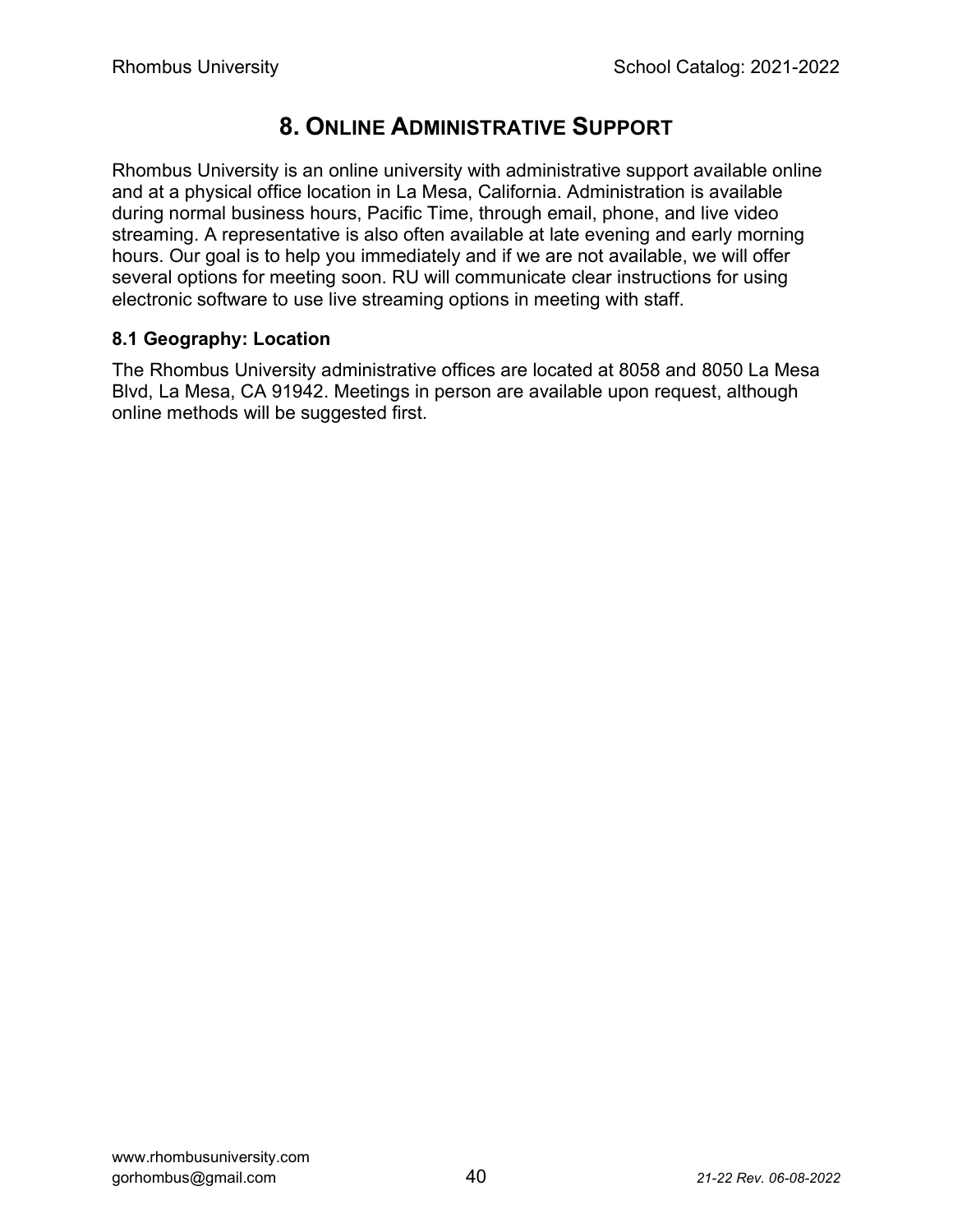## 9. STUDENT SERVICES

#### 9.1 New Student Orientation

All new students are required to attend an online orientation provided by the RU Admissions Office. Orientation will walk students through the registration/admissions process as well as how to navigate the online format of classes.

#### 9.2 Career Counseling and Placement Assistance Services

RU does not offer job placement but is supportive of students searching for internship and employment opportunities. Students may contact the student services representative for help. The Master of Arts in Counseling Psychology prepares students for a job as a Licensed Marriage and Family Therapist or Licensed Professional Clinical Counselor. Employment statistics and information may be located on the government Bureau of Labor Statistics website (classification code 21-1013 and 21-1014): https://www.bls.gov/ooh/community-and-social-service/marriage-and-familytherapists.htm

\*Please note that Rhombus University is unaccredited and therefore the Master of Arts of Counseling Psychology may not be recognized for some employment positions, including, but not limited to some positions with the state of California.

#### 9.3 Library Resources

Students of Rhombus University are required to become members of CAMFT (California Association of Marriage and Family Therapists). With this membership, students have access to EBSCO Psychology & Behavioral Sciences Collection, including 540 journals and magazines indexed and abstracted and 507 journals & magazines in full text. RU also encourages students to become members of their local libraries and will connect with the student's county to find library resources and communicate these resources with the student. The RU librarian is available to help the student learn the process of identifying and beginning an account with a local library. Once the student has an account at their local library, the librarian will be able to conduct an inter-library loan for articles or books from the libraries local to Rhombus (San Diego and Los Angeles) to the students' local library. The RU librarian is available to help students learn to navigate the online resources made available to each student. The librarian will also support the students in utilizing any library resources available through CAMFT, Populi, and supplemental sites.

Rhombus will provide an Information Specialist to students and faculty to help navigate Populi and other technology needs in accessing courses and resources. This Information Specialist will teach new students how to access library resources in the new student orientation and be available to problem-solve technology difficulties.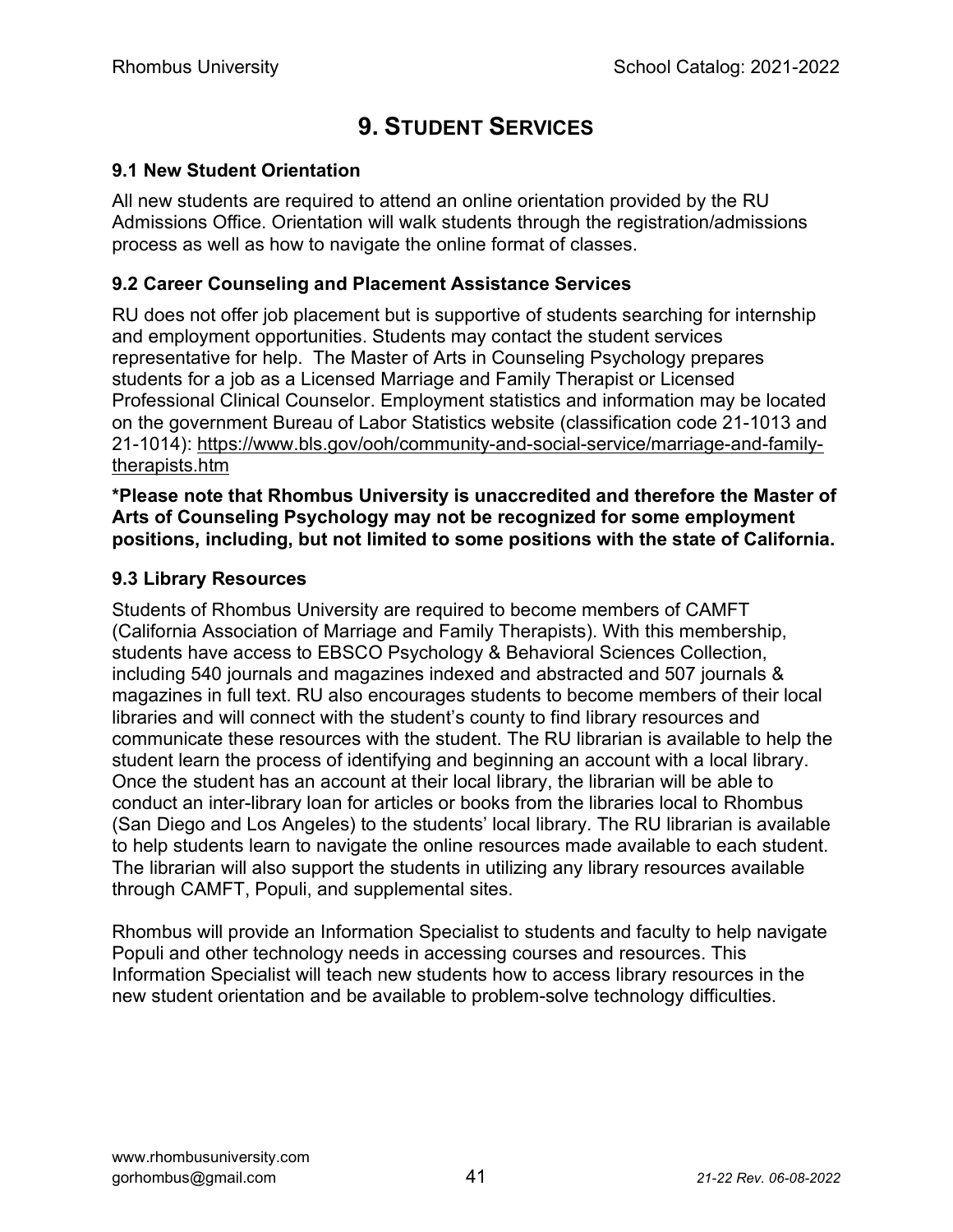#### 9.4 Advising/Counseling

RU staff makes every effort to maintain close communication with its students. Students have access to the faculty and administrative staff for vocational and academic advising.

#### 9.5 Housing

Rhombus University is an online institution with all instruction online. The institution does not have dormitory facilities. The institution has administrative offices in La Mesa, California, where the average rent ranges from \$1,200 to \$2,000 per month, but students are not required nor expected to live near this area. Rhombus University has no responsibility to find housing for students.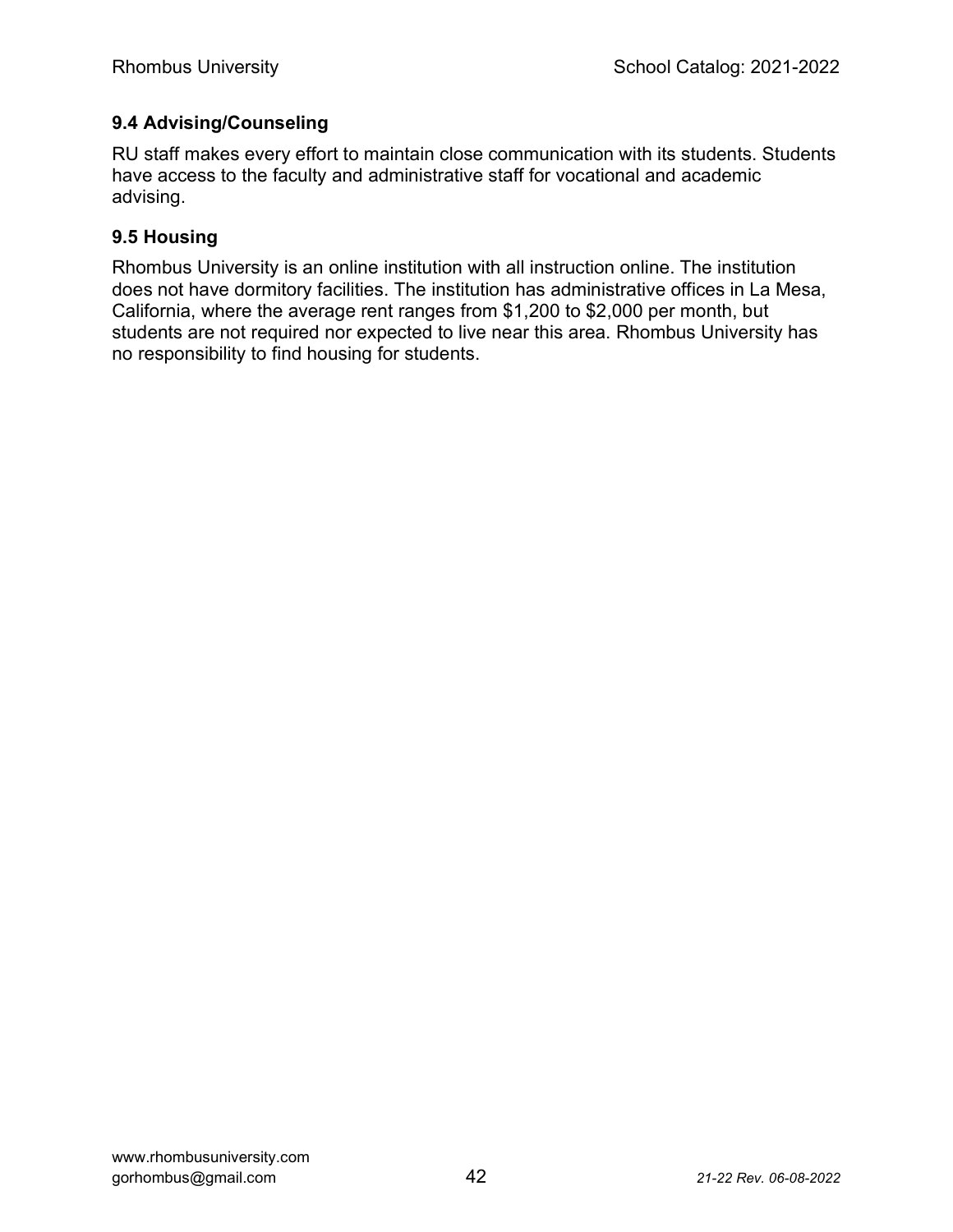## 10. DEGREE PROGRAM INFORMATION

The program listed below is evaluated as Degree-granting programs (as defined by Articles 6, 7, and 9 of the California Private Postsecondary Education Act of 2009).

#### 10.1 Master of Arts in Counseling Psychology

Preferred Time Length: 9 trimesters with typically 2 to 3 courses per trimester. Total program typically takes three years to complete the 60 units required. Students may go at their own pace and take longer and possibly shorter to complete this degree.

#### 10.1.1 Prerequisites

Bachelor's Degree

#### 10.1.2 Credential

The MACP meets educational requirements in California for License of Marriage and Family Therapy and License of Professional Clinical Counselor in California and is approved by the California Board of Behavioral Sciences. To be qualified for the License of Professional Clinical Counselor, students are required to take one additional 3-unit course titled "Vocational Counseling." Further requirements are needed for licensure, including 3,000 hours of supervised clinical experience as defined by the California Board of Behavioral Sciences and passing two licensing exams. Students are encouraged to review www.bbs.ca.gov to verify requirements before choosing to pursue the degree. (see also 1.11 Licensure)

#### 10.1.3 Accreditation

Notice to Prospective Degree Program Students<sup>10</sup>

This institution is provisionally approved by the Bureau for Private Postsecondary Education to offer degree programs. To continue to offer this degree program, this institution must meet the following requirements:

- Become institutionally accredited by an accrediting agency recognized by the United States Department of Education, with the scope of the accreditation covering at least one degree program.
- Achieve accreditation candidacy or pre-accreditation, as defined in regulations, by 12/13/2020<sup>11</sup>, and full accreditation by 12/13/2023<sup>12</sup>.

If this institution stops pursuing accreditation, it must:

- Stop all enrollment in its degree programs, and
- Provide a teach-out to finish the educational program or provide a refund.

An institution that fails to comply with accreditation requirements by the required dates shall have its approval to offer degree programs automatically suspended.

<sup>10</sup> 5, CCR 71775

 $11$  Two years from date of provisional approval – once granted

 $12$  Five years from date of provisional approval – once granted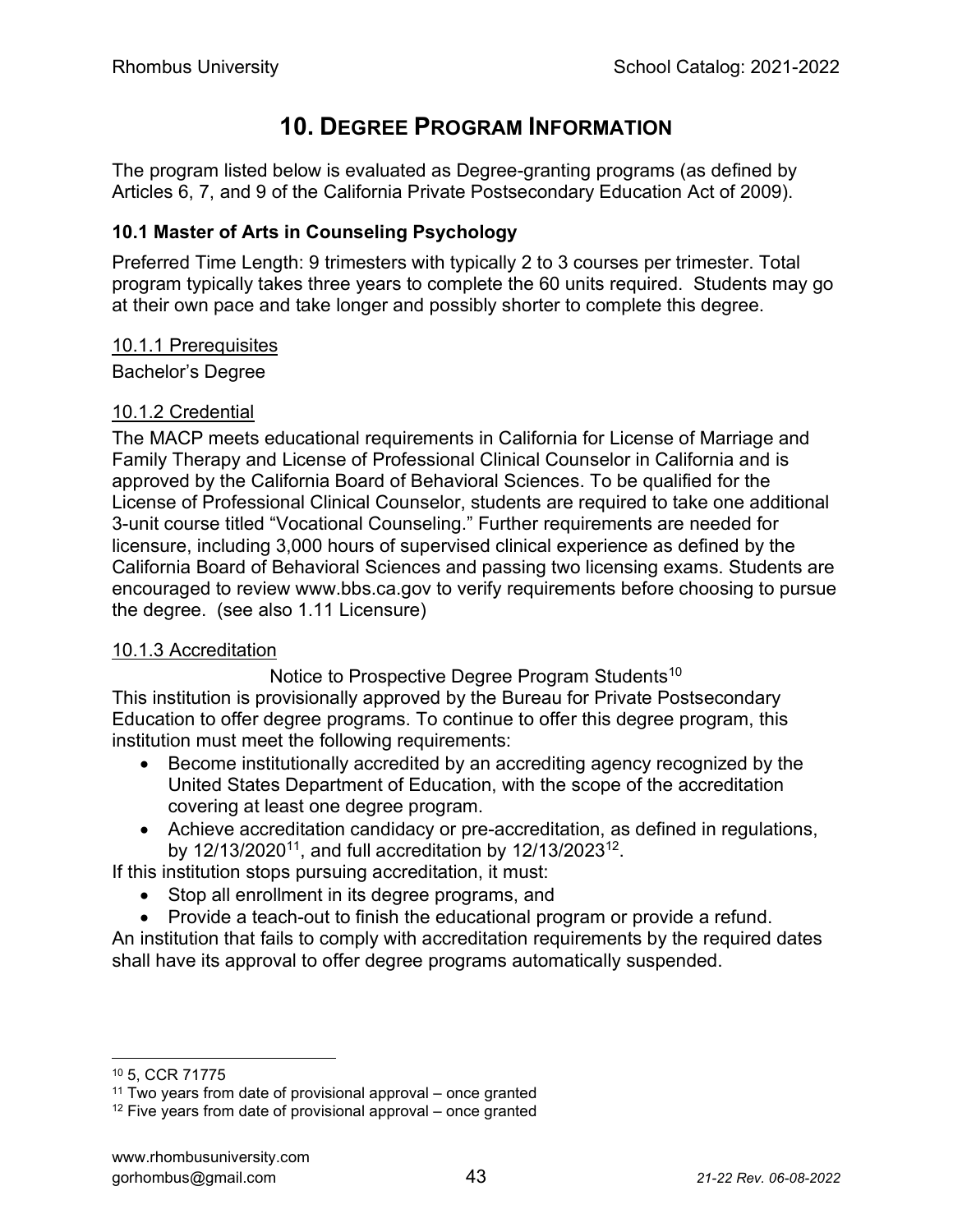#### 10.2 Program Description

The Master of Arts in Counseling Psychology degree is a comprehensive and multifaceted preparation for professional Christian counselors to effectively meet the mental health and relationship needs of diverse people groups and families in California and underserved populations throughout the world. This preparation includes knowledge of the historical, foundational, and evidence-based theories of psychology, counseling, and systemic marriage and family therapy from a biblical philosophy, the clinical competence training in skills and qualities necessary for effective therapy, a global and multidimensional perspective of health and pathology, and a personal and professional preparation for leadership and community intervention.

#### 10.3 MACP Program Goals

- 1. Graduates will achieve knowledge and mastery of the necessary skills and abilities to become licensed and credentialed therapists able to identify and effectively address the needs of communities across various cultures, languages, states, regions and countries.
- 2. Graduates will gain financial success in leadership and management positions

#### 10.4 Program Outcomes

Upon completion of the program, students will be able to:

- 1. Apply foundational knowledge and theories in context of a biblical philosophy to professional practice.
- 2. Assess, diagnose, plan, and implement an array of treatment modalities in the mental health profession.
- 3. Demonstrate effective intercultural communication and multicultural counseling skills to collaborate with clients in a variety of settings considering individual client characteristics and goals.
- 4. Integrate a biblical philosophy, state and local laws and professional standards for consistent ethical behavior in the mental health profession.
- 5. Use advanced counseling skills to implement appropriate interventions for individuals, couples, families, children, adolescents, and groups.

#### 10.5 Program Delivery

- Online Learning Platform
- Weekly Live Streaming Classroom
- Practicum an externship that students locate individually by contacting counseling agencies in their local area. Please see the Practicum course description for further details.

#### 10.6 Feedback

Assignments are submitted electronically in Populi and students will receive grading feedback no later than 7 days after submission through the Populi section for electronic grading and feedback.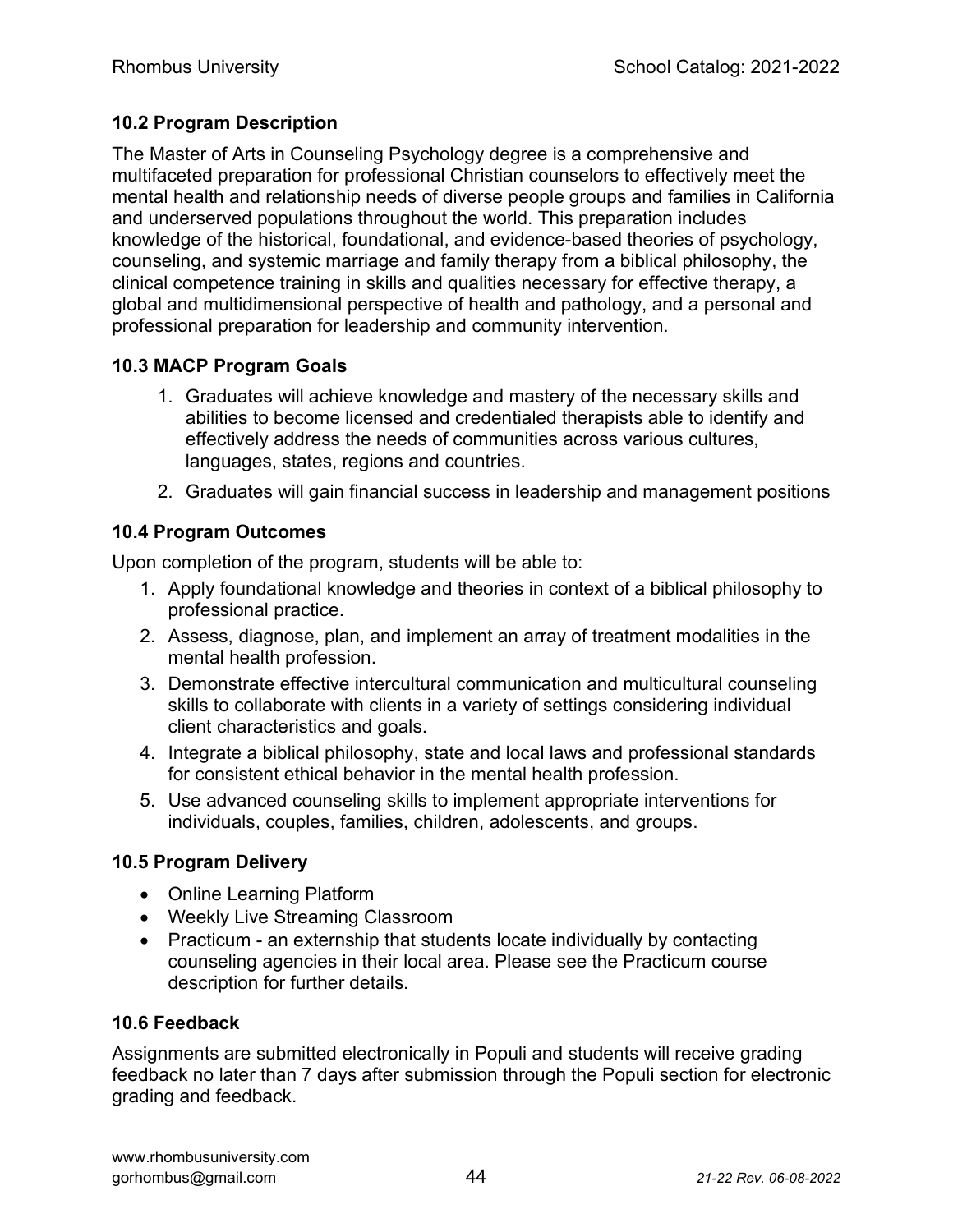#### 10.7 Completion Requirements

A student must pass all examinations and course requirements with a final grade of a passing score.

#### 10.8 Courses

- 10.8.1 List of Required Courses
- CO-601 History & Foundations of Psychology
- CO-602 Law and Ethics in Helping Professions
- CO-603 Intercultural Communication and Intervention
- CO-604 Human Development
- CO-605 Case Management & Client Advocacy
- CO-606 Crisis Intervention & Community Mental Health
- CO-607 Foundational Theories and Interventions of Counseling
- CO-608 Personal and Professional Care
- CO-609 Assessment, Testing and Treatment Planning
- CO-610 Introduction and Overview of Addictions Counseling
- CO-611 Psychopathology and Holistic Health
- CO-612 Sexual Health
- CO-613 Research in the Social Sciences
- CO-614 Group Dynamics & Counseling
- CO-615 Biological Basis of Behavior
- CO-616 Trauma and Transition
- CO-617 Advanced Theories and Interventions of Counseling
- CO-618 Vocational Counseling (elective required only for LPCC track)
- CO-621-3 Practicum 1, Practicum 2, Practicum 3

#### 10.8.2 Course Descriptions

CO-601 History & Foundations of Psychology 3

This course lays a foundation for viewing life issues from a biblical philosophy. Students will be introduced to core foundational truths, such as, the creation of humans, the fall of mankind, sin nature and its consequences, the impact of the Holy Spirit in a believer's life, and how these foundations impact all of human life. Students will also learn the history of psychology and broad perspective of psychology as a profession and how to integrate biblical truths into viewing people, difficulties in the human experience, and ways to counsel and help others. Prerequisite: None

units and the contract of the contract of the contract of the contract of the contract of the contract of the c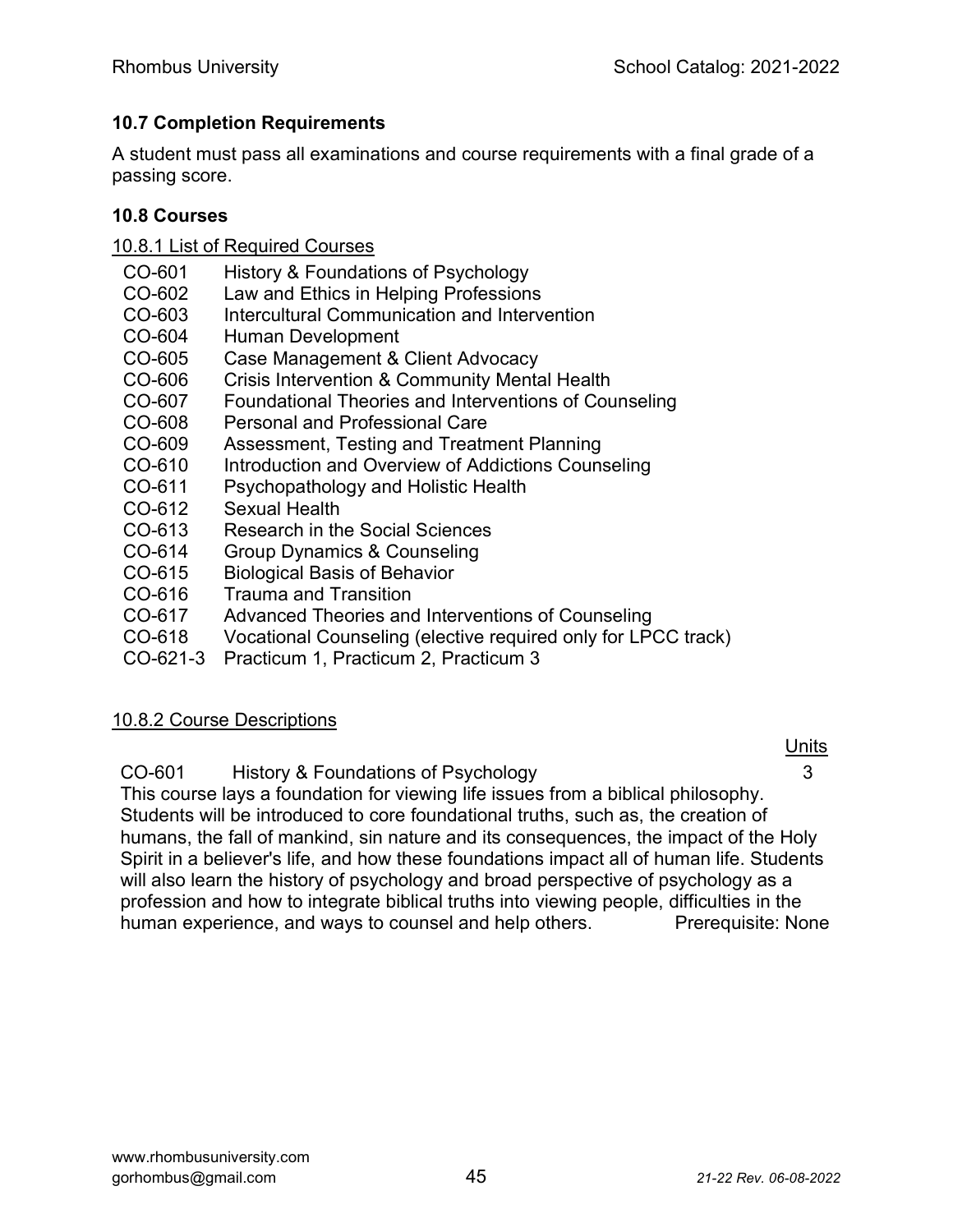#### CO-602 Law and Ethics in Helping Professions 3

This course will lay a foundation to Christian ethics applied to the various helping professions, as well as the foundational laws impacting the counseling and therapy professions. Students will identify their role in context of confidentiality, boundaries, privilege, Tarasoff, treatment of minors, mandated reporting, scope of practice and scope of competence. Students will evaluate what they are competent to address in counseling vs. what they need to refer to other professionals using an ethical decision-making process to protect from liability and the mishandling of vulnerable people. This course will include content specific to California law & ethics, including the process for licensure, and will give opportunity for students of other states to review and understand their state requirements. The reconnect Prerequisite: None

#### CO-603 Intercultural Communication and Intervention 3

This course teaches the main components to effective communication to be applied in many settings and with diverse cultural groups. Students will practice basic skills of effective communication, such as, listening, paraphrasing, encouraging, confronting, and considering non-verbal communication. Students will also learn advanced skills for conceptualizing culture and walking through the therapeutic process with people from diverse cultural and sub-cultural groups. Students will also gain understanding of personal biases and common barriers and bridges to effectively counsel diverse people groups. Prerequisite: None

#### CO-604 Human Development 3

This course introduces core developmental tasks for people from conception, through the lifespan, to death. These stages of development are considered in context of a biblical philosophy with an understanding of the impact of sin, culture, environment, biology, resilience, societal influences, and other facets that impact healthy vs. unhealthy development. Students are challenged to consider many systemic influences and perspectives of health in the definition of healthy development and how a broader perspective will influence conceptualization of people in therapeutic settings. The extension of the extent of the extent of the extent of the extent of the extent of the extent of the extent of the extent of the extent of the extent of the extent of the extent of the extent of the extent of

#### CO-605 Case Management & Client Advocacy 3

Students will understand and learn to utilize the basic concepts of case management applied to a variety of settings, including county agencies, churches, drug/alcohol treatment facilities, and more. Students will practice the process of effective case management and will build connections within the community to effectively collaborate with others in helping clients. Students will also apply assessment and triage methods to an integrated care and recovery-oriented approach of helping people, including those with severe mental illness. During this class, students may earn up to 75 hours toward the Practicum requirement by connecting people with resources in their local community. The example of the Prerequisite: None

units and the contract of the contract of the contract of the contract of the contract of the contract of the c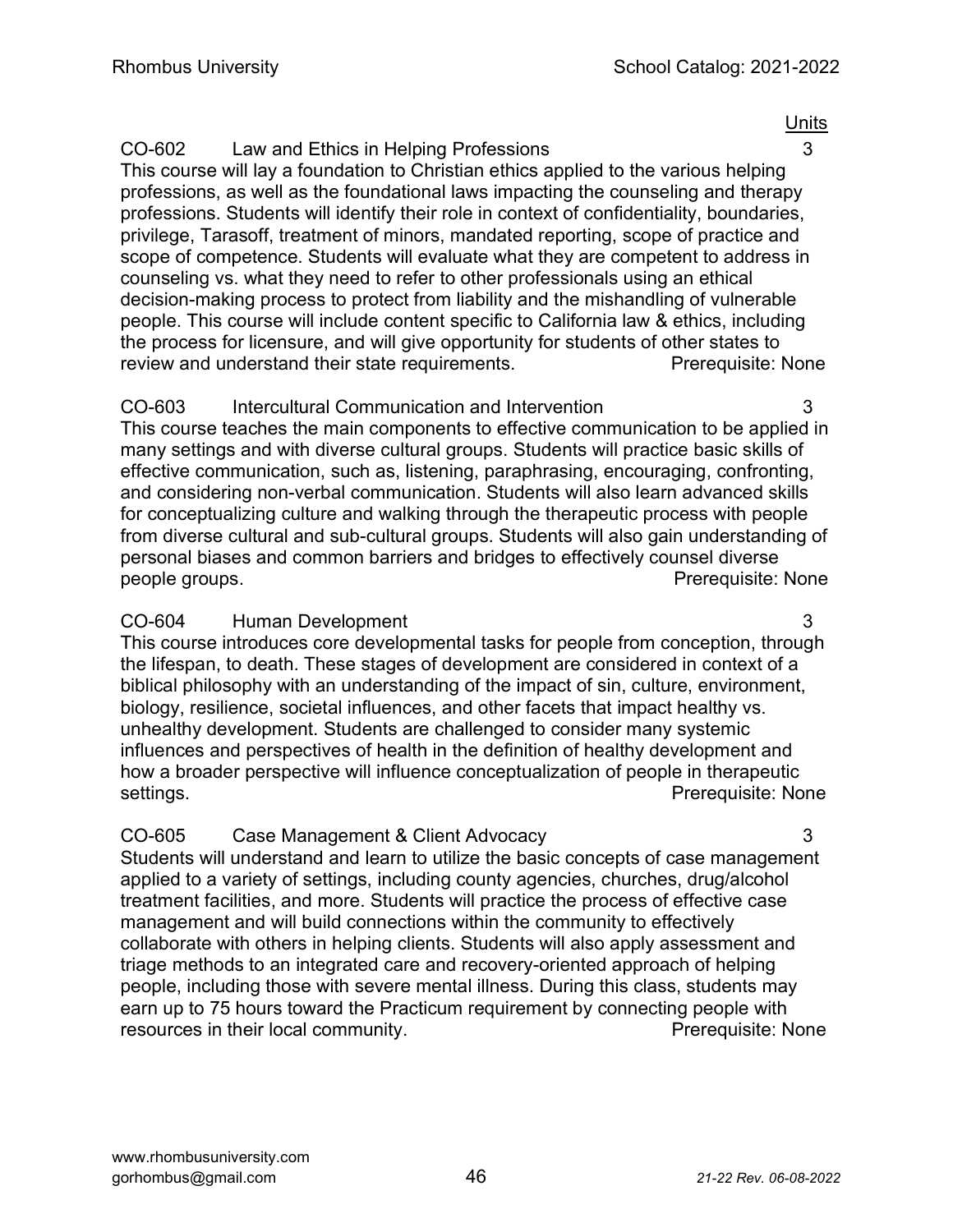units and the contract of the contract of the contract of the contract of the contract of the contract of the c

CO-606 Crisis Intervention & Community Mental Health 3 Students will gather and engage many different resources for a variety of common crisis situations, such as, domestic violence, abortion, natural disasters, rape, death, addictions, suicidality, abuse, and others. Students will understand their role vs. referring to other qualified professionals and will be able to guide others in crisis using a biblical philosophy and effective tools for each crisis. Mental health status and interventions at a community level will be reviewed and students will engage people working in community mental health to understand and prepare for this job setting. Prerequisite: None

CO-607 Foundational Theories and Interventions of Counseling 3 Students will learn a variety of foundational theories of counseling to effectively apply interventions for a variety of clinical situations. These treatment modalities include, Psychodynamic, Gestalt Therapy, Behavior Therapy, Cognitive Behavior Therapy, Person-Centered, Solution-Focused Brief Therapy, Bowen Family Systems, Systemic Family Therapy, Structural Family Therapy and more, all reviewed from a biblical philosophy. Students will then learn to focus on intervention rather than theory and adjust depending on family of origin, culture, socioeconomic status, and other unique factors of the client. Students will demonstrate basic counseling skills and interventions. Prerequisite: None

#### CO-608 Personal and Professional Care 3

Students will learn strategies for healthy living, spiritually, physically, mentally, and more. Students will understand the connection between personal health and the ability to effectively help others and ways to strengthen their personal relationship with God, strengthen their families, and build a support system for remaining whole while helping others. Students will learn the qualities for an effective counselor and evaluate their current progress toward these qualities, implementing action plans for change or improvement if needed. Students will also understand basic management and leadership skills for influencing and rising to the top of organizations.

Prerequisite: None

CO-609 Assessment, Testing and Treatment Planning 3 Students will gain skills to assess various clinical presentations in individual, child, and family therapy and create a treatment plan for the most effective way of helping the person, couple, or family. Students will learn to utilize empirically validated assessment tools and both formal and informal assessment strategies to better understand presenting problems and develop appropriate treatment plans. Students will be certified in Prepare & Enrich by the completion of the course.

Prerequisite: None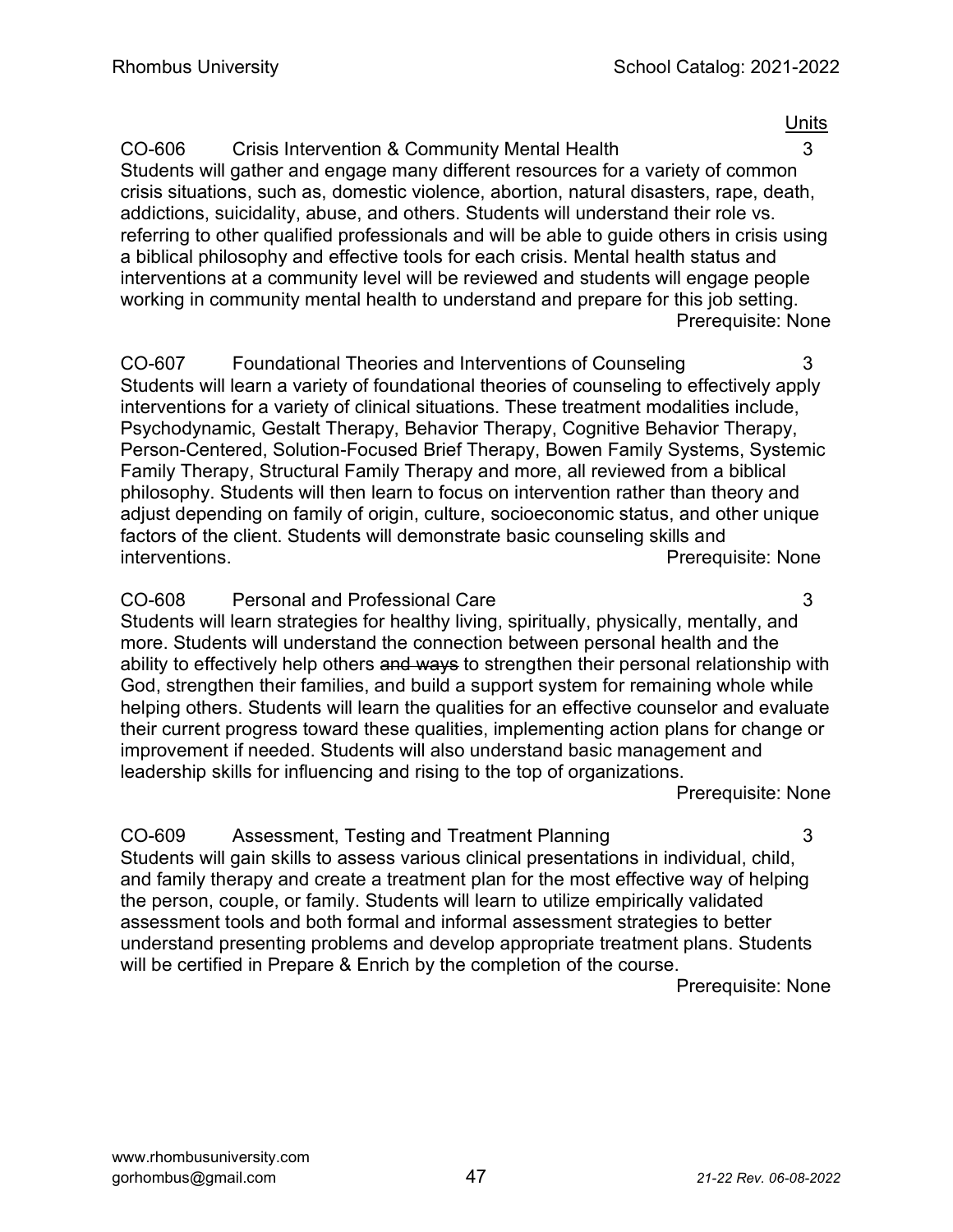units and the contract of the contract of the contract of the contract of the contract of the contract of the c

#### CO-610 Introduction and Overview of Addictions Counseling **3**

Students will learn a history and current foundations of drug and alcohol counseling, including distinct skills of assessment, treatment planning, and intervention options. This course will also include information on the unique aspects of drug and alcohol counseling considering legal and ethical issues, group dynamics, co-occurring disorders and more. Students will also gain an understanding of the physical, environmental, social, and legal aspects of addiction with options for effective prevention, as well as intervention. The example of the extendion of the prerequisite: None

#### CO-611 Psychopathology and Holistic Health 3

Students will learn several views of health and psychopathology, considering background, culture, religion, and other client factors. Students will learn the background and current status of the DSM as well as the current method for assessing and diagnosing using this system along with ICD codes. Students will evaluate pros and cons to diagnosing and ethical and cultural considerations. This course will include instruction on diagnosis and prognosis of the mental disorders found in the DSM and common, evidence-based, and alternative perspectives of health and options for treatment methods. The example of the Prerequisite: None

#### CO-612 Sexual Health 3

Students will learn healthy sexual development and practices from a variety of perspectives, including a biblical philosophy as well as other perspectives. Students will learn the common sexual dysfunctions and be able to review the etiology, symptomology, and treatment options from various perspectives, considering the impact of religion, culture, family of origin, personal values and beliefs, and other systemic variables. **Preference in the example of the example of the example of the example of the example of the example of the example of the example of the example of the example of the example of the example of the exa** 

#### CO-613 Research in the Social Sciences 3

Students will review the historical research conducted through Social Psychology and the positive and negative impact on society considering a biblical philosophy and diverse perspectives. Students will also learn basic research processes and engage in action research within their local community. Students will choose a topic to research further and will engage others in the process through the model of action research in an effort for the community to benefit from the student's research. Prerequisite: None

#### CO-614 Group Dynamics & Counseling 3

This course covers theories, practice, and psychodynamics of group counseling applied to broad therapy groups and specialized groups, including, but not limited to process groups, substance abuse groups, domestic violence groups, and psychoeducational groups. This course will also include skills for group therapy with various ages, cultures, and subcultures. example the example of Prerequisite: None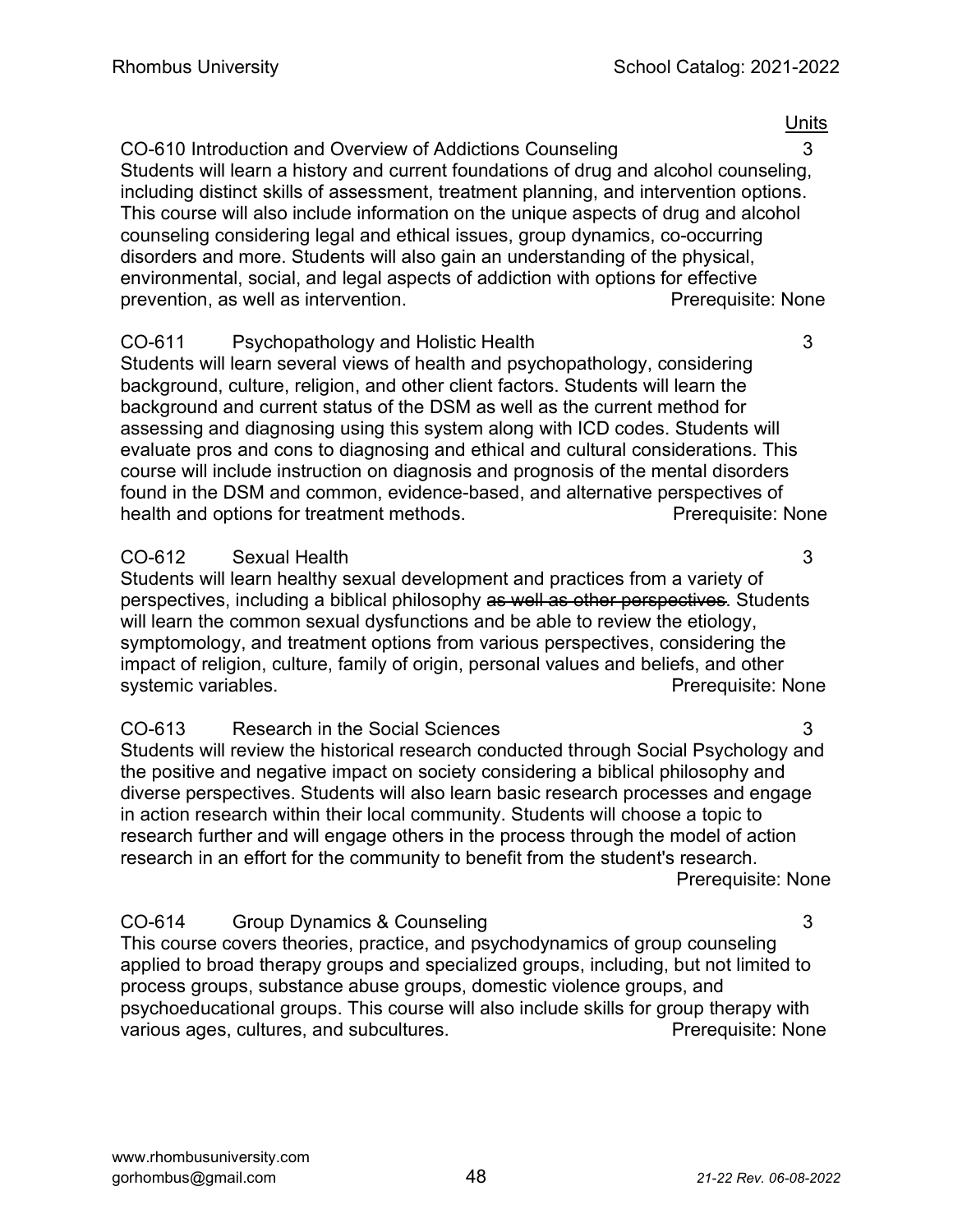#### CO-615 Biological Basis of Behavior 3

Students will gain a basic understanding of biological health in relation to mental health difficulties and healthy living. This course will include information on physical development, brain development, the interplay between physical, mental, and spiritual health, as well as the biological foundation to mental health issues, addictions, stress, learning and memory. An understanding of alternative methods for biological health will be reviewed along with psychopharmacology. The reviewing Prerequisite: None

#### CO-616 Trauma and Transition 3

Students will learn the physiological, psychological, and societal implications of trauma on people through the lifespan, including child abuse, elder / dependent abuse, domestic violence, sexual trauma, PTSD and more. Assessment and reporting practices will also be considered, evaluating different states, laws vs. ethics codes, diverse cultural practices, socioeconomic status and other systemic factors. This specifically includes 7 contact hours in child abuse assessment and reporting and treatment methods for children who have experienced trauma. Prerequisite: None

CO-617 Advanced Theories and Interventions of Counseling 3 Students will learn a variety of modern, empirically supported theories of counseling to effectively apply interventions for a variety of counseling situations. This will include theories of counseling for individuals, families, and groups, all reviewed from a biblical foundation. Students will then learn to apply advanced understanding of theory to choose and adjust techniques for therapy based on the presenting problem, culture, socioeconomic status, and other unique factors of the client and their relevant systems. Students will demonstrate competence in advanced counseling skills and chosen interventions for individuals, couples, families, children, and adolescents. Prerequisite: Foundational Theories & Interventions of Counseling

#### CO-618 Vocational Counseling 3

This course focuses on the application of career development theory to counseling and is designed to enhance the student's competency to deliver informed vocational counseling. Students will learn the common vocational counseling theories and assessment tools to assist clients with career choices, career adjustment, career development and problems within the client's work arena. The course also views the inherent problems associated with how people choose and manage careers, as well as how to adjust lifestyles, and apply interests and temperaments toward career choices. The student will be presented with assessment instruments such as vocational and interest tests. Job loss and sexual harassment issues will also be studied and discussed as well as cultural aspects involved in career counseling and vocational testing. The example of the extra set of the example of the example of the example of the example of the example of the example of the example of the example of the example of the example of the example of the e

units and the contract of the contract of the contract of the contract of the contract of the contract of the c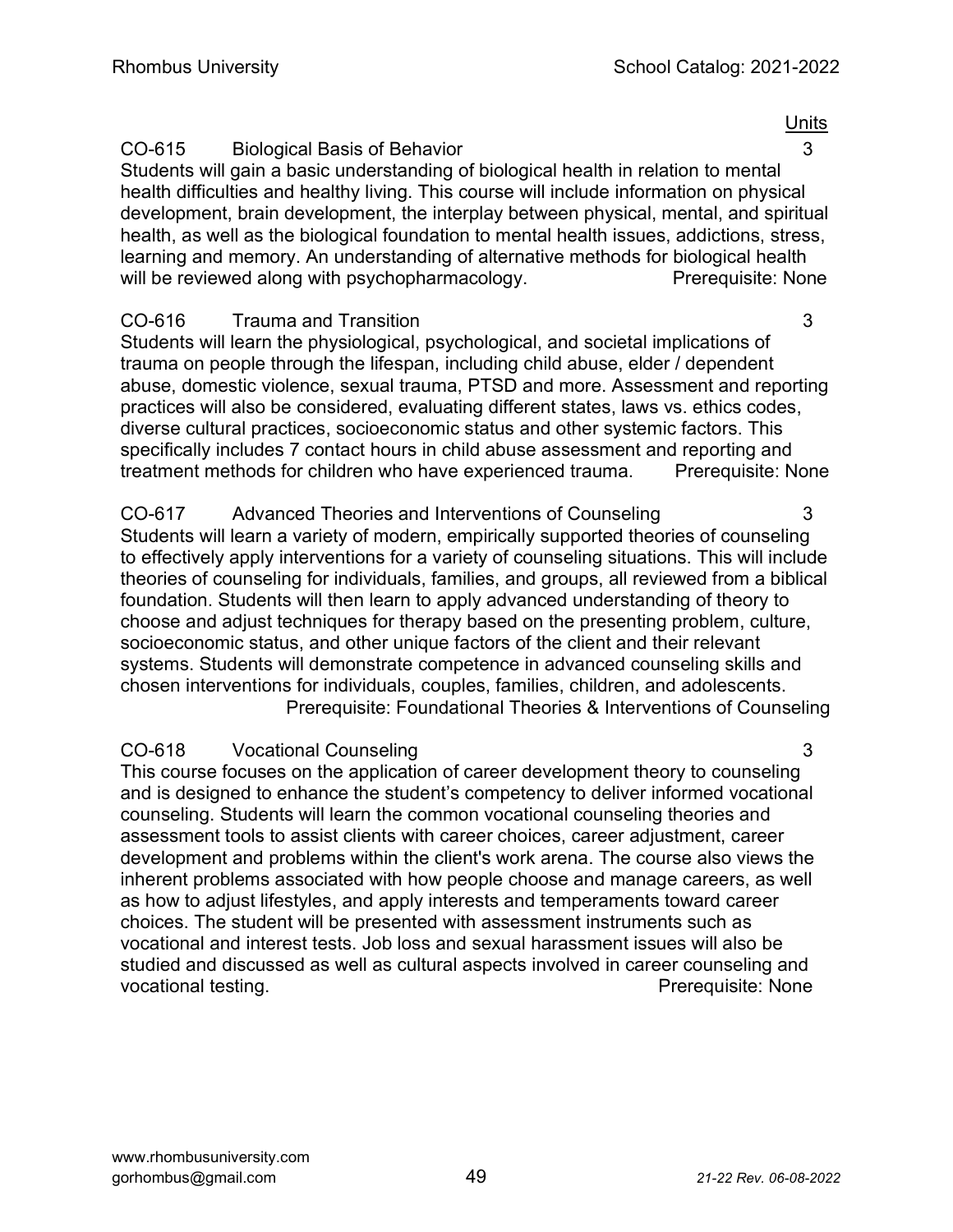|        |             |  |  | <b>Units</b> |
|--------|-------------|--|--|--------------|
| CO-621 | Practicum 1 |  |  |              |
| CO-622 | Practicum 2 |  |  |              |
| CO-623 | Practicum 3 |  |  |              |
|        |             |  |  |              |

Students will engage in a comprehensive counseling experience to demonstrate competency in the assessment, diagnosis, and treatment of various mental health issues and family or relational struggles. This supervised experience will include face to face counseling of individuals, couples, families, or groups and will integrate theory, assessment, diagnosis, prognosis, documentation of services, treatment plans, progress notes, and proper evaluation and follow up. Counseling experiences will consider trauma and abuse experiences, dysfunctions, healthy functioning, health promotion, illness prevention, including family involvement and connecting people with resources in their community. Students will be evaluated by a local site supervisor and the academic professor of practicum to meet set competency expectations in order to successfully complete practicum. Students have the option of completing practicum requirements at a drug/alcohol facility for the purpose of pursuing a certification in drug and alcohol counseling concurrent with the degree pursuing MFT or LPCC licensure.

Prerequisite: Law & Ethics, Psychopathology and Holistic Health, Foundational Theories and Interventions, Intercultural Communication and Intervention Successful completion of the "Practicum Qualifying Exam"

#### 10.9 Instructions for Finding a Practicum

Students will be directed by Rhombus administration on engaging their local community to identify a counseling agency qualified to be a Practicum site. This counseling agency must be a non-profit agency offering counseling with a licensed supervisor who has been licensed for a minimum of 2 years and who has completed the CA BBS required 6 CE supervision class. Upon identification and approval of the practicum site, Rhombus University staff will engage in a relationship through a contract and guide students through the successful completion of the 225 hours. Rhombus faculty will communicate with the site supervisor to verify student competence. Rhombus is contracted with New Visions Counseling Center to provide a Practicum opportunity within the organization if students would like. They can also seek out outside practicum experience.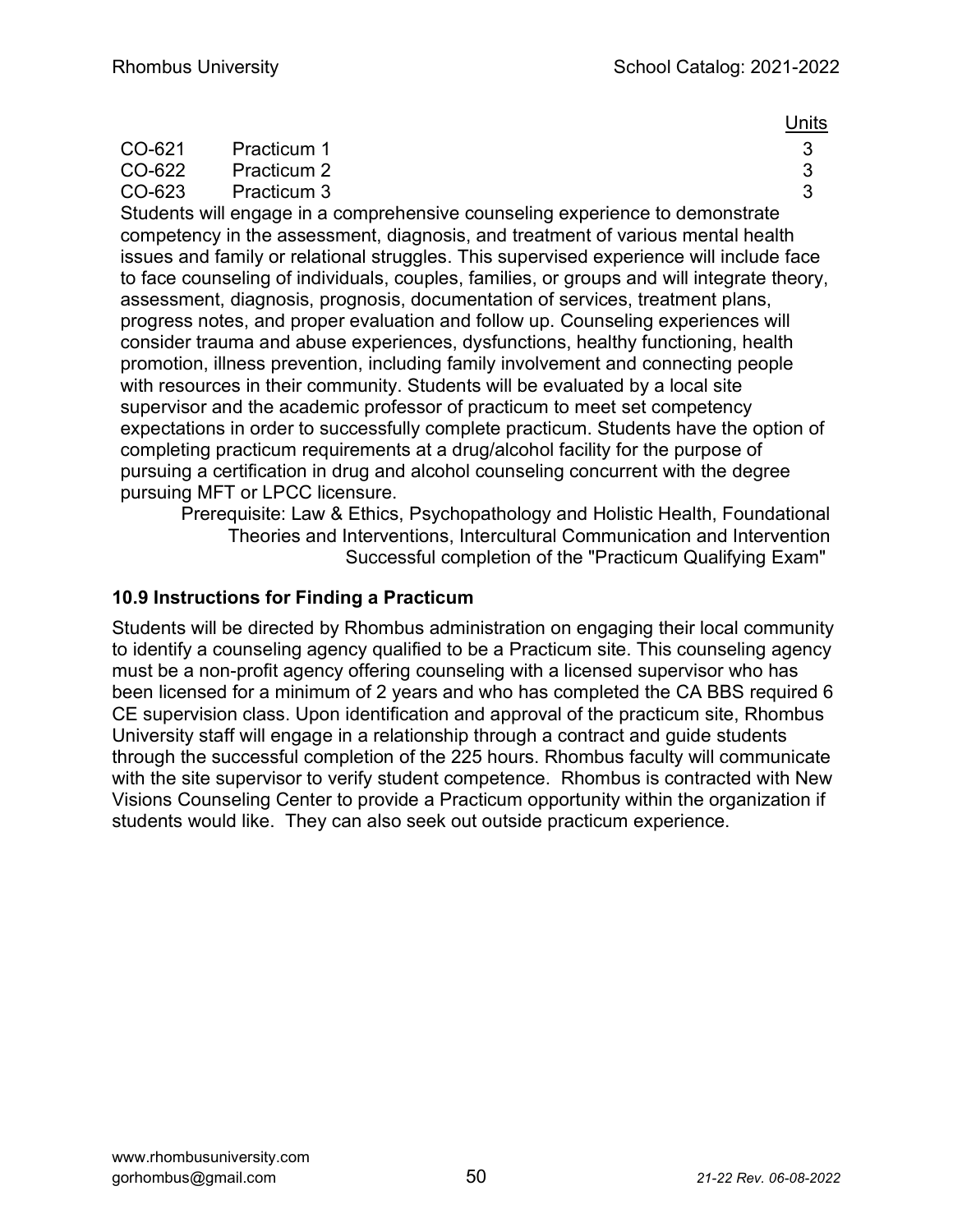## 11. FACULTY & STAFF DIRECTORY

#### 11.1 Faculty

#### Connie Chung, Ed.D, Faculty

Ed.D: Human Development & Psychology, Harvard Graduate School of Ed, 2012 Ed.M: Human Development & Psychology, Harvard Graduate School of Ed, 2012 Ed.M: Risk & Prevention: Adolescent Research & Practicum, Harvard Graduate School of Ed, 2004

Bachelor of Arts: Anthropology, University of California at Berkeley, 1999 Subject Matter Expertise: Research, Crisis, Human Development, Adolescents

#### Rosolyn Harper, Psy.D., Faculty Mentor

Psy.D.: Clinical Psychology, Southern California Seminary, 2019 MACP: Counseling Psychology, Southern California Seminary, 2012 BA: Human Services, minor: Psychology, San Diego Christian College, 2007 License: Marriage & Family Therapist

Subject Matter Expertise: Marriage & Family Therapy Theories and Interventions, Homelessness, Crisis Stabilization, Teen Runaways.

Julie Hayden, Psy.D., Chief Academic Officer, Chief Financial Officer, Chief Operations Officer & Faculty

Psy.D.: Clinical Psychology, Southern California Seminary, 2008 MACP: Counseling Psychology, Southern California Seminary, 2005 MRS: Religious Studies, Southern California Seminary, 2005 B.A.: Interdisciplinary Studies; Bible & English, Christian Heritage College, 2001 License: Psychologist

Subject Matter Expertise: Chronic Mental Illness, Biblical Integration, Clinical Psychology, Trauma, Addictions, Education, Crisis, Law & Ethics, Sexuality

#### Raymond Hayden, Psy.D., Chief Executive & Faculty

Psy.D.: Industrial Organizational Psychology, So. California Seminary, 2018 MACP: Counseling Psychology, Southern California Seminary, 2010 B.A.: Biblical Studies, Southern California Seminary, 2005 Subject Matter Expertise: Industrial/Organizational Psychology, Systems, Professional Development, Biblical Psychology

#### Stella Kim, Psy.D., Faculty Mentor

Psy.D.: Clinical Psychology, Southern California Seminary, 2019 MACP: Counseling Psychology, Southern California Seminary, 2016 MA: Spiritual Formation and Soul Care, Biola University, Talbot, 2005 BS: Organizational Leadership, Biola University, 2000 Subject Matter Expertise: Clinical Psychology, Women's Issues, Substance Use, Domestic Violence, Psychopharmacology, Psychological Theories and **Interventions**